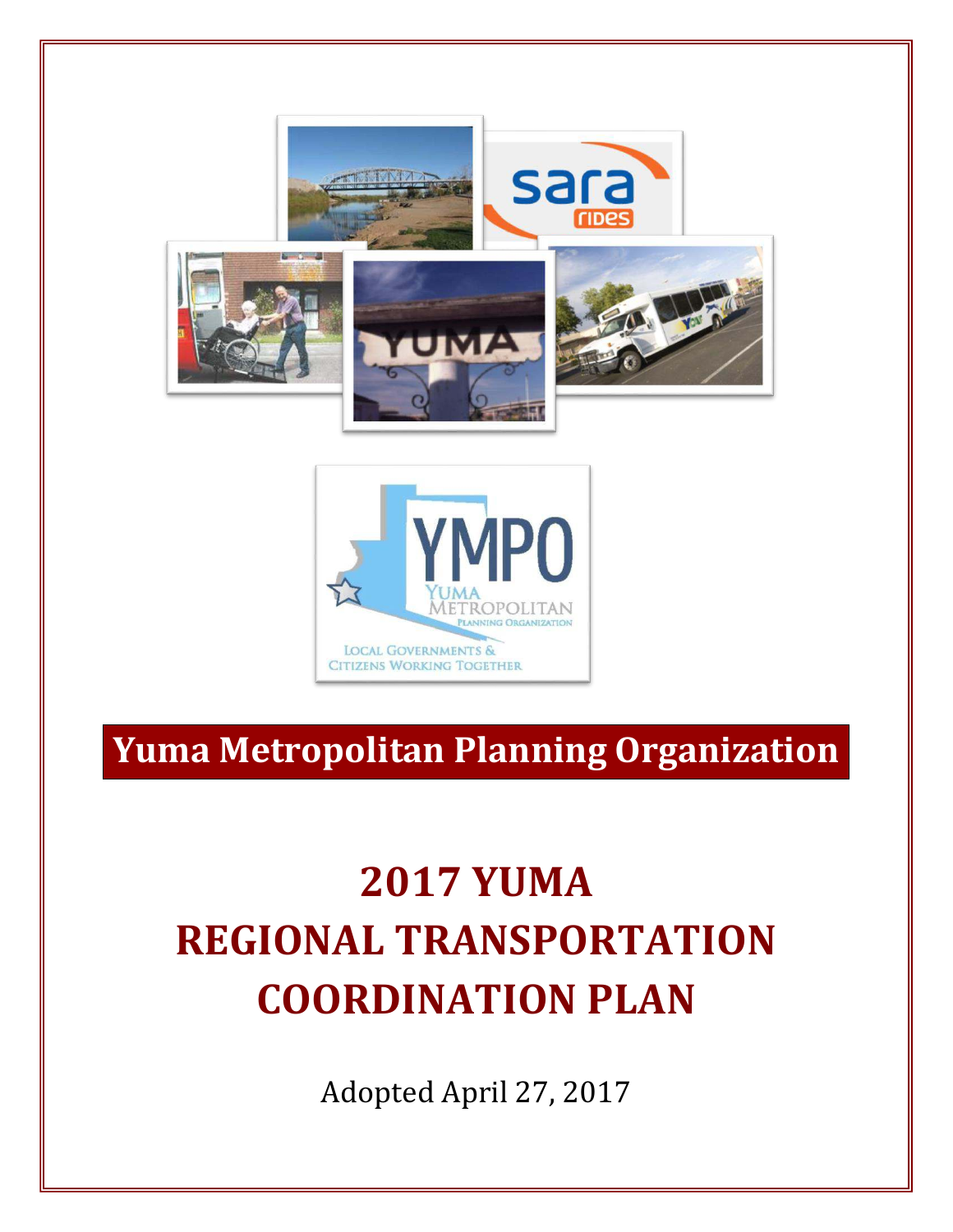# **TABLE OF CONTENTS**

| SECTION III - FEDERAL AND STATE TRANSPORTATION COORDINATION          |    |
|----------------------------------------------------------------------|----|
|                                                                      |    |
| A.FEDERAL COORDINATION REQUIREMENTS                                  | 14 |
| <b>B.STATE COORDINATION REQUIREMENTS</b>                             | 15 |
| <b>SECTION IV - REGIONAL TRANSPORTATION PROVIDER INVENTORY15</b>     |    |
|                                                                      |    |
|                                                                      |    |
| 1. YUMA COUNTY INTERGOVERNMENTAL PUBLIC TRANSPORTATION AUTHORITY  16 |    |
|                                                                      |    |
|                                                                      |    |
|                                                                      |    |
|                                                                      |    |
| 1. NEED                                                              | 24 |
| 2. EFFECTIVE USE OF FUNDS                                            | 24 |
| 3. COLLABORATIVE PROCESS                                             | 24 |
| <b>ON-STREET COORDINATION</b><br>4.                                  | 25 |
| 5. OPERATIONAL CAPABILITY                                            | 25 |
| 6.<br><b>MANAGEMENT CAPABILITY</b>                                   | 25 |
| <b>B.EVALUATION CRITERIA</b>                                         | 25 |
| C. THE YUMA REGION'S PROJECTS SEEKING FEDERAL FUNDING                | 25 |
| SECTION VI - 2016 YUMA REGIONAL COORDINATION PLAN PROCESS AND        |    |
| APPROACH                                                             | 22 |
| A.APPROACH TO COORDINATION IN YUMA                                   | 26 |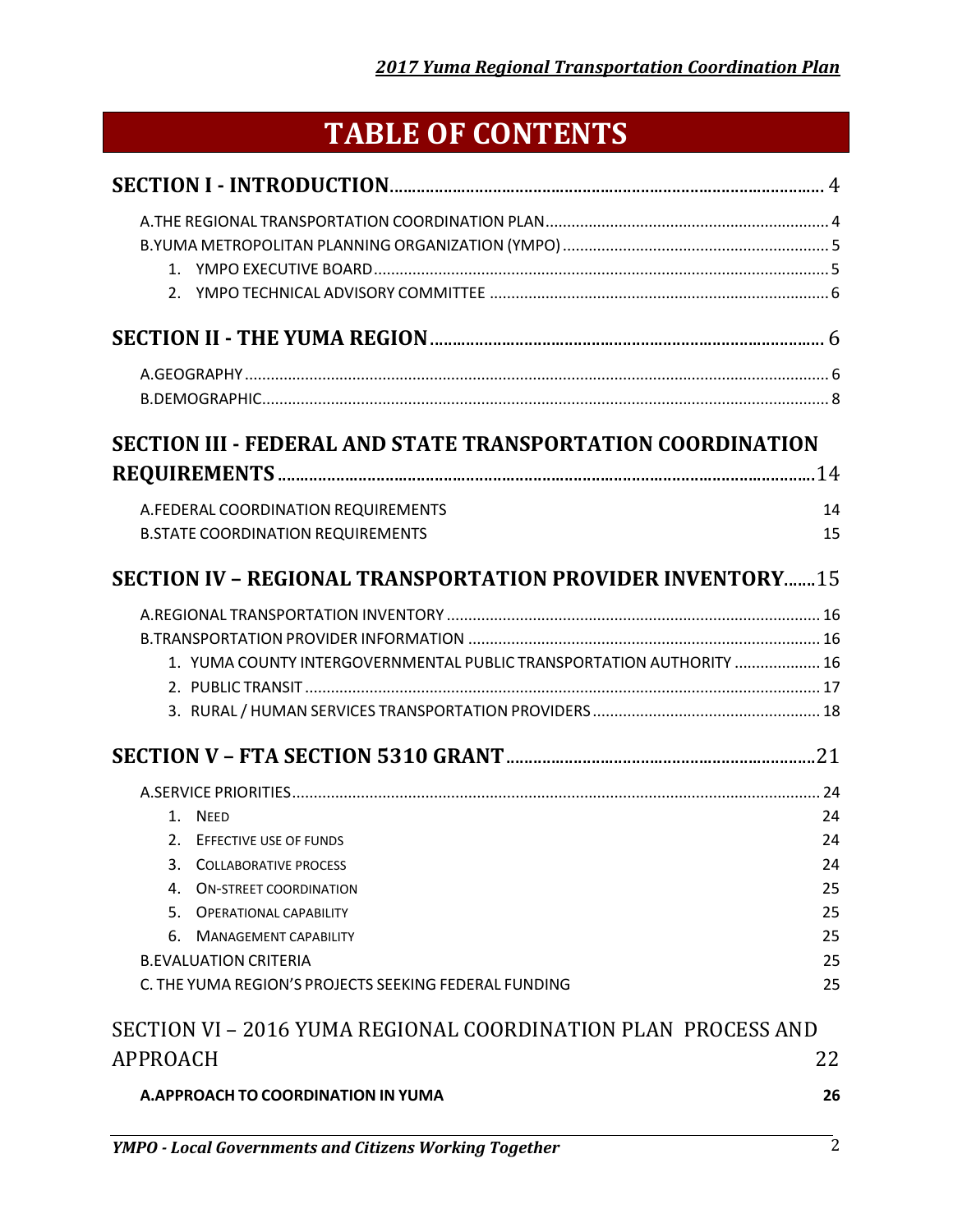| REGIONAL INITIATIVE<br>$1 \quad$<br>2. LEAD AGENCY<br><b>B.PUBLIC INVOLVEMENT PROCESS</b> | 26<br>27<br>27 |
|-------------------------------------------------------------------------------------------|----------------|
| SECTION VII – 2016 REGIONAL TRANSPORTATION COORDINATION PLAN                              |                |
| <b>GOALS AND STRATEGIES</b>                                                               | 23             |
| A.PROCESS OF DEVELOPING GOALS                                                             | 27             |
| <b>B.GOALS AND STRATEGIES</b>                                                             | 23             |
| SECTION VIII - DEFINING BASELINE LEVELS OF SERVICE                                        | 26             |
| A. THE YUMA REGION'S APPROACH TO DEFINING BASELINE LEVELS OF SERVICE                      | 31             |
| 1. NUMBER OF TRIPS PROVIDED                                                               | 31             |
| 2. GRANT FUNDING SECURED                                                                  | 31             |
| NUMBER OF PARTICIPATING AGENCIES<br>3.                                                    | 31             |
| <b>C.THE YUMA REGION'S BASELINE LEVELS OF SERVICE - 2011</b>                              | 31             |
| <b>SECTION IX - APPENDICES</b>                                                            | 28             |
| <b>APPENDIX I – VEHICLE FLEET INFORMATION</b>                                             | 32             |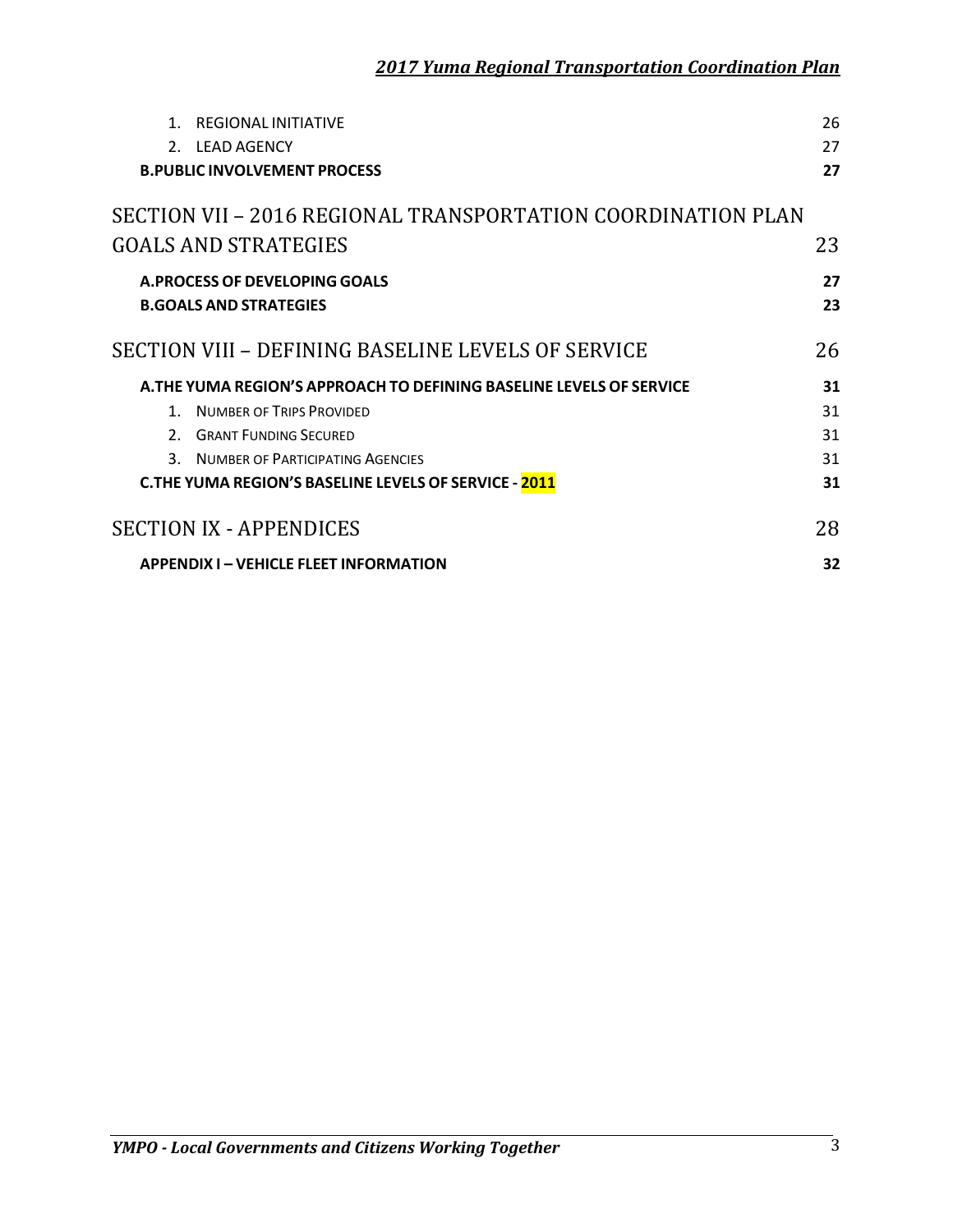# **SECTION I – INTRODUTIONS**

## **A. THE REGIONAL TRANSPORTATION COORDINATION PLAN**

The Yuma Regional Transportation Coordination Plan defines a set of strategies to advance local efforts in meeting the mobility needs of transportation disadvantaged individuals in the Yuma region. For the purposes of this plan, transportation disadvantaged individuals are defined as older adults aged 65 and over, persons living in poverty, persons with disabilities, and veterans. The plan analyzes the demographics of the transportation minority and disabled populations within the Yuma region, identifies destinations throughout the extents of the region, and inventories mobility resources available to the general public and targeted populations. Through public outreach and analysis, the plan then identifies mobility needs and strategies to resolve those needs.

The Coordination Plan meets the Federal Transit Administration (FTA) coordination requirements defined in the notice announces changes in the Federal Transit Administration (FTA) programs in accordance with Federal public transportation law by the Fixing America's Surface Transportation (FAST) Act, which authorizes surface transportation programs of the Department of Transportation (DOT) for Federal fiscal years (FY) 2016 through 2020. This notice provides preliminary implementation instructions and guidance for the new and revised programs in FY 2017, announces the apportionment for programs authorized and funded with FY 2017 contract authority, and describes future plans for several discretionary programs. The notice also includes locations of FY 2017 apportionment tables and unobligated (or carryover) funds allocated under the discretionary programs from prior years.

Section 3006(b) of the FAST Act created a new discretionary pilot program for innovative coordinated access and mobility. The \$2 million program is open to Section 5310 recipients and sub recipients to assist in financing innovative projects for the transportation disadvantaged that improve the coordination of transportation services and Non-Emergency Medical Transportation (NEMT) services. Examples of eligible projects include the deployment of coordination technology and projects that create or increase access to community One-Call/One-Click Centers.

A NOFA will be published announcing the amount of FY 2017 funding available, application procedures, project and applicant eligibility, and relevant selection criteria. A report is required by December 31 of each year on the pilot program. The report will include a detailed description of the activities carried out under the pilot program, and an evaluation of the program, including an evaluation of the performance measures.

FTA formula program Section 5310 – Elderly Individuals and Individuals with Disabilities requires projects to be derived from a coordinated plan. FTA guidance defines the plan as a "a locally developed, coordinated public transit‐human services transportation plan ("coordinated plan") that identifies the transportation needs of individuals with disabilities, older adults, and people with low incomes, provides strategies for meeting those local needs, and prioritizes transportation services for funding and implementation."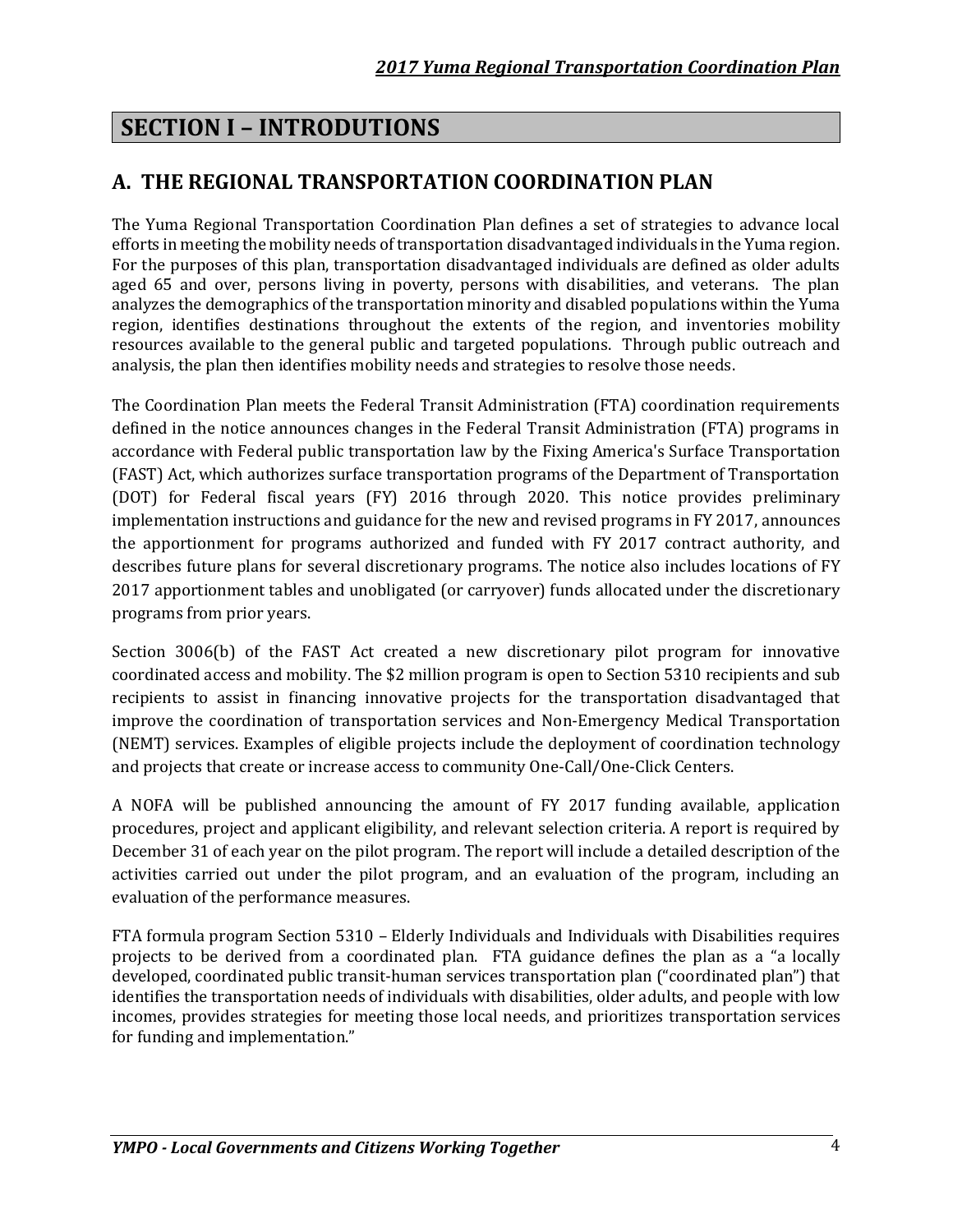### **B. THE YUMA METROPOLITAN PLANNING ORGANIZATION (YMPO)**

The Yuma Metropolitan Planning Organization (YMPO) is the leader for coordinating regional transportation and land use planning with innovative communication and solutions. Our mission is to strive to attain and balance multimodal transportation related needs in the Yuma regional transportation planning boundary as designated by the Arizona Governor, with finite resources, while promoting a safe environment and enhancing the quality of life in the community. The YMPO plans, coordinates, and integrates activities necessary to maintain a comprehensive, cooperative and continuing multi-agency transportation planning program. Jurisdictions that make up the YMPO are the City of Yuma, Yuma County, the Cocopah Indian Tribe, the Town of Wellton, the cities of Somerton and San Luis, and the Arizona Department of Transportation. Since YMPO's boundaries extend into California, it is considered a bi-state MPO within the ADOT Yuma District. Therefore, the Winterhaven, California urbanized area is included as an ex officio member.

### **1. YMPO Executive Board**

The *Executive Board* acts as a policy body coordinating the directing transportation planning, with implementation of related activities within the overall regional comprehensive planning process. There are ten elected or appointed officials with three from the Yuma City Council, two from the Yuma County Board of Supervisors, one from each of the following: City of Somerton, City of San Luis, Town of Wellton, Cocopah Indian Tribe, and Arizona Department of Transportation.

#### **a. YMPO Executive Board Roster 2016**

Chairman Vice-Chairman  **Gary Knight Cecelia McCollough**  Deputy Mayor, City of Yuma Mayor, Town of Wellton

Secretary/Treasurer Member  **Jose Yepez Martin Porchas** 

Member **Member** Member **Maria Ramos Maria Ramos Jacob Miller** Councilmember, City of San Luis Councilmember, City of Yuma

Member **Member** Member William "Bill" Craft **J.D. Begay, Jr.** Councilmember, City of Yuma Cocopah Indian Tribe

Member **Member** Member  **Paul Patane Lynn Pancrazi**  Yuma District Engineer, ADOT Supervisor, Yuma County

Mayor, City of Somerton Supervisor, Yuma County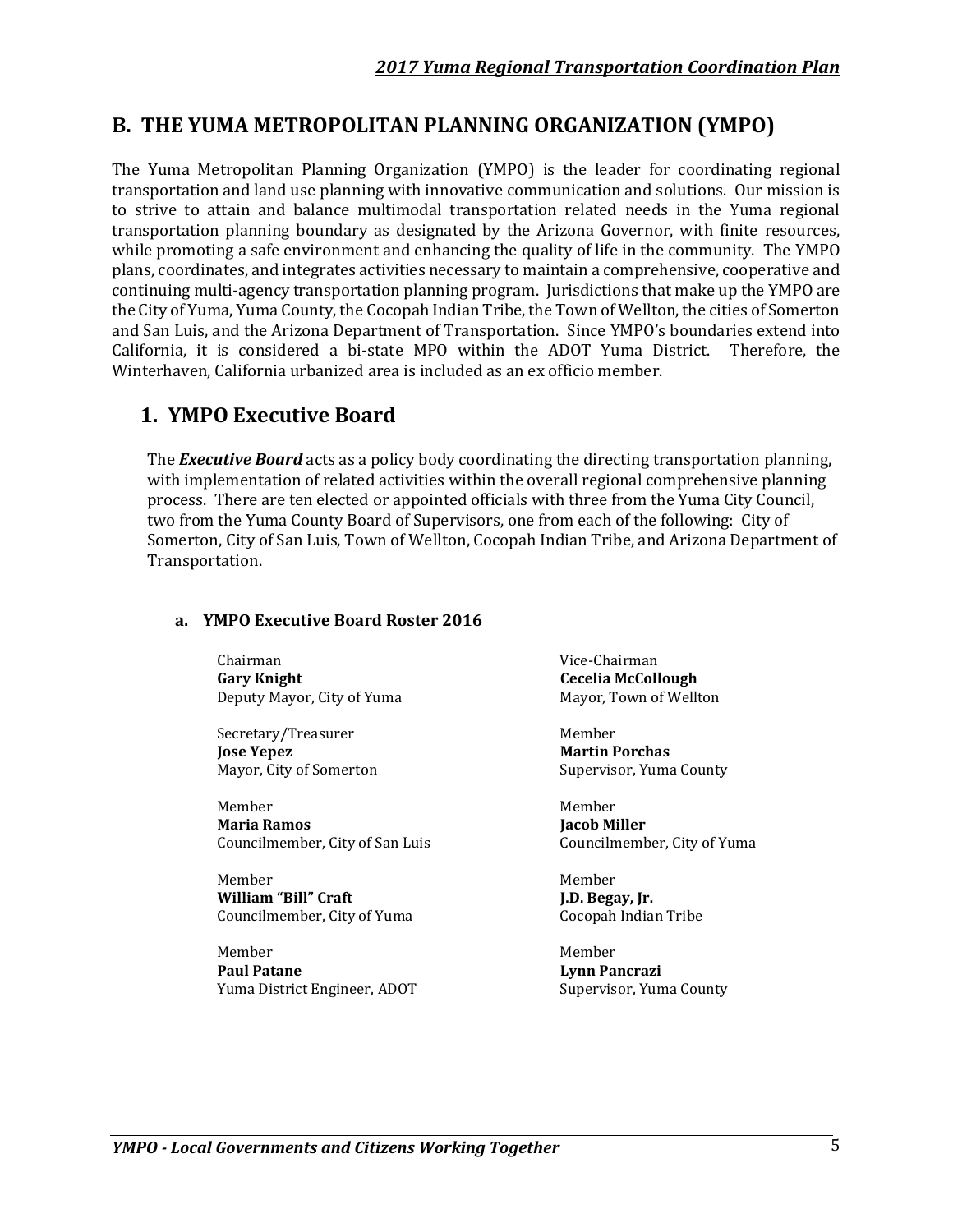# **2. YMPO Technical Advisory Committee**

The *Technical Advisory Committee* (TAC) consists of technical staff representatives from each of the participating agencies, and there may be one or more ex-officio non-voting representatives each from YCIPTA, GYEDC, FHWA, FTA, and the Quechan Indian Tribe. The TAC provides recommendations to YMPO staff and to the Board. Both the Board and TAC work on transportation planning utilizing tax-based initiatives and federal funding to resolve issues such as traffic congestion.

#### **a. YMPO Technical Advisory Committee Roster 2016**

Chairman Vice-Chairman **Sam Palacios Contract Contract Contract Palacios Jennifer Albers** Public Works Director, City of Somerton Principal Planner, City of Yuma

Member **Member** Member **Roger Patterson Grant Grant Construction Constraint Roger Patterson** 

 Member Member **Czarina Gallegos** Maggie Castro CIP Administrator, City of Somerton Planning Director, Yuma County

Member **Member** Member  **Andrew McGarvie Omar Heredia**  Assistant City Engineer, City of Yuma<br>
Planner, Cocopah Indian Tribe

Member **Member** Member  **Mark Hoffman Eulogio Vera** 

Yuma County Engineer Public Works Director, Town of Wellton

Senior Planner, ADOT **Director of Public Works, City of San Luis** 

# **SECTION II – THE YUMA REGION**

The Yuma Region, much of which is open desert, is Arizona's most southwest border county and is part of the Mexico border. Yuma County is home to more than 180 providers, including public, private, and specialized providers. However, the majority of the providers (approximately 170) are privately owned taxis. While this offers the region's residents a variety of options to meet their transportation needs, it also creates untold confusion for those in need. In addition, this maze hampers the region's ability to coordinate services and provide needed transportation services.

# **A. GEOGRAPHY**

Yuma County is located in the southwest corner of Arizona. The State of California is to the west of Yuma County and Mexico is to the south. In the northwest corner of the County, the Colorado River meets the Gila River. The County has a total area of 5,518.96 square miles which is about the same size as the entire State of Connecticut (U.S. Census Bureau). Predominantly rural and open desert, much of the population is concentrated within the City of Yuma.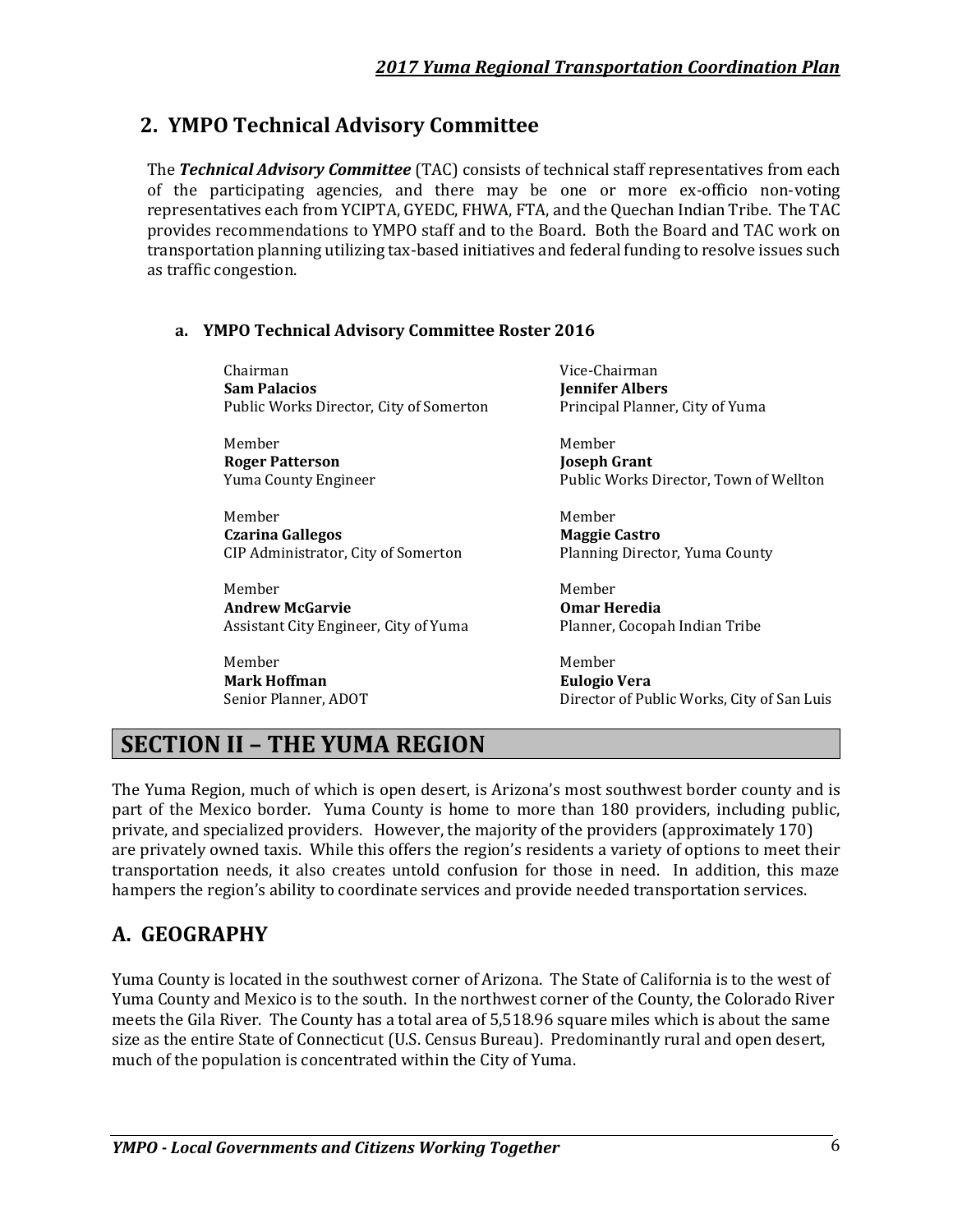In 2016, Yuma County's population estimate was 218,3501. From 2010 to 2016, the population grew by .89% percent or 22,190 people. Despite growing by 22 percent or 35,725 people between 2000 and 2010, population growth peaked in 2005. For the entire County, population growth slowed down considerably while in unincorporated Yuma County growth declined to 0.31% by 2009. *According to Yuma County 2020 Comprehensive Plan* (March 2012), more people left Yuma County than moved into Yuma County and natural population increases (births exceeding deaths) remained steady.

Agriculture, tourism, and the military drive Yuma County's economy. Peak activity for agriculture and tourism occur during the winter months. Thus, business slows down and unemployment increases during the summer months. After 2008, annual average unemployment increased dramatically in Yuma County. When comparing the annual averages from 2010 to 2014, 4,106<sup>2</sup> more people were part of the civil workforce but 1,404 less people had a job which resulted in 4,106 more people were unemployed and looking for employment.3 In 2014, the average annual unemployment rate was 28.7%. In comparison, the average annual unemployment rate for the State of Arizona for the same time period was only 8.8%.

A big influence on trade, commerce, and transportation within Yuma County is the close proximity to the Mexico border. According to the Arizona-Sonora Boarder Master Plan<sup>4</sup>, the U.S. Department of Transportation estimated that the San Luis land ports of entries (LPOE) were the second busiest crossing in Arizona along the Mexico border5. In 2010, over 2 million private personal vehicles and over 2.4 million<sup>6</sup> pedestrians traveled from Mexico to U.S through one of the San Luis' LPOEs.

 $\overline{\phantom{0}}$ 

<sup>&</sup>lt;sup>1</sup> Source: U.S. Census Bureau Population Estimates Program, July 1, 2016 Population Estimates.

<sup>&</sup>lt;sup>2</sup> Source: Bureau of Labor Statistics, Local Area Unemployment Statistics for Yuma County and the State of Arizona.

<sup>&</sup>lt;sup>3</sup> This does not include those individuals who were unemployed but not actively looking for work during the reference week.

<sup>4</sup> Arizona Department of Transportation (ADOT). *Arizona-Sonora Border Master Plan, Final Working Paper No. 1: Existing & Future Conditions*. Available at: [http://www.azdot.gov/highways/projects/Arizona-](http://www.azdot.gov/highways/projects/Arizona-Sonora_Border/pdf/WorkingPaper-1.pdf)

[Sonora\\_Border/pdf/WorkingPaper-1.pdf](http://www.azdot.gov/highways/projects/Arizona-Sonora_Border/pdf/WorkingPaper-1.pdf) . Accessed 30 July 2013.

<sup>&</sup>lt;sup>5</sup> Based on average volume by Mode (2006 – 2010)

<sup>6</sup> ADOT, *Arizona-Sonora Border Master Plan*, Table 4.10 Volume of Arizona-Sonora Border Crossing by Mode (2006- 2010)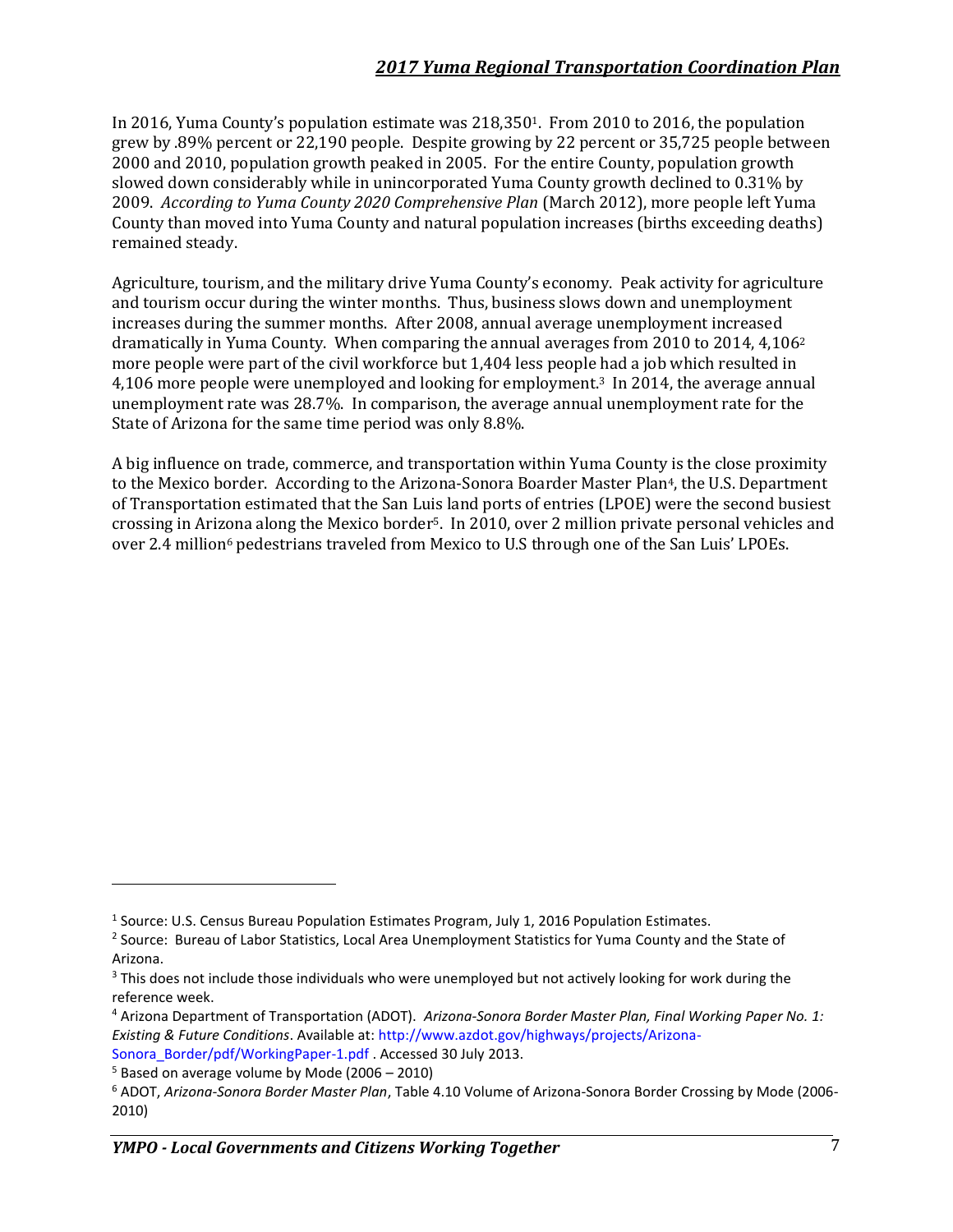

# **B. DEMOGRAPHICS**

 $\overline{\phantom{0}}$ 

Yuma County has a population of  $218,350<sup>7</sup>$  and contains 5,522 square miles of land. It is situated on the Colorado River in the southwestern corner of Arizona bordering Mexico. The county's overall population and specific population characteristics of the member agencies are as shown in Tables 1 and 2.

| <b>Member Agency</b>        | <b>Census 2000</b><br><b>Population</b> | Census 2010<br><b>Population</b> | <b>Estimated 2015</b><br><b>Population</b> | <b>Estimated 2016</b><br><b>Population</b> |
|-----------------------------|-----------------------------------------|----------------------------------|--------------------------------------------|--------------------------------------------|
| <b>San Luis</b>             | 15.322                                  | 25,505                           | 34,001                                     | 35,355                                     |
| <b>Somerton</b>             | 7.464                                   | 14.287                           | 15.759                                     | 15,759                                     |
| Wellton                     | 1.829                                   | 2.882                            | 3.101                                      | 3,146                                      |
| City of Yuma                | 77.515                                  | 93,064                           | 97.950                                     | 98.735                                     |
| <b>Unincorporated Areas</b> | 58,094                                  | 60.013                           | 64.180                                     | 65346                                      |
| <b>Cocopah Indian Tribe</b> | 1.025                                   | 817                              | 826                                        | 826                                        |

#### **Table 1: YMPO Member Agency Populations**

<sup>&</sup>lt;sup>7</sup> Source: Office of Employment and Population Statistic, Arizona Department of Administration. July 1, 2015 Population Estimates.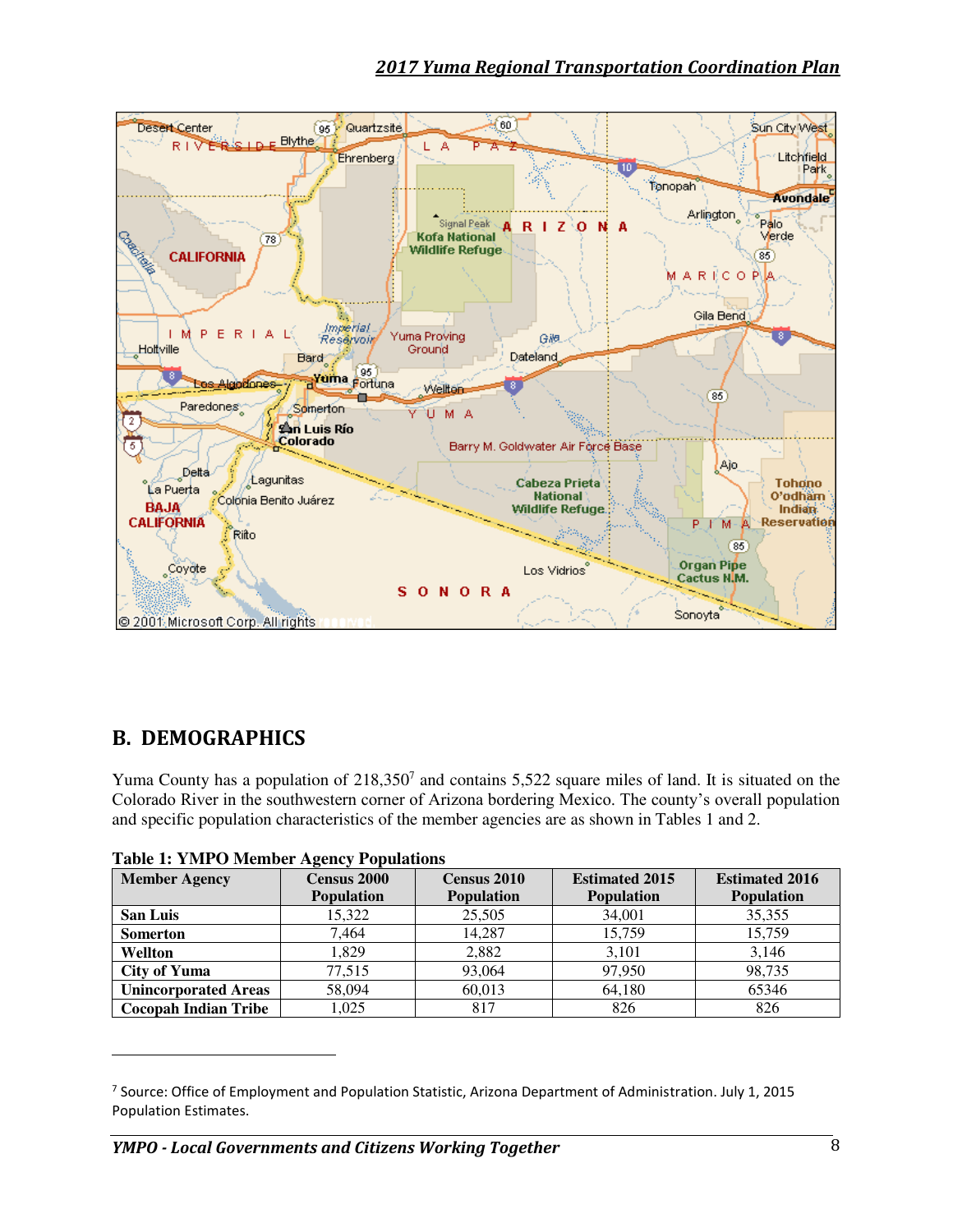| <b>Member Agency</b>        | <b>Male</b> | Female | <b>Hispanic</b> | White | $\sim$ 0.000 $\sim$ 0.000 $\sim$ 0.000 $\sim$ 0.000 $\sim$ 0.000 $\sim$ 0.000 $\sim$<br><b>Black/African</b> | American | <b>Poverty</b> |
|-----------------------------|-------------|--------|-----------------|-------|--------------------------------------------------------------------------------------------------------------|----------|----------------|
|                             |             |        | Origin          |       | American                                                                                                     | Indian   |                |
| <b>San Luis</b>             | 57.7%       | 48.3%  | 98.7%           | 63.2% | $0.3\%$                                                                                                      | $0.5\%$  | 35.4%          |
| <b>Somerton</b>             | 48.3%       | 51.7%  | 95.9%           | 64.4% | $0.9\%$                                                                                                      | $0.8\%$  | 31.5%          |
| Wellton                     | 48.4%       | 51.6%  | 40.1%           | 69.6% | 5.3%                                                                                                         | $1.2\%$  | 12.5%          |
| City of Yuma                | 50.8%       | 49.2%  | 54.8%           | 68.8% | $3.2\%$                                                                                                      | $1.9\%$  | 18.4%          |
| <b>Cocopah Indian Tribe</b> | 48.3%       | 51.7%  | $3.0\%$         | 43.4% | $0.0\%$                                                                                                      | 54.1%    | 33.6%          |
| <b>Quechan Indian Tribe</b> | 51.3%       | 48.7%  | 30.2%           | 37.1% | <b>NA</b>                                                                                                    | 60.3%    | 35.2%          |
| <b>Yuma County</b>          | 50.1%       | 49.9%  | 62.0%           | 91.2% | $2.7\%$                                                                                                      | $2.2\%$  | 21.1%          |

**Table 2: 2013 American Community Survey 5-Year Average Demographic Profile**

When compared to the State of Arizona, Yuma County has higher concentrations of those identifying themselves as Hispanic or Latino, not proficient in speaking English, female head of households with children, and those living below the poverty line.

One purpose of the coordination plan is to locate those who may have special travel needs or are vulnerable8 to the transportation decision making process. Using Environmental Justice principles, Title VI of the Civil Rights Act definitions and other transportation research, nine demographic characteristics from the U.S. Census were identified to represent those that may have special transportation needs. Those nine demographic characteristics form layers on a map which show concentrations of special transportation needs or Degrees of Disadvantage (DoD).

The percentage of these populations from each U.S census tract was compared to percentages for Yuma County. Below each disadvantaged population group is defined and explained along with the County and State average level or threshold.

| <b>Population Group:</b> | <b>Non-Hispanic Minority</b> |
|--------------------------|------------------------------|
| County Total:            | 43,006 Individuals           |
| County Threshold:        | 22.2%                        |
| Arizona Threshold:       | 18.9%                        |

 $\overline{\phantom{0}}$ 

The U.S. DOT Order (5610.2) on Environmental Justice defines a "minority" as a person identifying themselves as "Black"; "Asian American"; "American Indian and Alaska Native"; or "Native Hawaiian and other Pacific Islander." In the American Community Survey (ACS), participants may identify themselves as belonging to one or more races. This may result in the aggregate of all race categories being greater than the total population. Because of this possible double counting, "Non-Hispanic Minority" was calculated by subtracting "White" (Race alone or in combination with one or more other races) from "Total Population" (Race alone or in combination with one or more other races).

On average, 1 out of 5 people identified themselves as belonging to a non-Hispanic minority group in Yuma County.

<sup>&</sup>lt;sup>8</sup> Environmental Justice and Title VI of the Civil Rights Act identify minority and low income groups as being especially vulnerable to the impacts of disparate funding and disparate service levels. Other MPOs such as the Delaware Valley Regional Planning Commission expanded their Environmental Justice analysis to include other groups such as female head of household with child.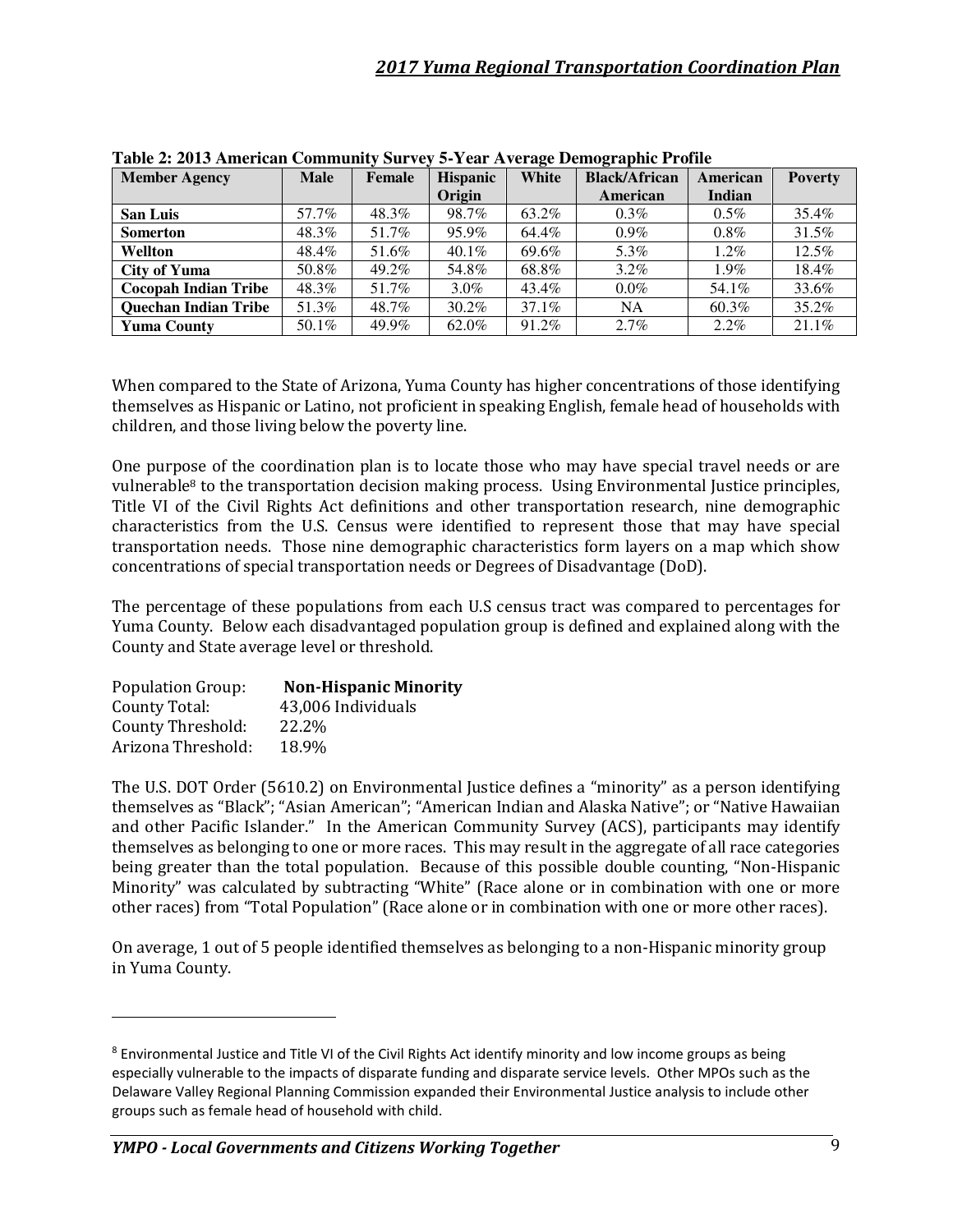| <b>Population Group:</b> | <b>Carless Households</b>    |
|--------------------------|------------------------------|
| County Threshold:        | $6.4\%$                      |
| Arizona Threshold:       | $6.7\%$                      |
| County Total:            | 4,551 occupied housing units |

The ACS defines carless households as occupied house units having no vehicles available. Traditionally this population has been included in transit dependent groups. Of interest is that Yuma County's average is lower than for the entire State of Arizona. A recent analysis of the 2001 National Household Travel Survey found that a greater percentage of rural households own vehicles compared to those living in urban areas9.

| <b>Population Group:</b> | <b>Poverty</b>              |
|--------------------------|-----------------------------|
| County Threshold:        | 20.8%                       |
| Arizona Threshold:       | 16.2%                       |
| County Total:            | Not Available <sup>10</sup> |

"The percentage of households and people whose income in the past 12 months is below the poverty level" was calculated using thresholds based on family size and composition. This includes all people living in a family plus any unrelated individuals living together.

| <b>Population Group:</b> | <b>Female Head of Household with Child</b> |
|--------------------------|--------------------------------------------|
| County Threshold:        | $9.4\%$                                    |
| Arizona Threshold:       | 7.3%                                       |
| County Total:            | 6,591 Family Households                    |

The ACS defined "Female Head of Household with Child" as female headed households with no husband present and own children under the age of 18 years. This population was included to capture one group that may have special transportation needs and also may not be included in previous transportation planning efforts.

| <b>Population Group:</b> | Individuals 75 years and older |
|--------------------------|--------------------------------|
| County Threshold:        | $6.9\%$                        |
| Arizona Threshold:       | 5.9%                           |
| County Total:            | 13,345 Individuals             |

As an individual ages, the possibility of transportation challenges increase. The Yuma region is distinctive in the large number of seasonal visitors that temporarily live in Yuma County during winter.

| <b>Population Group:</b> | <b>Hispanic or Latino</b> |
|--------------------------|---------------------------|
| County Threshold:        | 59%                       |
| Arizona Threshold:       | 29.4%                     |

 $\overline{\phantom{0}}$ 

<sup>&</sup>lt;sup>9</sup> Pucher J & Renne J (2004) Urban-Rural Differences in Mobility and Mode Choice: Evidence from the 2001 NHTS. Bloustein School of Planning and Public Policy, Rutgers University.

 $10$  The total "individuals in poverty" is not available from the American Community Survey (ACS). Instead the ACS is designed to measure changes in social and economic characteristics not population counts. In this analysis, the 2011 ACS five year estimates were used. That is, responses were collected over a five-year time period and the estimated percentages represent average values.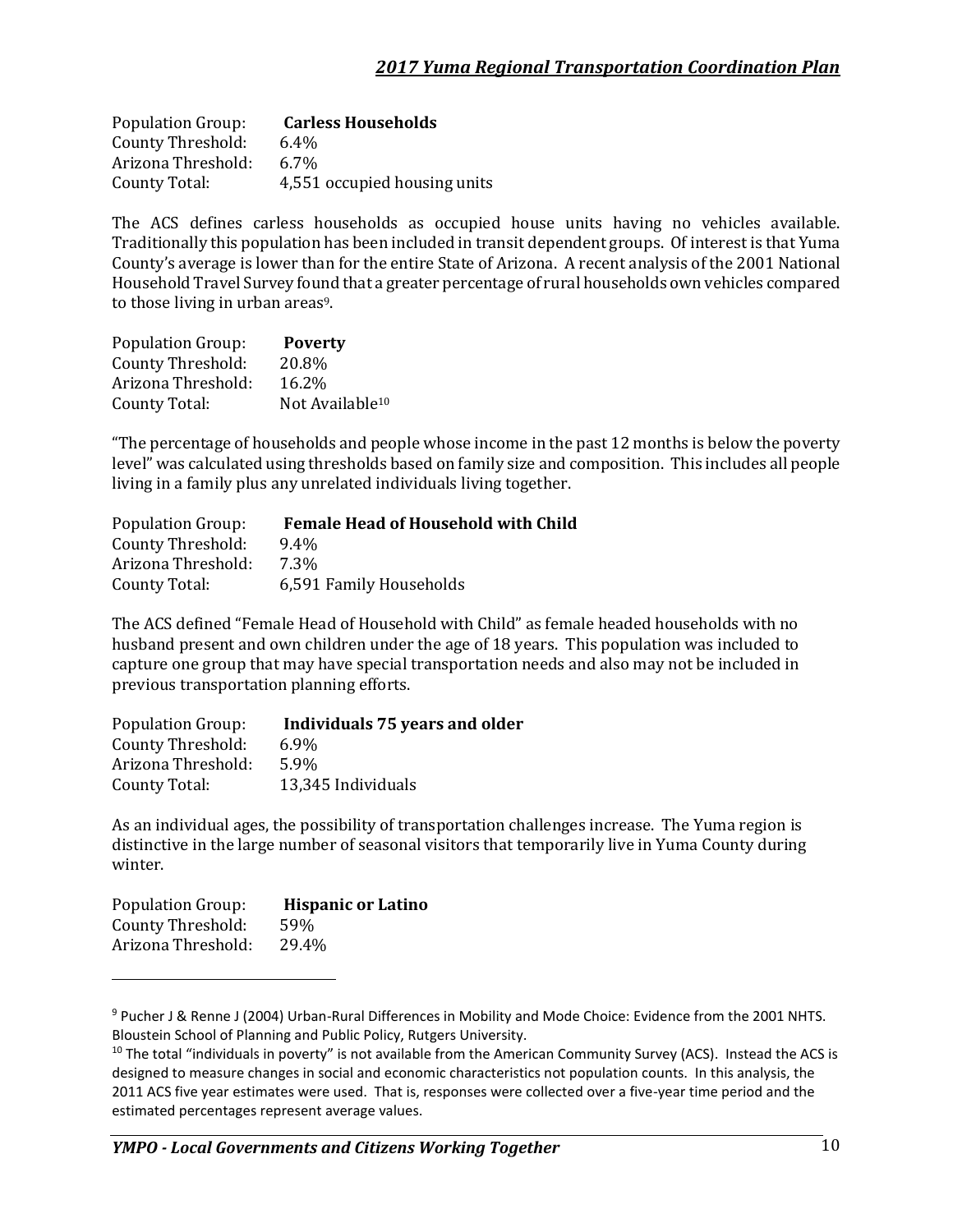County Total: 114,400 Individuals

The ACS distinguishes between race and ethnicity. Hispanic is an ethnicity that is defined by the ACS and the U.S. Census by country of origin such as Mexican, Puerto Rican, Cuban, Central or South American, or other Spanish culture or origin, regardless of race. The Yuma region has a high concentration of Hispanic or Latino people due to close proximity to Mexico and availability of agricultural jobs.

| <b>Population Group:</b> | Speak English less than "very well" |
|--------------------------|-------------------------------------|
| County Threshold:        | 22.4%                               |
| Arizona Threshold:       | 10.5%                               |
| County Total:            | 40,071 Individuals                  |

Executive Order 13166, "Improving Access to Services for Persons with Limited English Proficiency," requires all federally funded agencies make services more accessible to eligible persons who are not proficient in the English language. The ACS defines Limited English Proficiency (LEP) as "primary language spoken at home other than English and speak English not very well." This group includes not only Spanish speakers but also Asian and Pacific Island languages, other Indo-European languages, and other languages. In addition, the ACS includes only people aged five and older.

| <b>Population Group:</b> | <b>No High School Diploma</b> |
|--------------------------|-------------------------------|
| County Threshold:        | 13.4%                         |
| Arizona Threshold:       | 14.8%                         |
| County Total:            | 33,301 individuals            |

The ACS defines this population as those individuals over the age of 25 who have attended school through the 12th grade but have no diploma or equivalent. Those with no high school diploma are often limited to low paying jobs and few economic resources. Yuma County has a higher percentage compared to the State of Arizona.

| <b>Population Group:</b> | Unemployed        |
|--------------------------|-------------------|
| County Threshold:        | 11.7%             |
| Arizona Threshold:       | 8.9%              |
| County Total:            | 9.051 Individuals |

The ACS defines the unemployment rate as the percentage of people not actively looking or available for work in the last 4 weeks. This population does not include those who have become discouraged or have not searched for work or have been available to take a job in the past four weeks. ACS estimates may vary from other programs.

In the map on the following page, each census tract was assigned points which ranged from 0 to 9 depending on the number of disadvantaged population groups exceeding the County average level or threshold. The more points (or degrees), the greater the vulnerability of a community to negative impacts of transportation decision making.

Census tracts that had missing data for three or more population groups were excluded from this analysis. No census tracts had zero or nine population groups exceeding the County threshold. 22 percent (or 12 out of 55) of census tracts had one to two population group concentrations. 31 percent (or 17 out of 55) of census tracts had three to four concentrations. 18 percent (or 10 out of 55) of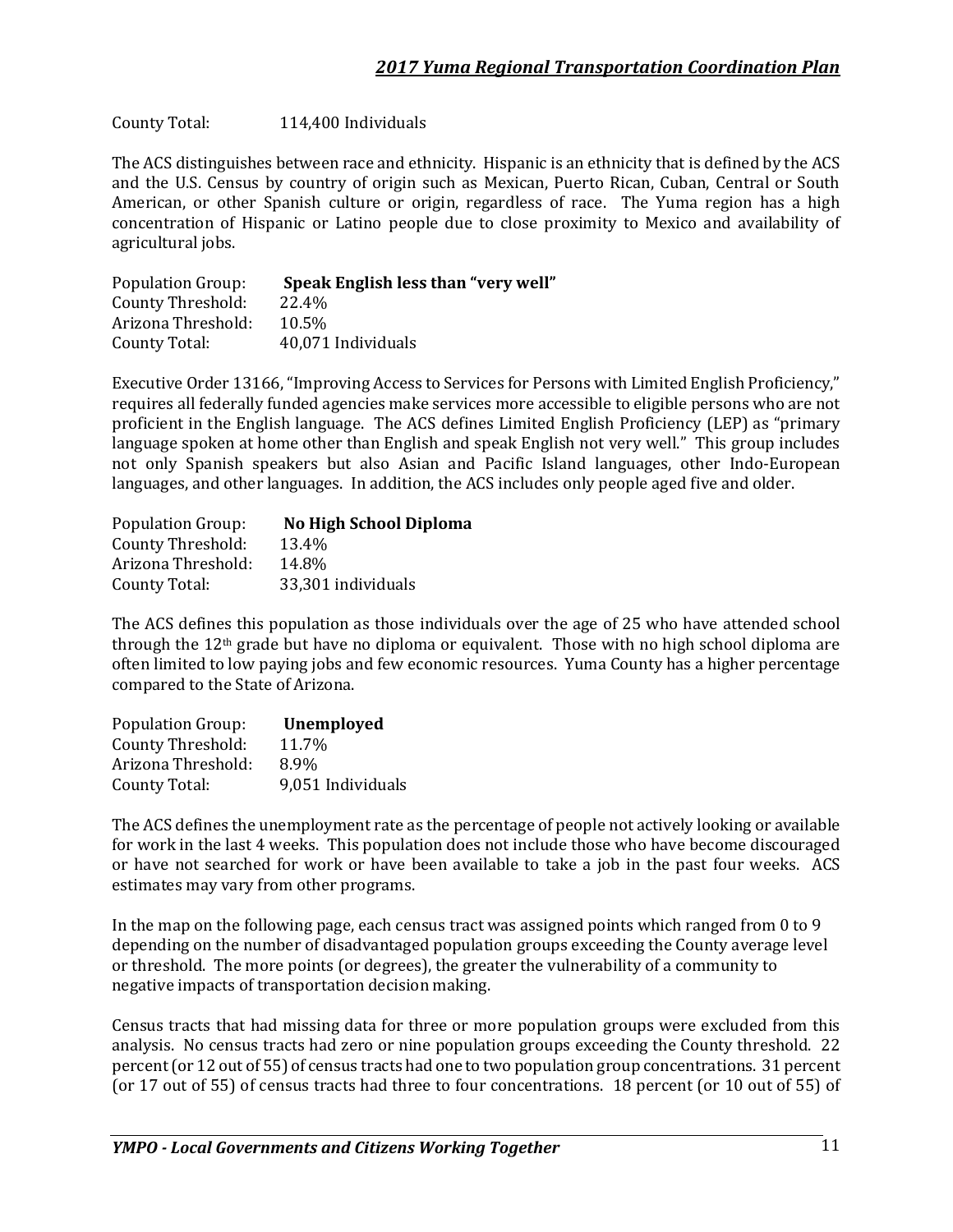census tracts had five to six concentrations while 22 percent (or 12 out of 55) of census tracts had seven to eight concentrations. Four (or 7 percent) census tracts had insufficient data.

The Degrees of Disadvantage map illustrates the various levels of disadvantage in the Yuma Region. Census tracts in red or yellow indicate highly disadvantaged communities. In contrast, blue or green show areas with lower concentrations of people with those demographic characteristics.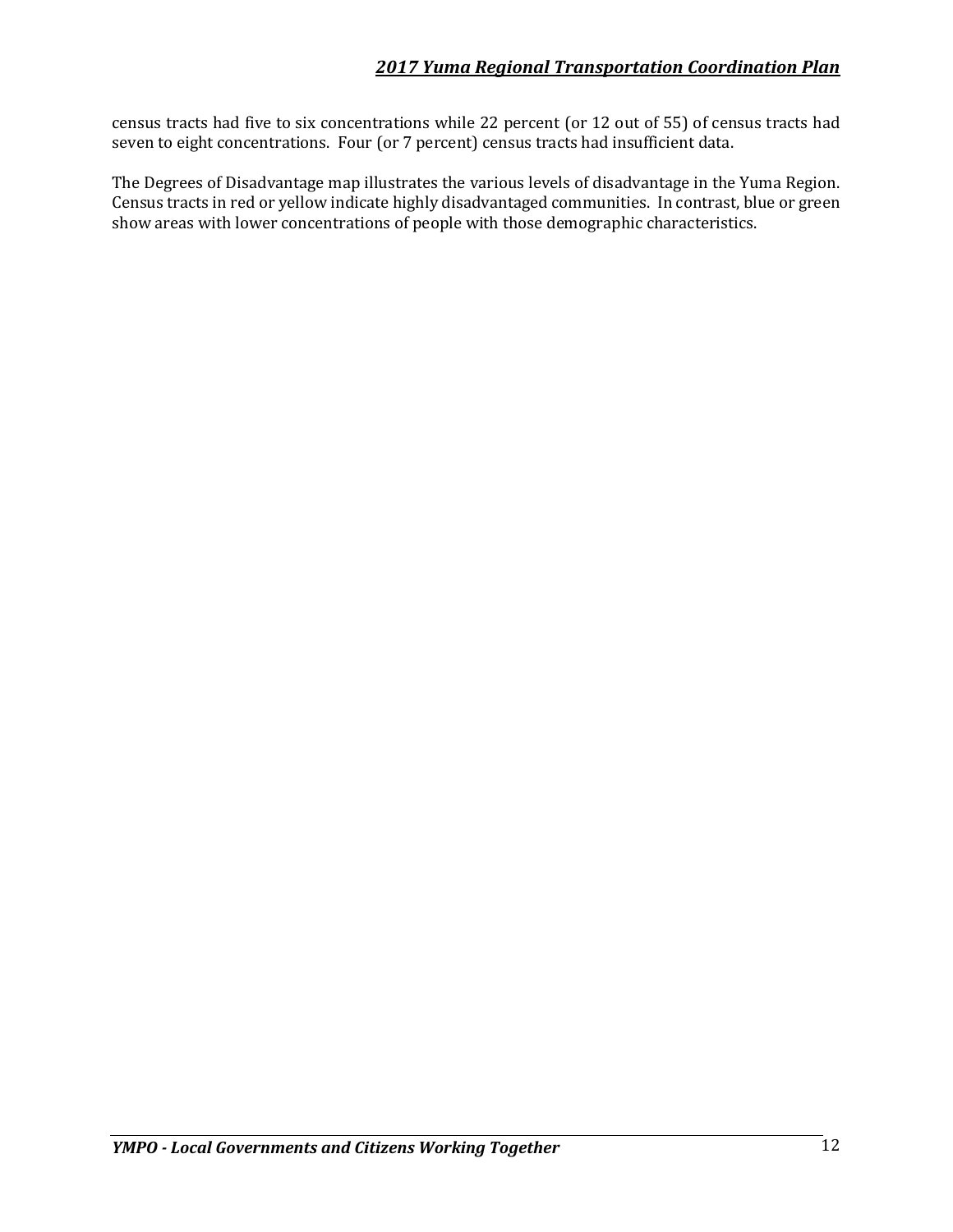

*YMPO - Local Governments and Citizens Working Together* 13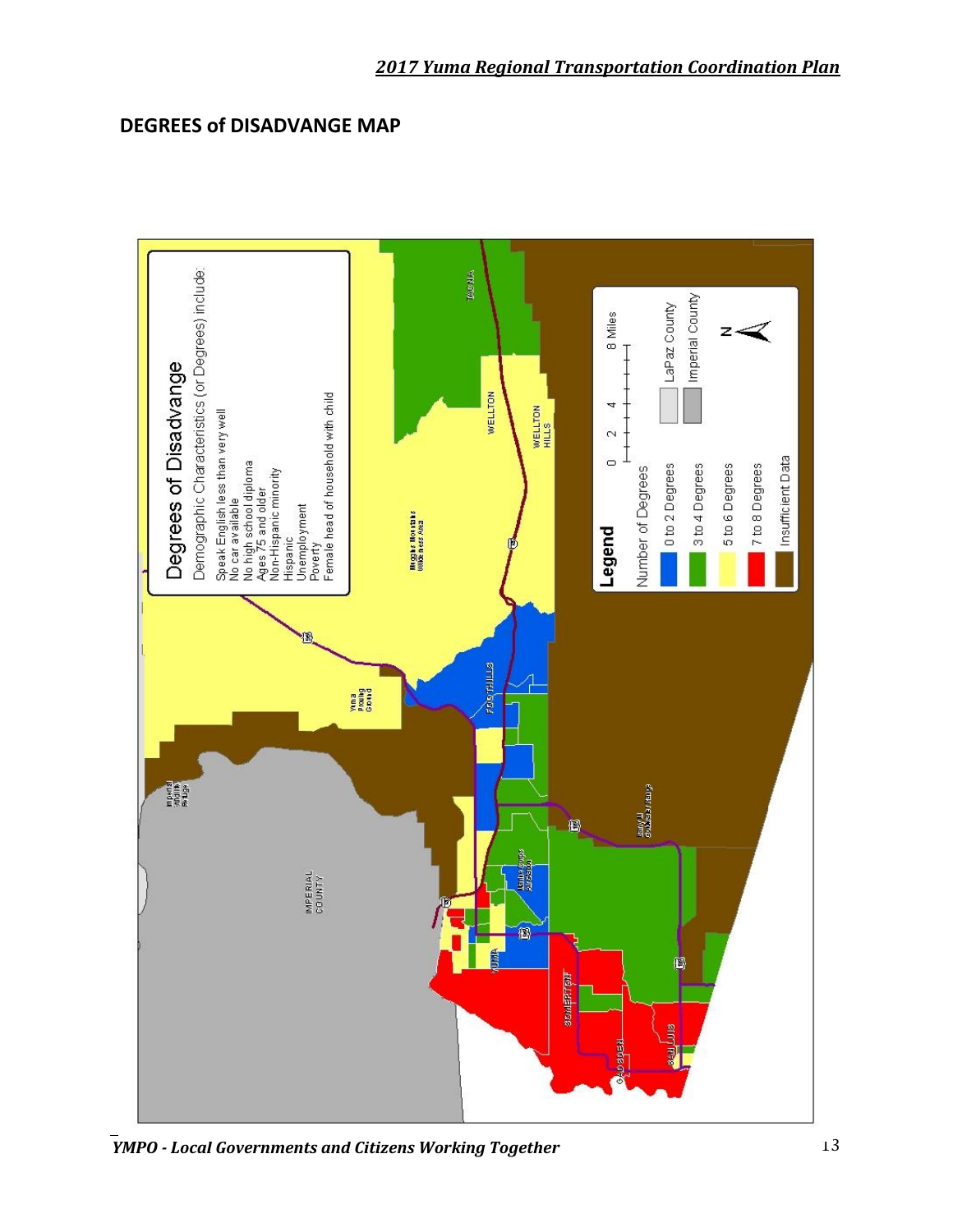### **Degrees of Disadvantage Summary Table**

The table on this page summarizes the number of census tracts exceeding the County average for each demographic characteristic. Yuma County has a total of 55 census tracts. For the majority of census tracts, a large percentage of people spoke English less than very well and belonged to a non-Hispanic minority group.

| <b>Demographic Characteristic</b>    | Number of Census Tracts over the Threshold<br>(percent out of total census tracts <sup>11</sup> ) | County<br><b>Threshold</b> |
|--------------------------------------|---------------------------------------------------------------------------------------------------|----------------------------|
| Speak English less than "very well"  | 48 (87%)                                                                                          | 22.4%                      |
| No car available                     | 20 (36%)                                                                                          | 6.3%                       |
| No high school diploma               | 24 (44%)                                                                                          | 13.4%                      |
| Ages 75 and older                    | 21 (38%)                                                                                          | 6.9%                       |
| Non-Hispanic minority                | 48 (87%)                                                                                          | 22.4%                      |
| Hispanic                             | 22 (40%)                                                                                          | 59.0%                      |
| Unemployment                         | 7(13%)                                                                                            | 11.7%                      |
| Poverty                              | 21 (38%)                                                                                          | 20.8%                      |
| Female heads of household with child | 20 (36%)                                                                                          | 9.4%                       |

# **SECTION III – FEDERAL AND STATE TRANSPORTATION COORDINATION REQUIREMENTS**

# **A. FEDERAL COORDINATION REQUIREMENTS**

The August 30, 2006, proposed FTA guidance for each funding program included a chapter on the coordinated planning process. This chapter, which is identical in each program guidance, states that projects selected for funding from each program must be "derived from a locally developed, coordinated public transit-human services transportation plan" and that the plan is "developed

l

<sup>&</sup>lt;sup>11</sup> In Yuma County, there are 55 census tracts.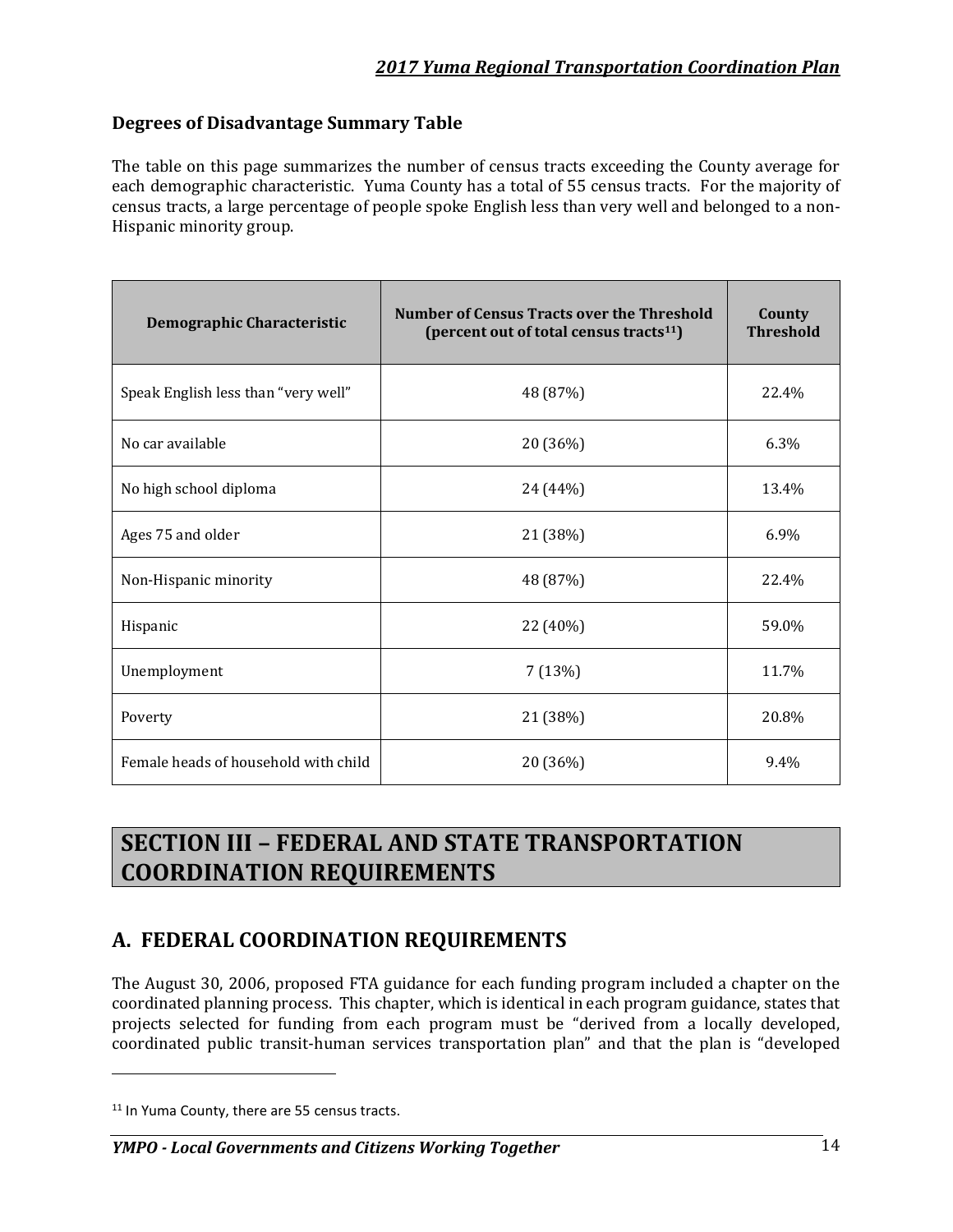through a process that includes representatives of public, private, and non-profit transportation and human services providers and participation by members of the public."

Consistent with Executive Order 13330, SAFETEA-LU requires the establishment of a locally developed, coordinated public transit-human services transportation plan for the Section 5310 human service transportation program funded through the Federal Transit Administration (FTA). *Moving Ahead for Progress in the 21st Century* (MAP-21) took effect on October 1, 2012 and will expire in FY 2014. MAP-21 authorized changes to the 5310 program and repealed the 5316 (Job Access and Reverse Commute), and 5317 (New Freedom) programs. For programs that are continued under FAST with amendments, the provisions of the FAST Act now apply to all unobligated funds from FY 2016 and prior years, as well as to FY 2017 funds.

The 5310 program was renamed Enhanced Mobility of Seniors and Individuals with Disabilities to reflect structure and the administration of this program. Major changes include expanding eligible projects to include operating expenses and large urban areas (greater than 200,000) administer their own specific funding amounts and the State continues to administers funding for small urban areas (less than 200,000).

Arizona legislation permits populations of 50,000 or greater to form Regional Transportation Authorities. Yuma County Intergovernmental Public Transportation Authority (YCIPTA) was formed in December 2010. YCIPTA received grantee status and has assumed public transit operations.

# **B. STATE COORDINATION REQUIREMENTS**

The Arizona Department of Transportation (ADOT) is a multi-modal transportation agency serving one of the fastest growing areas of the country. ADOT is responsible for planning, building and operating a complex highway system in addition to building and maintaining bridges and the Grand Canyon Airport. ADOT strives to successfully deliver a range of transportation projects in an economic environment with fewer employees and declining resources, but continues to examine diverse, integrated transportation options for moving people and goods to create jobs and deliver economic and quality-of-life benefits for Arizona residents and businesses. ADOT's role is to assist policy makers by providing objective information that helps them decide the best solutions to ZON

As the state agency, responsible for transportation, ADOT administers a number of federal transit programs, as well as appropriates state dollars for transit projects, including the Sections 5310 grant program. Requests for funding under these Programs will be reviewed for consistency with the Yuma County Regional Transportation Coordination Plan. Projects shall be considered derived from the Plan if they are consistent with, or embody, the goals, policies, or strategies incorporated with the Yuma County Regional Transportation Coordination Plan.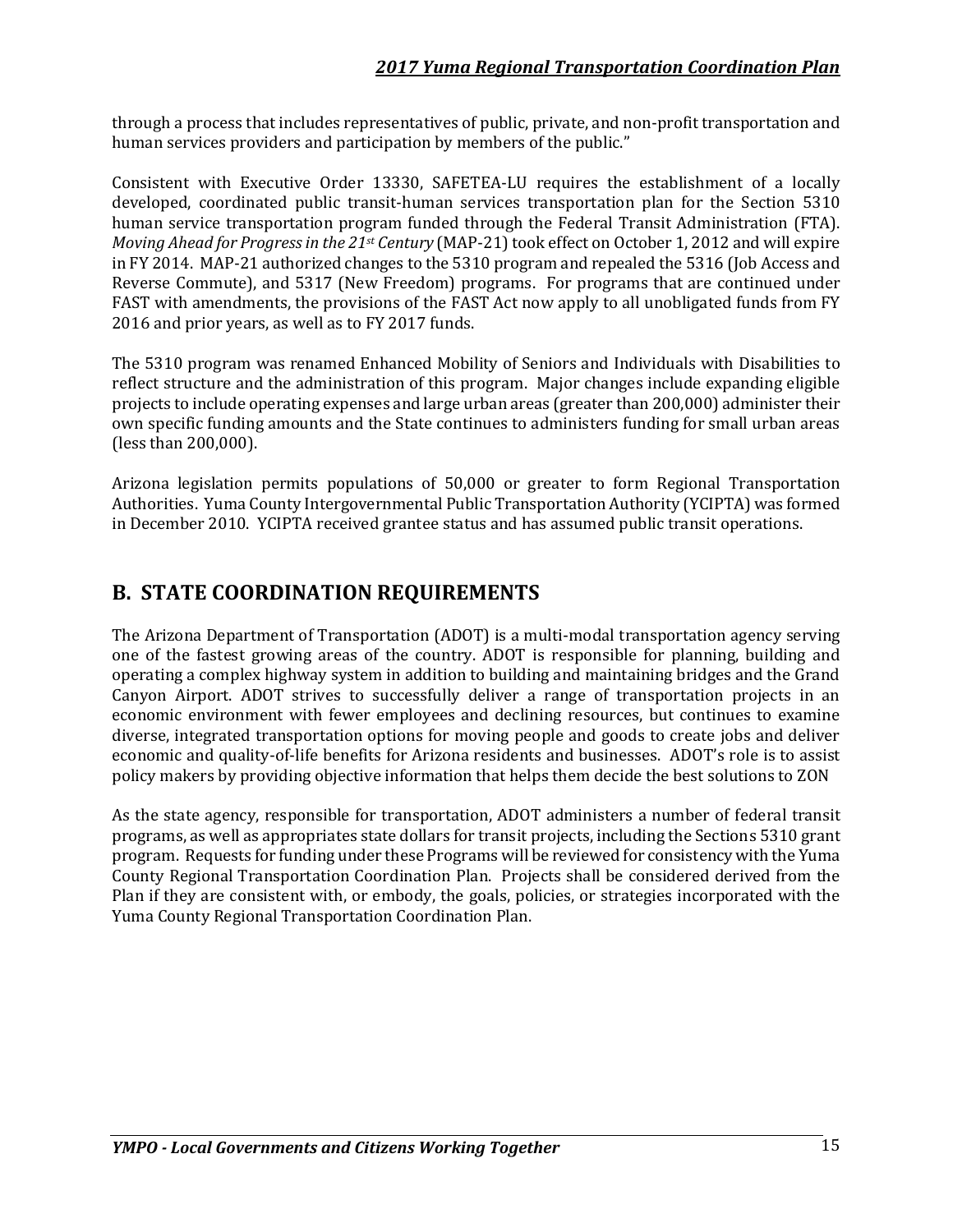# **SECTION IV – REGIONAL TRANSPORTATION PROVIDER INVENTORY**

## **A. REGIONAL TRANSPORTATION INVENTORY**

The information below provides a snapshot of important operational characteristics of some of the region's identified transportation services.

| <b>AGENCY NAME</b>                    | Annual<br><b>Passenger</b><br><b>Trips</b> | Annual<br><b>Vehicle</b><br><b>Hours</b> | Annual<br><b>Vehicles</b><br><b>Miles</b> | <b>Total</b><br><b>Operating</b><br><b>Budget</b> |
|---------------------------------------|--------------------------------------------|------------------------------------------|-------------------------------------------|---------------------------------------------------|
| <b>YCAT</b>                           | 424,755                                    | 42,748.9                                 | 954,566                                   | \$4,621,368                                       |
| <b>Saguaro Transportation Service</b> | 78,125                                     | 68,217.52                                | 855,301                                   | \$912,000                                         |
| Achieve                               | 58,151                                     | 62,440                                   | 651,279                                   | \$304,000                                         |
| <b>Horizon Health and Wellness</b>    | 18,480                                     | 15,399                                   | 284,621                                   | \$245,568                                         |
| <b>SAAVI</b>                          | 1,169                                      | 3,120                                    | 24,330                                    | \$6,426,900                                       |
| <b>Crossroads Mission</b>             | 3,120                                      | 8,736                                    | 99,000                                    | \$3,694,031                                       |
| <b>Westcare Foundation</b>            | 1,620                                      | 8,780                                    | 115,980                                   | 366,496                                           |
| <b>TOTAL</b>                          | 585,420                                    | 200,441                                  | 2,985,077                                 | \$16,570,363                                      |

### **B. TRANSPORTATION PROVIDER INFORMATION**

There is one public transit provider serving the Yuma region, as well as several specialized transportation providers (non-profit and private), all of which are described below. Additional transportation providers in the Greater Yuma Area include City of San Luis, WACOG-Area Agency on Aging and the Quechan Senior Center.

### **1. Yuma County Intergovernmental Public Transportation Authority (YCIPTA)**

YCITPA was formed under A.R.S. 28-9102 in December 2010, to operate, maintain, and administer public transportation services in Yuma County. YCIPTA operates the Yuma County Area Transit (YCAT) fixed route and YCAT on Call services for transit dependent populations, which include low-income residents, youth, seniors and persons with disabilities in the cities of Yuma, Somerton, San Luis, Yuma County, Cocopah Indian Tribe and Town of Wellton with recent expansion to Quechan/Fort Yuma Indian Reservation and Winterhaven, CA.

Aside from the county, YCIPTA members include the municipalities of Yuma, Somerton, San Luis and Wellton, as well as Northern Arizona University-Yuma, Arizona Western College, Quechan Indian Tribe and the Cocopah Indian Tribe. Starting on July 1, 2012, YCIPTA assumed the administration and operations of YCAT and YCAT on Call services from YMPO.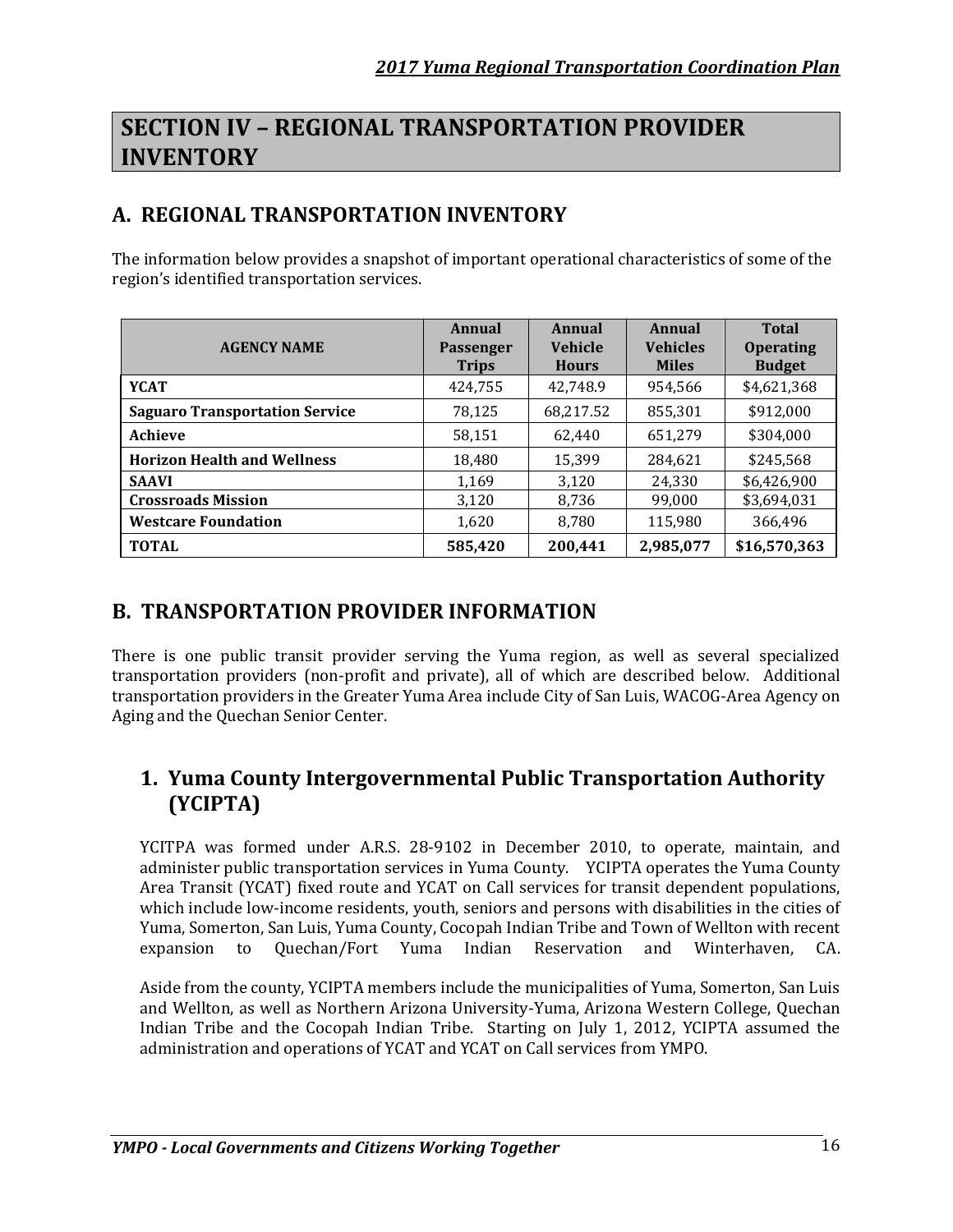# **2. Public Transit**

The services of Yuma County Area Transit (YCAT) provide approximately 469,486 trips per year. Vehicles operate 40,494hours per year and accumulate almost 846,731 miles annually. YCAT is operated by National Express, which was awarded a three-year contract with seven one-year options by YCIPTA on August 1, 2014. YCAT On Call is contracted to Saguaro Transportation Services operated the service.

| Days of<br><b>Operation</b> | <b>Hours of</b><br><b>Operation</b> | Fare<br><b>Charged</b> | Annual<br><b>Passenger</b><br><b>Trips</b> | Annual<br>Wheelchair<br><b>Trips</b> | Annual<br><b>Vehicle</b><br><b>Hours</b> | Annual<br><b>Vehicles</b><br><b>Miles</b> | <b>Total</b><br><b>Operating</b><br><b>Budget</b> |
|-----------------------------|-------------------------------------|------------------------|--------------------------------------------|--------------------------------------|------------------------------------------|-------------------------------------------|---------------------------------------------------|
| Mon-Fri                     | 5:50AM-<br>7:30PM                   | $$2.00 - Basic$        | 424,755<br><b>FIXED</b>                    | $*2,478$<br><b>FIXED</b>             |                                          |                                           |                                                   |
| Sat                         | 9:30AM-<br>6:30PM                   | $$1.00-$<br>Discount   | <b>ROUTE</b><br><b>ONLY</b>                | <b>ROUTE</b><br><b>ONLY</b>          | 42,748                                   | 954.566                                   | \$4.62M                                           |

| <b>Coordinating with</b><br><b>Other Agencies?</b><br>(Yes/No) | Coordination<br><b>Description / Agencies</b>                                             | <b>Description of</b><br><b>Clients Transported</b> |
|----------------------------------------------------------------|-------------------------------------------------------------------------------------------|-----------------------------------------------------|
| <b>YES</b>                                                     | Member of the YMPO<br><b>Regional Mobility Committee</b>                                  | Not Applicable                                      |
| <b>YES</b>                                                     | Coordinates and supported WACOG and Saguaro<br>Transportation to provide non-ADA services | Seniors and People with<br><b>Disabilities</b>      |

### **a. Yuma County Area Transit (YCAT)**

YCAT is the public transit service operating in Yuma County. Transit services operate throughout southwestern Yuma County, with limited evening and holiday service from the local colleges. The population served of those transit dependent, low income, students, seniors, youth, and persons with disabilities. Hours of operation vary by route, but most are Monday through Friday, 5:50 am – 7:30 pm with limited service to 11:00 pm, and Saturday from 9:30 am – 6:30 pm. Fares range from \$2.00 for basic riders and \$1.00 for discount riders. Discount passes are available. YCAT On Call as the complementary Para transit service is available Monday through Saturday during the same operating hours as YCAT fixed route services. The service is only for those who meet ADA eligibility requirements and the service area is within a  $\frac{3}{4}$  mile radius of the fixed route (YCAT) system. The fare is \$4.00, and a next day advance reservation is required. Discount passes are available. Operating costs are approximately \$4.6 million per year, with a total fleet of 27 vehicles for both YCAT and YCAT On Call.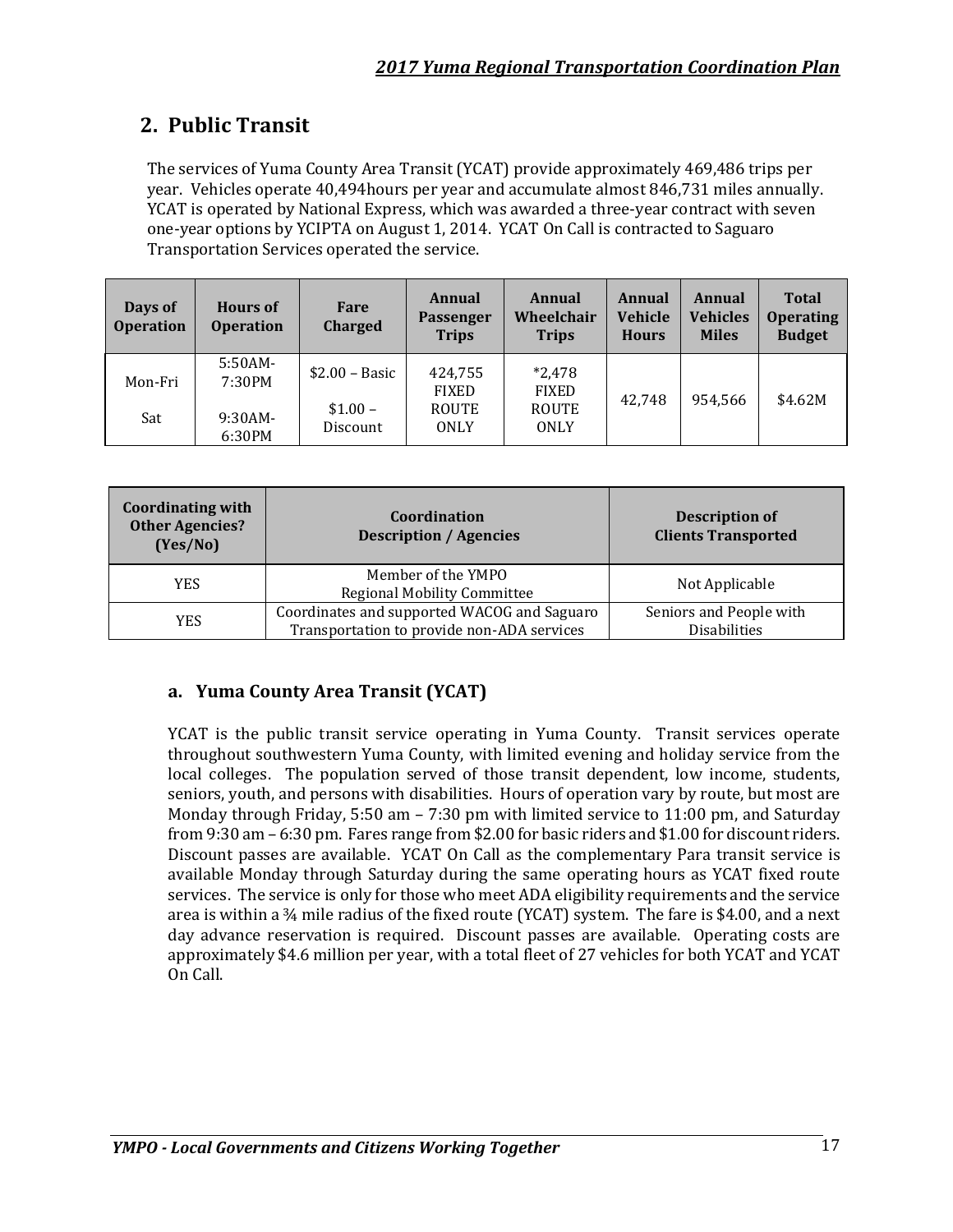| Days of<br><b>Operation</b> | <b>Hours of</b><br><b>Operation</b> | Fare<br><b>Charged</b> | Annual<br>Passenger<br><b>Trips</b> | Annual<br>Wheelchair<br><b>Trips</b> | Annual<br><b>Vehicle</b><br><b>Hours</b> | Annual<br><b>Vehicles</b><br><b>Miles</b> | <b>Total</b><br><b>Operating</b><br><b>Budget</b> |
|-----------------------------|-------------------------------------|------------------------|-------------------------------------|--------------------------------------|------------------------------------------|-------------------------------------------|---------------------------------------------------|
| Mon-Sat                     | $5:30$ am-<br>$8:15$ pm             | \$4.00                 | 7.327                               | 1,526                                | 5.930                                    | 77.544                                    | \$97,056                                          |

### **b. YCAT On Call – SARA Rides**

# **3. Rural / Human Services Transportation Providers**

### *a.* **Saguaro Foundation/Saguaro Transportation Services**

Saguaro Foundation is a private nonprofit 501-c-3 human social service organization that has been providing transportation services to the elderly and disabled of Yuma County for nearly 30 years. Saguaro has been an ADOT grant recipients of Section 5310 for more than nearly 30 years. Saguaro Transportation Service (STS) is the transportation branch of the Saguaro Foundation, and currently provides more than 218,000 trips per year to over 6,220 individuals. In FY 2014, they accrued over 1.7 million miles in the 148,000 hours of services that their fleet of 21 Para-transit vehicles provided. Saguaro's total fleet of vehicles amounts to 55 and total trips agency wide total over 450,000

Due to the recent changes in the YCAT on Call service, many elderly and/or disabled individuals were left without access to any type of transportation services. YMPO worked with ADOT, YCIPTA and Saguaro Foundation to come up with a solution to this urgent need, and as a result, ADOT awarded Saguaro Foundation additional funds to provide transportation services to those individuals without transportation. The requests and need for services continue to be ongoing and, in turn, will cause the number of trips, mileage, and service hours to increase. The current operating budget for the transportation branch of Saguaro Foundation is \$912,000. Services are available Monday through Sunday, 24 hours per day.

Saguaro Foundation was selected in November 2011 at the Arizona Coordination Institute as a sub-regional mobility management agency for the Yuma region. A major part of their responsibility was to take the lead on the development and operations of the One-call oneclick center, aka SARA Rides. SARA Rides was the result of coordination and collaboration with other human/social service agencies within the Yuma region that were in need of transportation services but are unable to provide them. STS actively participate and attends the Regional Mobility Committee quarterly meetings hosted by YMPO.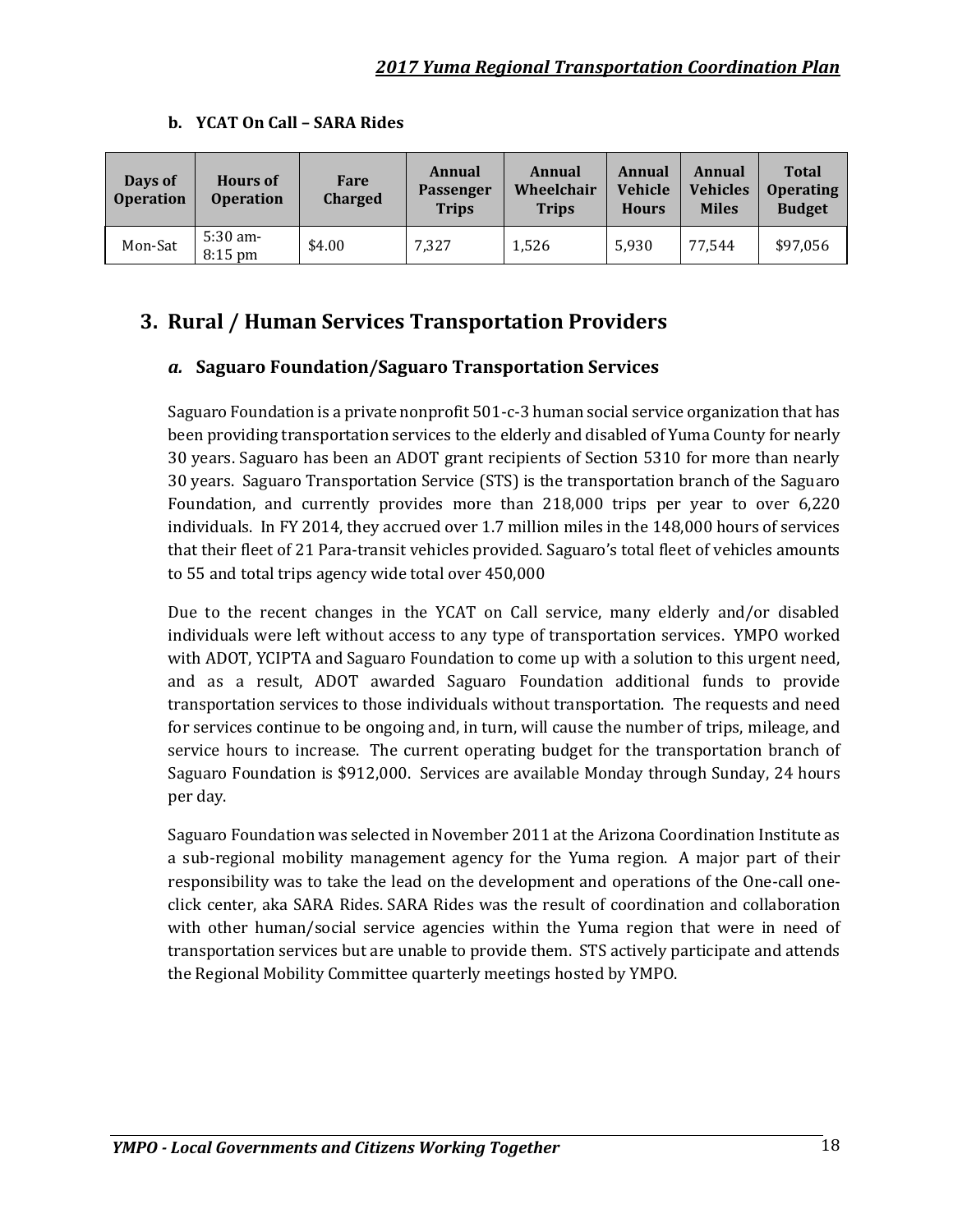| Days of<br><b>Operation</b> | <b>Hours of</b><br><b>Operation</b> | Fare<br><b>Charged</b> | Annual<br><b>Passenger</b><br><b>Trips</b> | Annual<br>Wheelchair<br><b>Trips</b> | Annual<br><b>Vehicle</b><br><b>Hours</b> | Annual<br><b>Vehicles</b><br><b>Miles</b> | <b>Total</b><br><b>Operating</b><br><b>Budget</b> |
|-----------------------------|-------------------------------------|------------------------|--------------------------------------------|--------------------------------------|------------------------------------------|-------------------------------------------|---------------------------------------------------|
| Mon-Sun                     | 24<br>hours/day                     | $$4 - $9$              | 78,125                                     | 13.000                               | 42.749                                   | 855,301                                   | \$912,000                                         |

| <b>Coordinating with</b><br><b>Other Agencies?</b><br>(Yes/No) | Coordination<br><b>Description / Agencies</b>                                                                                                               | Description of<br><b>Clients Transported</b>                              |
|----------------------------------------------------------------|-------------------------------------------------------------------------------------------------------------------------------------------------------------|---------------------------------------------------------------------------|
| <b>YES</b>                                                     | Member of the YMPO<br><b>Regional Mobility Committee</b>                                                                                                    | Not Applicable                                                            |
| <b>YES</b>                                                     | Provides non-ADA services for YCIPTA                                                                                                                        | Seniors and People with<br><b>Disabilities</b>                            |
| YES                                                            | Human Services Transportation Coordination<br>Project - Developing MOU with other<br>Agencies for the creation of a Regional One-<br>Click, One-Call Center | Multiple client groups<br>representing several Human<br>Services agencies |

#### **Coordination Description / Agencies**

Sara Rides currently has vehicle pools within the route-match software that permits it to schedule independently to each pool of vehicles on behalf of the transit agencies needing the scheduling and dispatching services. In addition, some transit provider's intake their own calls and send them to SARA Rides through the facility portal as they receive them. Once all requests for trips have been inputted through the portal, SARA Rides customer service representative will accept them once the software has verified that they fall within the service area and hours of operation of the fixed route system. For all non-public transit operations, the software will schedule to their vehicle pools according to their specified criteria. Sara Rides currently dispatches YCIPTA'S, and STS's pool of vehicles. In addition, Sara Rides schedules trips for other social service agencies that need trips provided on their behalf but choose not to engage in acquiring their own vehicle fleets, thus enhancing coordination and justifying the existence of the Sara Rides one call one click center.

#### **Description of Clients Transported**

Clients that are transported range from ADA passengers to over and above ADA passengers, all of whom are elderly, handicapped, physically disabled, developmentally disabled (DDD), and individuals with severe mental illness (SMI).

Human Services Transportation Coordination Project:

Sara Rides Continues to develop new MOU's with additional transit agencies, social service human agencies, and multiple client groups representing several human services agencies for the continued expansion of the regional One-Click One-Call Center also known as S.A.R.A.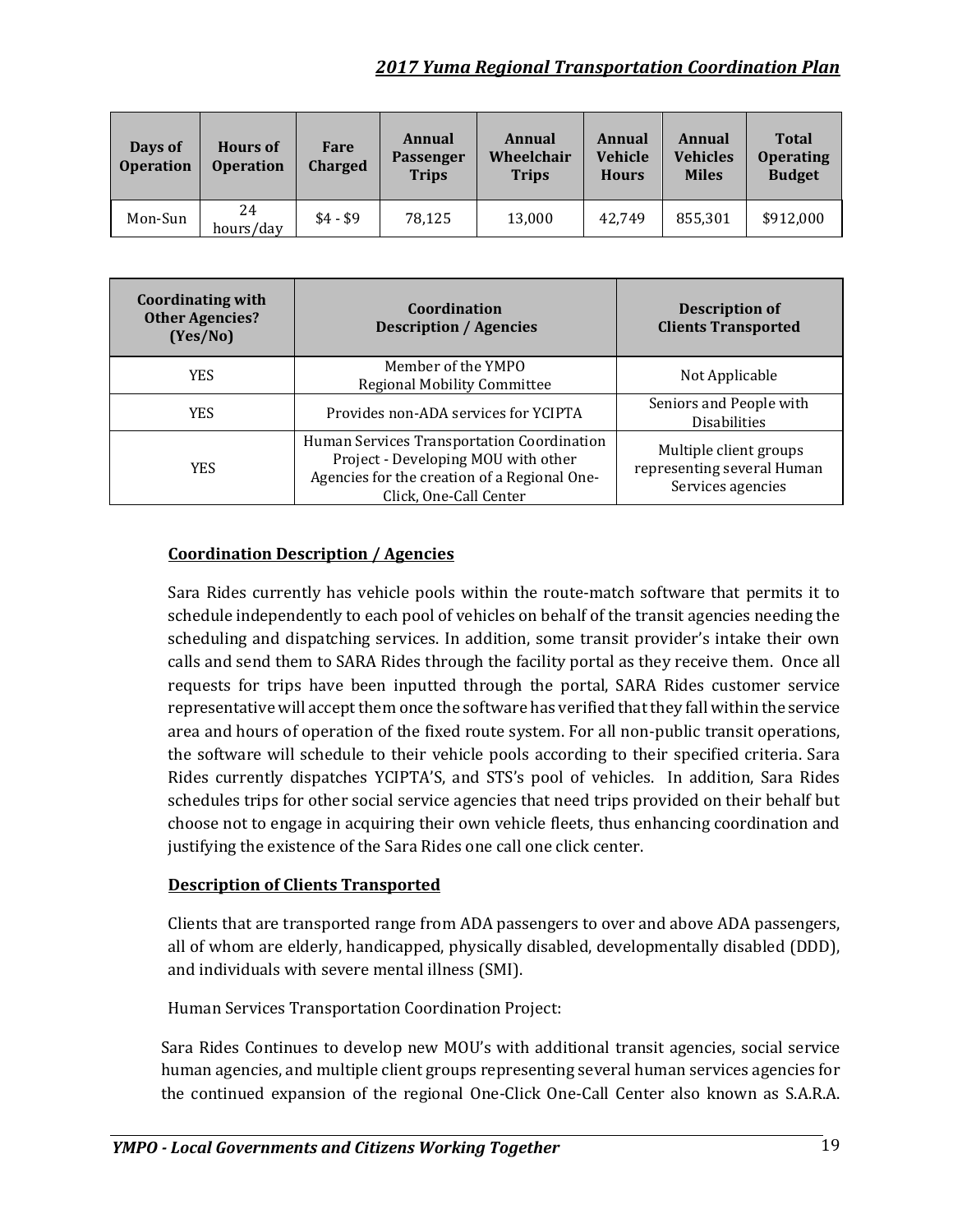Rides. In addition, Saguaro is seeking grant funding to further expand the Route Match software with additional modules that will complement the present platform. For example: 1) the addition of the push to talk module, this will eliminate the need for drivers to use cell phones or radios, the tablet that is currently in the Para Transit vehicles will now be the communication device the will provide bi directional communication between driver and dispatch further improving overall efficiency. 2) Route Shout will provide a mobile application for smart phones that will allow riders to access their rides. They can cancel their trip, make new trip reservations, view where their ride is at in real time, and will allow the rider alert dispatch when they are ready for their return trip by taping the icon on their smart phones. This will further streamline and improve the overall access to rides and rider experience. 3) Automated Fare collection module, this will provide a quick alternative to cash payments through automated fare collection which provides flexible fare media options.

#### **b. Achieve Human Services, Inc. dba Yuma WORC Center**

ACHIEVE Human Services, Inc. provides transportation to disabled individuals, including elderly, severe cognitive disabilities, serious mental illness, and/or physical disabilities and is eligible for Title XIX services, ages 18 and up. Transportation services may include: contract work sites, to/from low-income housing, group supported employment, center-based employment, work adjustment training, job development and placement, and situational assessments. The normal operating hours are Monday through Friday, 6:00 am to 8:00 pm, and on an as-needed basis. Service area includes La Paz County, Yuma County to include Dateland, Wellton, San Luis, and Somerton, as well as a small portion of southern California including the Imperial Sand Dunes, El Centro and Blythe. The agency's operating budget for transportation is \$204,481.

ACHIEVE has been involved in the coordination/collaboration process with YMPO and other agencies for a number of years, and are not only actively involved in the development of the One-call one click center, aka SARA Rides, but also quarterly Regional Mobility Committee meetings.

| Days of<br><b>Operation</b> | <b>Hours of</b><br><b>Operation</b>       | Fare<br><b>Charged</b>                      | <b>Annual</b><br>Passenger<br><b>Trips</b> | Annual<br>Wheelchair<br><b>Trips</b> | Annual<br><b>Vehicle</b><br><b>Hours</b> | <b>Annual</b><br><b>Vehicles</b><br><b>Miles</b> | <b>Total</b><br><b>Operating</b><br><b>Budget</b> |
|-----------------------------|-------------------------------------------|---------------------------------------------|--------------------------------------------|--------------------------------------|------------------------------------------|--------------------------------------------------|---------------------------------------------------|
| <b>Monday</b><br>Friday     | $6:00 \text{ am } -$<br>$8:00 \text{ pm}$ | <b>Private</b><br>pay<br>\$2.50<br>per trip | 58,151                                     | 1,565                                | 62.400                                   | 651,279                                          | \$304,000                                         |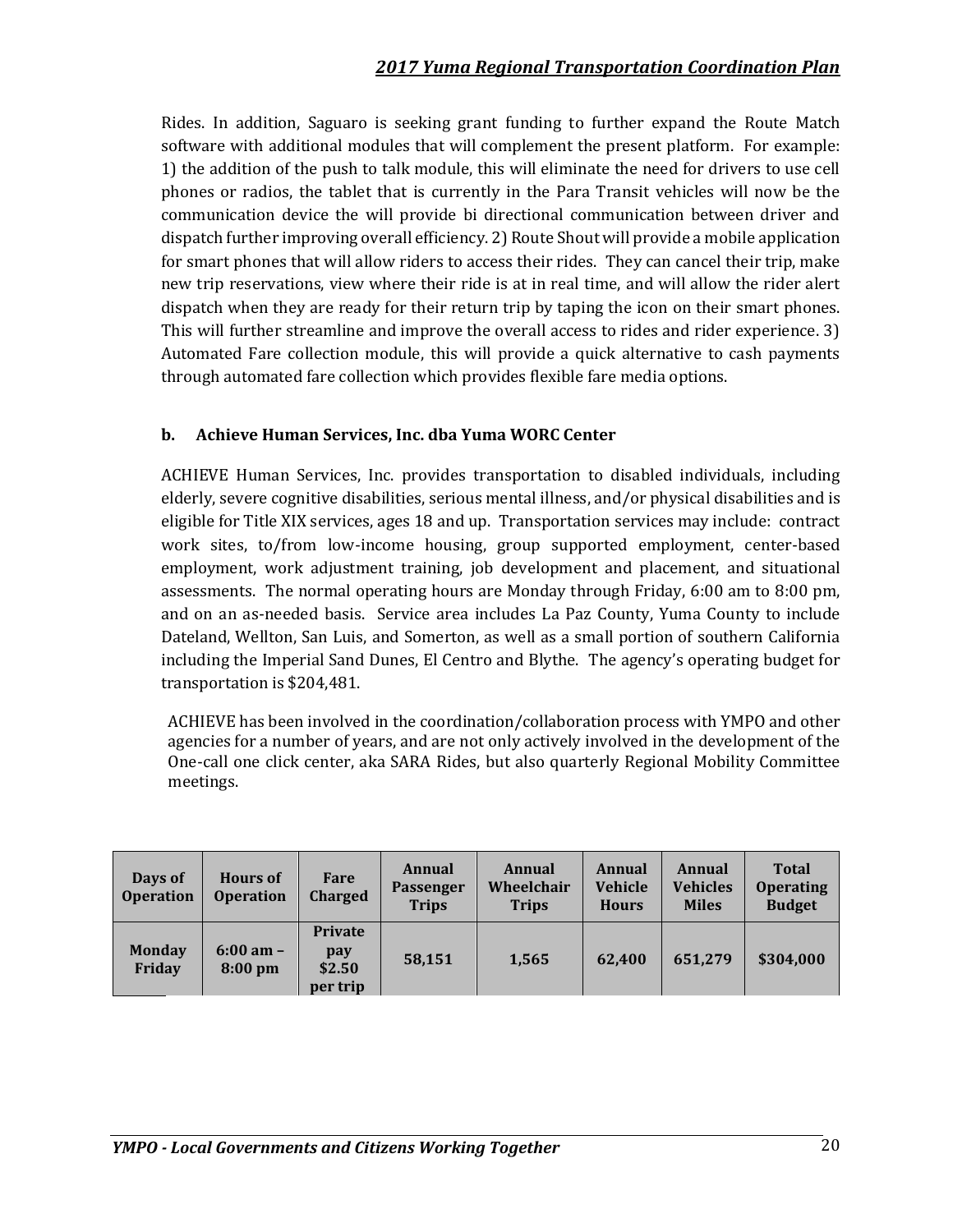| <b>Coordinating with</b><br><b>Other Agencies?</b><br>(Yes/No) | Coordination<br><b>Description / Agencies</b>                                                                                                               | <b>Description of</b><br><b>Clients Transported</b>                       |
|----------------------------------------------------------------|-------------------------------------------------------------------------------------------------------------------------------------------------------------|---------------------------------------------------------------------------|
| <b>YES</b>                                                     | Member of the YMPO<br><b>Regional Mobility Committee</b>                                                                                                    | Not Applicable                                                            |
| <b>YES</b>                                                     | Human Services Transportation Coordination<br>Project - Developing MOU with other Agencies<br>for the creation of a Regional One-Click, One-<br>Call Center | Multiple client groups<br>representing several Human<br>Services agencies |

### **c. Horizon Health and Wellness**

Horizon Health and Wellness is an integrated healthcare agency that provides transportation to registered participants, which includes transport to and from day programs, therapy sessions, medical appointments, vocational services and recreational activities. The agency serves adults with mental health and/or substance abuse issues. A high percentage of these individuals served also have a serious mental illness. Horizon serves Yuma County, including greater Yuma area, San Luis, West Cocopah Reservation, Gadsden, Somerton, Foothills, Wellton, and North Gila Valley. Hours of operation are Monday through Friday, 7:00 am to 5:00 pm and no fares are required of the riders. The agency's operating budget for transportation is \$245,568.

Representatives from the agency have been participating in collaboration and coordination efforts over the past three years and continuously attend the Regional Mobility Committee quarterly meetings.

| Days of<br><b>Operation</b> | <b>Hours of</b><br><b>Operation</b> | Fare<br><b>Charged</b> | Annual<br>Passenger<br><b>Trips</b> | Annual<br>Wheelchair<br><b>Trips</b> | <b>Annual</b><br><b>Vehicle</b><br><b>Hours</b> | Annual<br><b>Vehicles</b><br><b>Miles</b> | <b>Total</b><br><b>Operating</b><br><b>Budget</b> |
|-----------------------------|-------------------------------------|------------------------|-------------------------------------|--------------------------------------|-------------------------------------------------|-------------------------------------------|---------------------------------------------------|
| Mon-Fri                     | 7AM-5PM                             | None                   | 18.480                              | 379                                  | 15.399                                          | 284.621                                   | \$245,568                                         |

| <b>Coordinating with</b><br><b>Other Agencies?</b><br>(Yes/No) | Coordination<br><b>Description / Agencies</b>                                                                                                                   | <b>Description of</b><br><b>Clients Transported</b>                    |
|----------------------------------------------------------------|-----------------------------------------------------------------------------------------------------------------------------------------------------------------|------------------------------------------------------------------------|
| <b>YES</b>                                                     | Human Services Transportation<br>Coordination Project - Working with<br>Saguaro Transportation for the<br>creation of a Regional One-Click, One-<br>Call Center | Multiple client groups representing<br>several Human Services agencies |
| <b>YES</b>                                                     | Member of the YMPO<br><b>Regional Mobility Committee</b>                                                                                                        | Not Applicable                                                         |

### **d. Crossroads Mission**

Crossroads Mission provides transportation for homeless men, women, and children, the elderly and disabled. Services include transportation to medical appointments,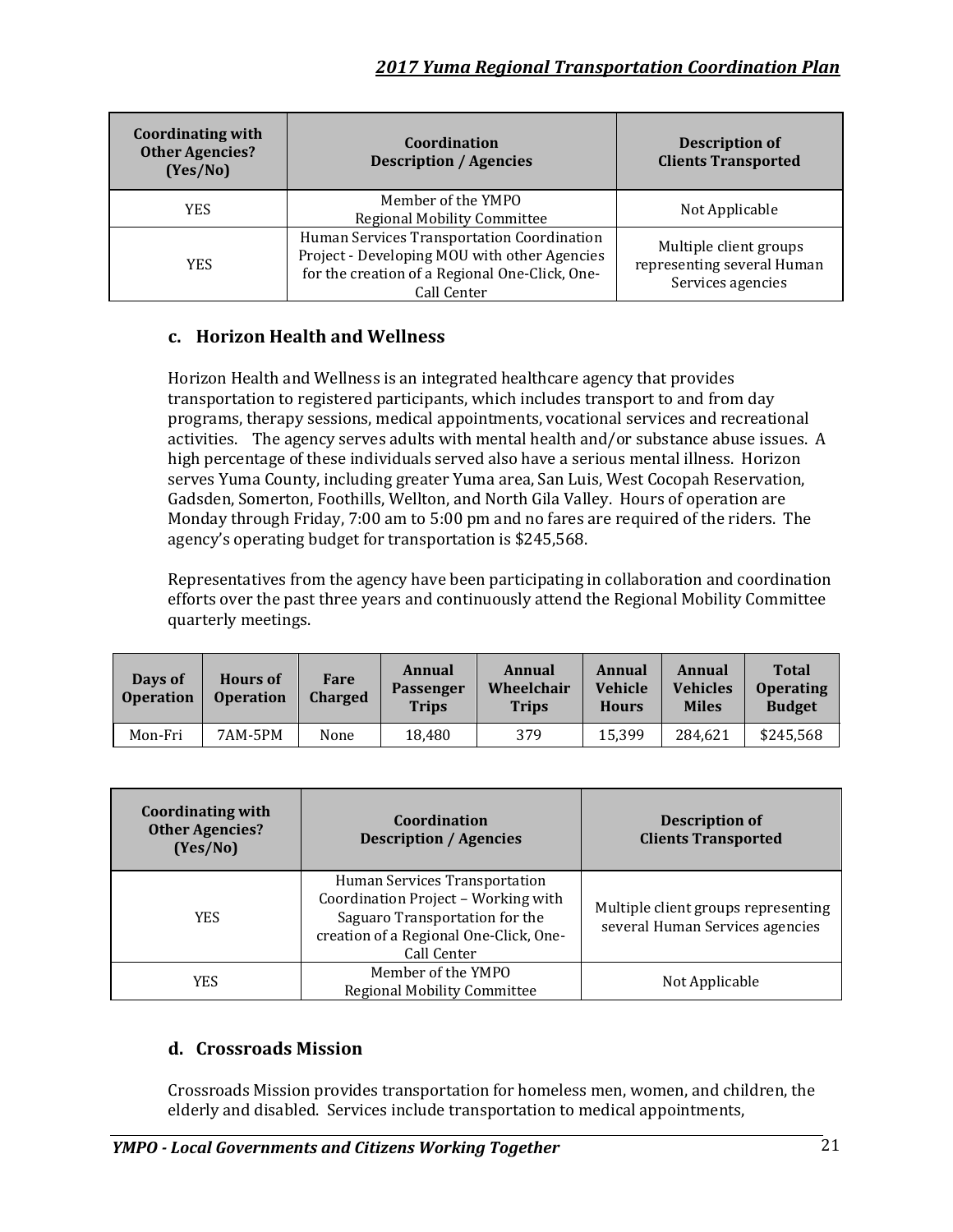rehabilitation services, employment searches, social service facilities, shopping, recreation, and social activities in both Yuma and La Paz Counties. They offer these services Monday through Sunday, 8:00 am to 5:00 pm. No further information was provided by the agency.

| Days of<br><b>Operation</b> | <b>Hours of</b><br><b>Operation</b> | Fare<br><b>Charged</b> | Annual<br>Passenger<br><b>Trips</b> | Annual<br>Wheelchair<br><b>Trips</b> | Annual<br>Vehicle<br><b>Hours</b> | Annual<br><b>Vehicles</b><br><b>Miles</b> | <b>Total</b><br><b>Operating</b><br><b>Budget</b> |
|-----------------------------|-------------------------------------|------------------------|-------------------------------------|--------------------------------------|-----------------------------------|-------------------------------------------|---------------------------------------------------|
| Mon-Sun                     | 8AM-5PM                             | None                   | Not<br>Available                    | <b>Not</b><br>Available              | <b>Not</b><br>Available           | <b>Not</b><br>Available                   | <b>Not</b><br>Available                           |

| <b>Coordinating with</b><br><b>Other Agencies?</b><br>(Yes/No) | Coordination<br><b>Description / Agencies</b>            | Description of<br><b>Clients Transported</b> |
|----------------------------------------------------------------|----------------------------------------------------------|----------------------------------------------|
| YES                                                            | Member of the YMPO<br><b>Regional Mobility Committee</b> | Not Applicable                               |

### **e. Regional Center for Border Health, Inc.**

The Regional Center for Border Health, Inc. is a non-profit organization serving the Western Arizona rural counties located along the border of the Colorado River: La Paz, Yuma, and Mohave counties. They have been in operation for 18 years and address issues such as access to medical services for the uninsured and underinsured populations, aim to increase diagnosis and standards of healthcare, increase education and promotion of chronic illness prevention, increase capacity for schools and communities to promote wellness behaviors, and increase the management and control of chronic diseases. Representatives from the agency have been attending the Regional Mobility Committee meetings over the past year and are actively participating in the collaboration/coordination with other agencies in Yuma County. No operational information was provided.

| <b>Coordinating with</b><br><b>Other Agencies?</b><br>(Yes/No) | Coordination<br><b>Description / Agencies</b>            | <b>Description of</b><br><b>Clients Transported</b> |  |
|----------------------------------------------------------------|----------------------------------------------------------|-----------------------------------------------------|--|
| <b>YES</b>                                                     | Member of the YMPO<br><b>Regional Mobility Committee</b> | Not Applicable                                      |  |

### **f. Cocopah Indian Tribe**

The Cocopah Indian Tribe through its participation with YCIPTA has YCAT bus service to their community, as the tribe was a recipient of FTA 5311 Tribal Transit funds in 2010. They received additional funds in 2010 to continue and expand the existing services. The services include connection to the current YCAT system of routes that serve the entire Yuma area, and services that enable connection of the North reservation to the West Reservation with access to the tribal administration offices. Transportation is also provided to and from the Cocopah Casino and other points of interested in the Yuma region. A Cocopah representative has been actively participating in coordination efforts and attending the Regional Mobility Committee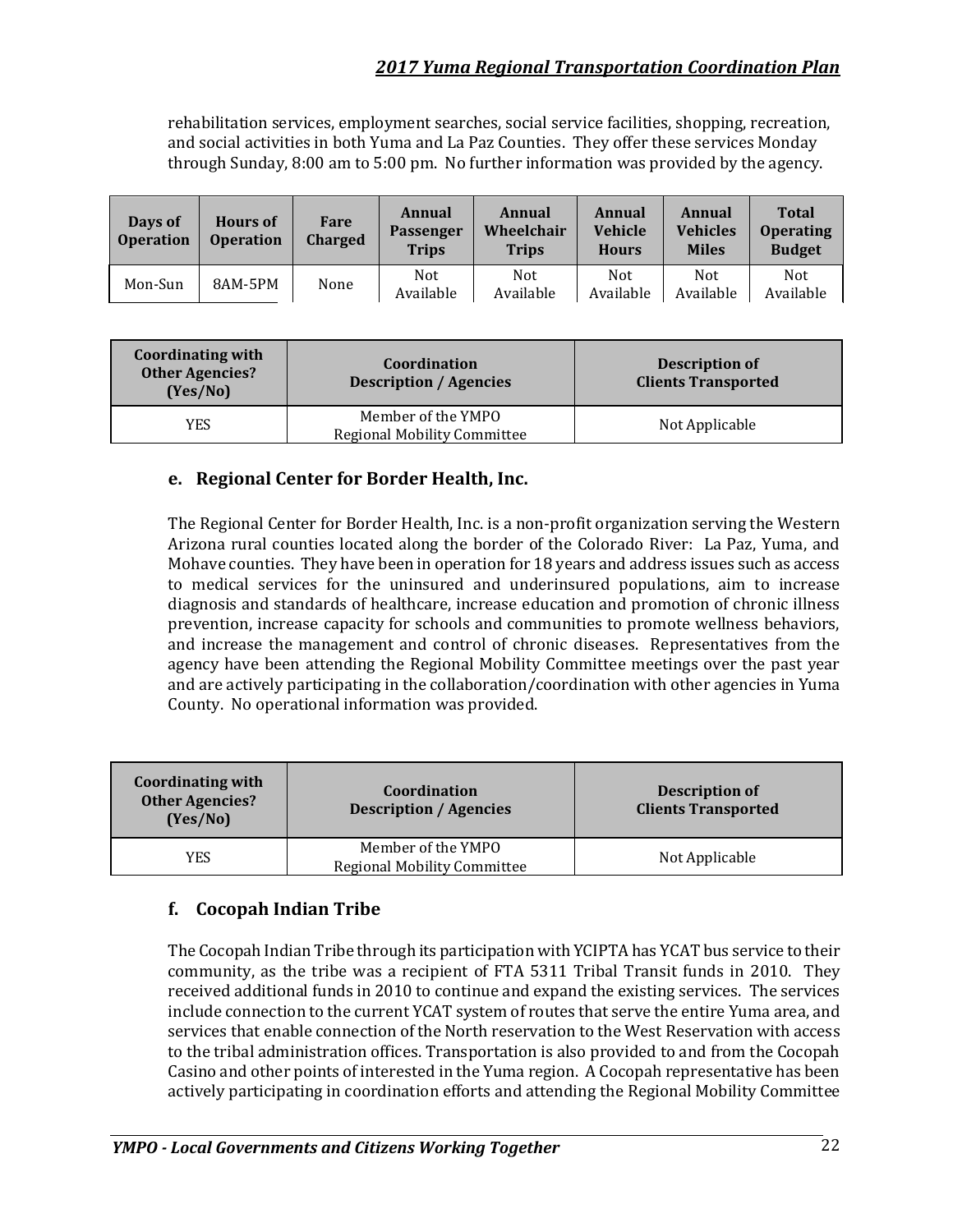meetings that are held quarterly. No operational information was provided as the data for the tribe is reported through YCIPTA.

| <b>Coordinating with</b><br><b>Other Agencies?</b><br>(Yes/No) | Coordination<br><b>Description / Agencies</b>            | Description of<br><b>Clients Transported</b> |  |
|----------------------------------------------------------------|----------------------------------------------------------|----------------------------------------------|--|
| <b>YES</b>                                                     | Member of the YMPO<br><b>Regional Mobility Committee</b> | Not Applicable                               |  |

### **g.** *SAAVI*

SAAVI has been working with blind and visually impaired people since 1964 and serves over 2,000 blind and visually impaired clients per year. SAAVI was formed by two sisters for visually impaired individuals and has made innovative changes in the past 45 years with a goal to provide dynamic and progressive programs and services to meet the needs of people with a vision loss. SAAVI's mission is based on such opportunities for blind and visually impaired people to live independent and successful lives.

| Days of<br><b>Operation</b> | <b>Hours of</b><br><b>Operation</b> | Fare<br>Charged | Annual<br><b>Passenger</b><br><b>Trips</b> | Annual<br>Wheelchair<br><b>Trips</b> | Annual<br>Vehicle<br><b>Hours</b> | Annual<br><b>Vehicles</b><br><b>Miles</b> | <b>Total</b><br><b>Operating</b><br><b>Budget</b> |
|-----------------------------|-------------------------------------|-----------------|--------------------------------------------|--------------------------------------|-----------------------------------|-------------------------------------------|---------------------------------------------------|
| Mon-Sun                     | 8AM-5PM                             | None            | Not<br>Available                           | <b>Not</b><br>Available              | Not<br>Available                  | <b>Not</b><br>Available                   | Not<br>Available                                  |

| <b>Coordinating with</b><br><b>Other Agencies?</b><br>(Yes/No) | Coordination<br><b>Description / Agencies</b>            | <b>Description of</b><br><b>Clients Transported</b> |  |
|----------------------------------------------------------------|----------------------------------------------------------|-----------------------------------------------------|--|
| YES                                                            | Member of the YMPO<br><b>Regional Mobility Committee</b> | Not Applicable                                      |  |

### **h. San Luis**

San Luis is a city in Yuma County, Arizona, United States. The population was 25,505 at the 2010 census. It is part of the Yuma Metropolitan Statistical Area. San Luis, located in the southwest corner of the state directly adjacent to Mexico's Federal Highway 2, was the second fastest-growing city or town in Arizona from 1990 to 2000. According to 2014 Census Bureau estimates, the population of the city is 31,091.

| Days of<br><b>Operation</b> | <b>Hours of</b><br><b>Operation</b> | Fare<br><b>Charged</b> | Annual<br><b>Passenger</b><br><b>Trips</b> | Annual<br>Wheelchair<br><b>Trips</b> | Annual<br><b>Vehicle</b><br><b>Hours</b> | Annual<br><b>Vehicles</b><br><b>Miles</b> | <b>Total</b><br><b>Operating</b><br><b>Budget</b> |
|-----------------------------|-------------------------------------|------------------------|--------------------------------------------|--------------------------------------|------------------------------------------|-------------------------------------------|---------------------------------------------------|
|                             |                                     | None                   | <b>Not</b><br>Available                    | Not<br>Available                     | <b>Not</b><br>Available                  | <b>Not</b><br>Available                   | Not<br>Available                                  |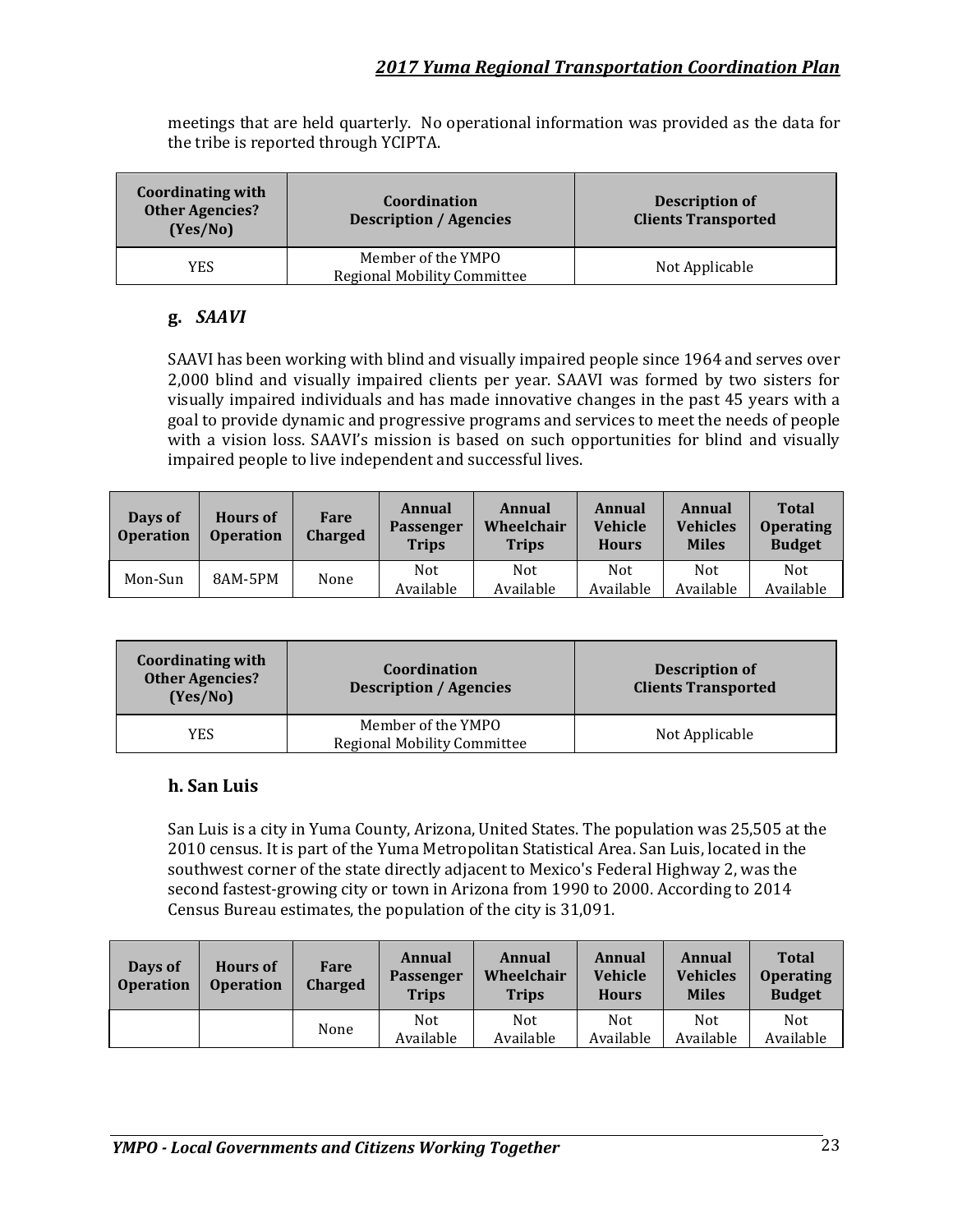| <b>Coordinating with</b><br><b>Other Agencies?</b><br>(Yes/No) | Coordination<br><b>Description / Agencies</b>            | <b>Description of</b><br><b>Clients Transported</b> |  |
|----------------------------------------------------------------|----------------------------------------------------------|-----------------------------------------------------|--|
| YES                                                            | Member of the YMPO<br><b>Regional Mobility Committee</b> | Not Applicable                                      |  |

### **i. WestCare Arizona 1, Inc.**

WestCare, a family of tax-exempt nonprofit organizations, provides a wide spectrum of health and human services in both residential and outpatient environments. Our services include substance abuse and addiction treatment, homeless and runaway shelters, domestic violence treatment and prevention, and mental health programs. These services are available to adults, children, adolescents, and families; we specialize in helping people traditionally considered difficult to treat, such as those who are indigent, have multiple disorders, or are involved with the criminal justice system.

| Days of<br><b>Operation</b> | <b>Hours of</b><br><b>Operation</b> | Fare<br><b>Charged</b> | Annual<br><b>Passenger</b><br><b>Trips</b> | Annual<br><b>Wheelchair</b><br><b>Trips</b> | Annual<br><b>Vehicle</b><br><b>Hours</b> | Annual<br><b>Vehicles</b><br><b>Miles</b> | <b>Total</b><br><b>Operating</b><br><b>Budget</b> |
|-----------------------------|-------------------------------------|------------------------|--------------------------------------------|---------------------------------------------|------------------------------------------|-------------------------------------------|---------------------------------------------------|
|                             |                                     | None                   | Not.<br>Available                          | <b>Not</b><br>Available                     | <b>Not</b><br>Available                  | <b>Not</b><br>Available                   | <b>Not</b><br>Available                           |

| <b>Coordinating with</b><br><b>Other Agencies?</b><br>(Yes/No) | Coordination<br><b>Description / Agencies</b>            | Description of<br><b>Clients Transported</b>                                                                                      |  |
|----------------------------------------------------------------|----------------------------------------------------------|-----------------------------------------------------------------------------------------------------------------------------------|--|
| <b>YES</b>                                                     | Member of the YMPO<br><b>Regional Mobility Committee</b> | Multiple clients ranging from<br>children to seniors and disabled.<br>Disabled clients needing wheelchair<br>accessible transport |  |

# **SECTION V – FTA SECTION 5310 GRANT A. SERVICE PRIORITIES**

The following preliminary priorities were established for funding the FTA 5310 program. These may be refined in future years.

### **1. Need**

Projects that address a demonstrated need.

### **2. Effective use of funds**

Develop projects to provide (or facilitate) a high volume of trips given the resources expended.

#### **3. Collaborative process**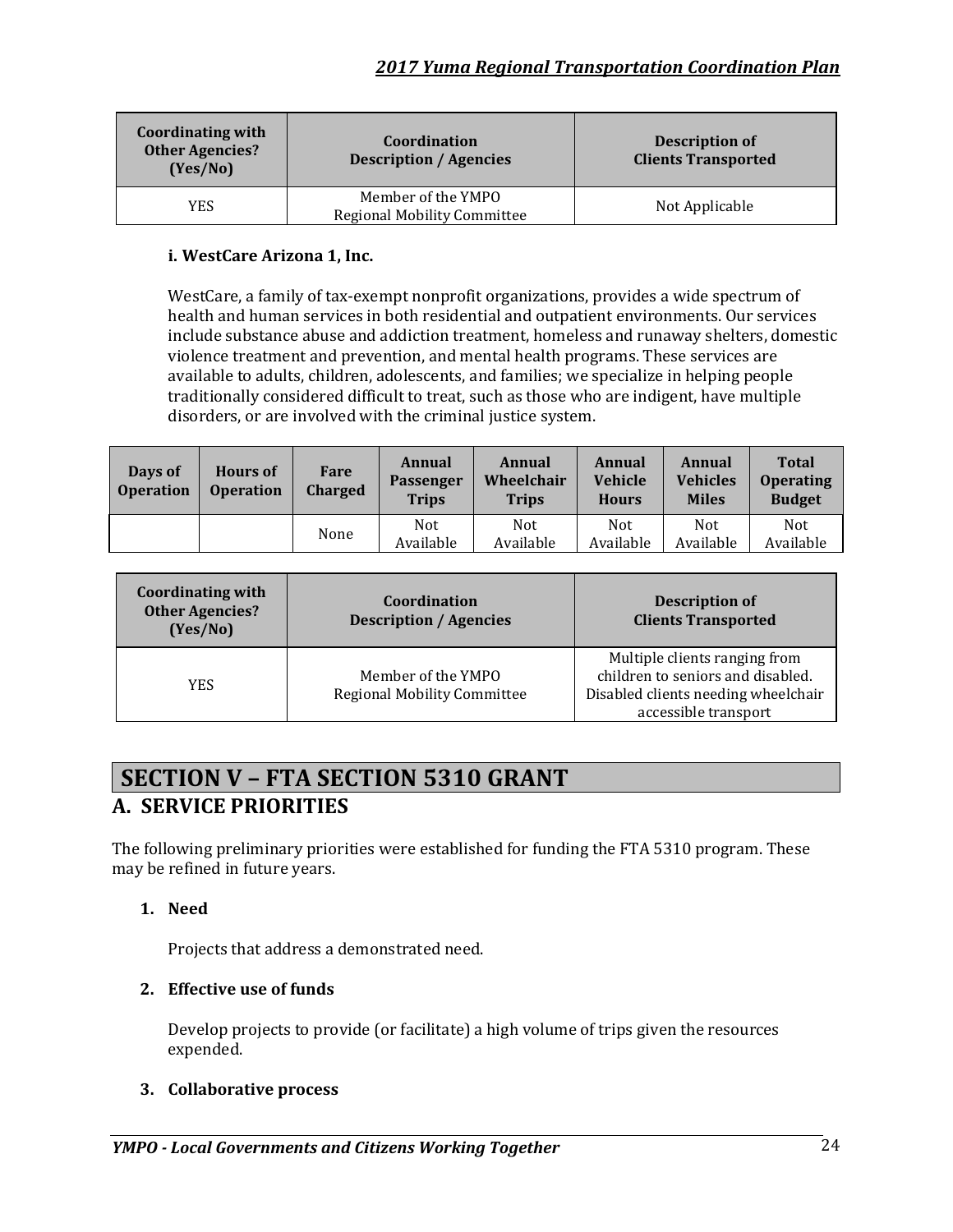Projects developed through a collaborative planning (project development) process.

#### **4. On-street coordination**

Develop projects that demonstrate the sharing of resources. For example, projects showing multiple client use of vehicles will have a higher priority than single-agency services.

#### **5. Operational capability**

Projects that are operationally feasible and demonstrate accessibility, safety/training and effective maintenance.

#### **6. Management capability**

Grantee agencies that demonstrate strong management capability.

### **B. EVALUATION CRITERIA**

Regional evaluation teams assembled by COGs and MPOs will provide initial review of applications for FTA projects. This review process was initially established to assess and rank FTA 5310 applications each year. After the regional review, the COGs and MPOs forward their prioritized award recommendations to ADOT for its review of overall program compliance and budget impact, prior to the Department's statewide grant submittal to the FTA.

ADOT works closely with the COG or MPO in each region and these organizations have significant responsibilities in the assisting ADOT in managing the Section 5310 grant process. Major responsibilities include:

- Developing and maintaining each Regional Transportation Coordinated Plans.
- Reviewing regional 5310 applications submitted annually and prioritizing regional project funding recommendations based on Coordination Plan defined goals and objectives, as well as funding availability.
- Providing technical assistance to applicants and subsequent grant sub recipients in each region in meeting federal and state grant requirements.
- Coordinating transportation activities in the region, within a mobility management framework. Applicants are to work directly with their local COG or MPO staff on Section 5310 application requirements.

The COG or MPO is responsible for managing regional coordination councils, which, in turn, develop regional coordination plans and prioritize projects to be funded in each region. Applicants should participate actively in a regional coordinating council in order for projects to be considered for funding.

### **C. THE YUMA REGION'S PROJECTS SEEKING FEDERAL FUNDING**

The list below reflects actual grant requests for 2016. A table of actual requested amounts is also below. For future Plans, YMPO will assist agencies in planning for future capital needs. Multi-year capital needs will be identified in future Plans.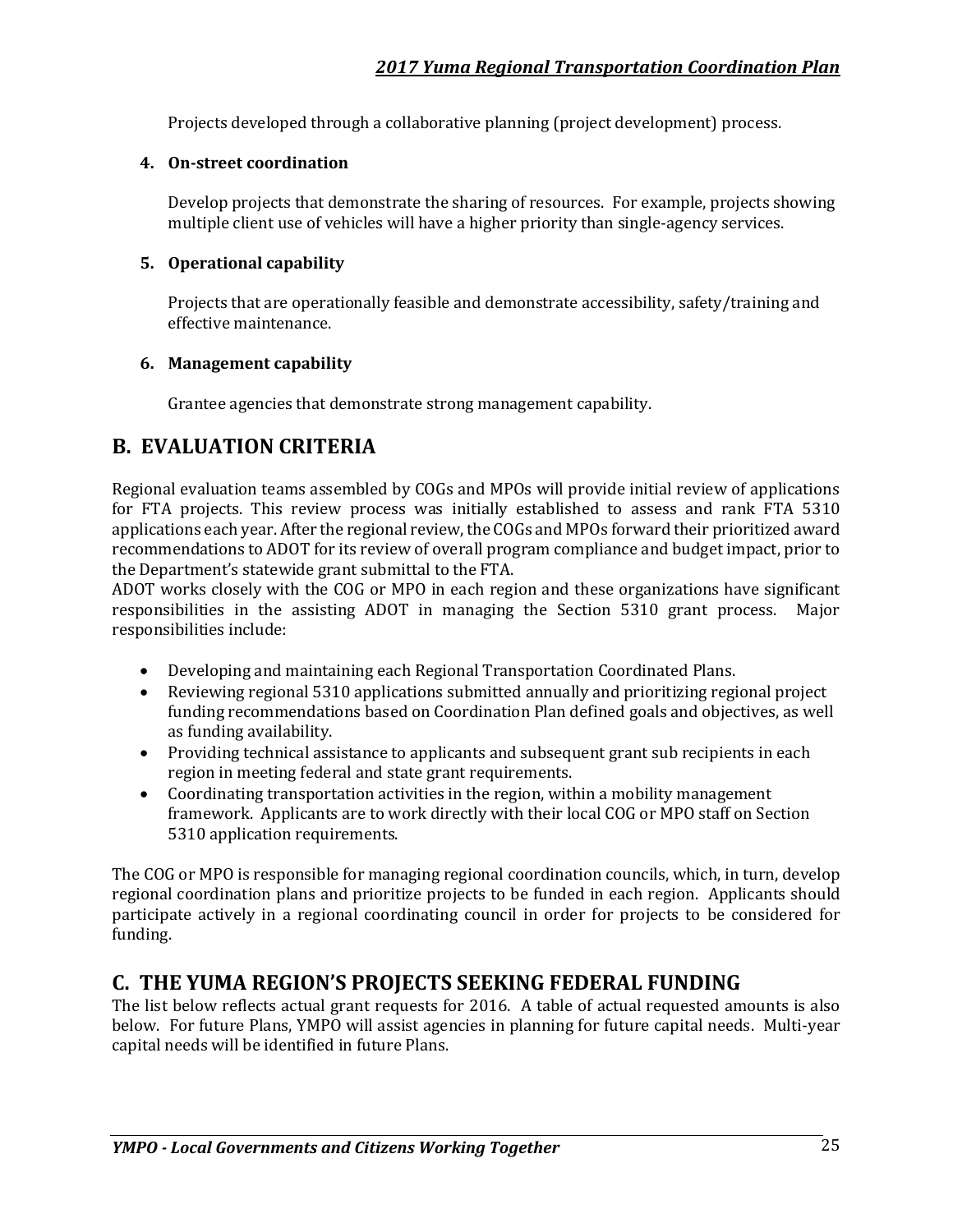|                | FY 2017 Federal Grant Requests - YMPO Region |                |                                    |                |                    |              |
|----------------|----------------------------------------------|----------------|------------------------------------|----------------|--------------------|--------------|
|                |                                              |                | <b>Request</b>                     | <b>Request</b> |                    |              |
|                | Grant                                        | Agency         | <b>Description</b>                 | Federal        | <b>Match Local</b> | <b>TOTAL</b> |
|                | 5310                                         | <b>YMPO</b>    | Mobility Management (Manager)      | \$101,341      | \$25,335           | \$126,676    |
| $\mathbf{1}$   | 5310                                         | <b>YCIPTA</b>  | <b>Travel Training</b>             | \$62,500       | \$12,500           | \$75,000     |
|                |                                              |                | Operating funds for over and above |                |                    | \$900,000    |
| 1              | 5310                                         | SAGUARO        | ADA                                | \$450,000      | \$450,000          |              |
|                | 5310                                         | Crossroads     | Minivan No Lift                    | \$21,428       | \$5,357            | \$26,785     |
| $\overline{2}$ | 5310                                         | WestCare 1     | Minivan no ramp 7 passenger        | \$22,698       | \$2,270            | \$24,968     |
|                |                                              |                | Van No Lift (12 passengers)-       |                |                    | \$58,060     |
| 3              | 5310                                         | <b>ACHIEVE</b> | Replacement                        | \$46,448       | \$11,612           |              |
| 4              | 5310                                         | SAGUARO        | StarCraft 22' Ford E350 6.8L       | \$63,965       | \$12,739           | \$76,704     |
| 5.             | 5310                                         | WestCare 1     | Minivan w/ ramp 12 passenger       | \$43,597       | \$4,360            | \$47,957     |
|                |                                              |                | Van No Lift (12 passengers)-       |                |                    | \$58,060     |
| 6              | 5310                                         | <b>ACHIEVE</b> | Replacement                        | \$46,448       | \$11,612           |              |
| 7              | 5310                                         | SAGUARO        | StarCraft 22' Ford E350 6.8L       | \$63,965       | \$12,739           | \$76,704     |
| 8              | 5310                                         | SAGUARO        | StarCraft 22' Ford E350 6.8L       | \$63,965       | \$12,739           | \$76,704     |
| 9              | 5310                                         | SAGUARO        | StarCraft 22' Ford E350 6.8L       | \$63,965       | \$12,739           | \$76,704     |
| 10             | 5310                                         | SAGUARO        | StarCraft 22' Ford E350 6.8L       | \$63,965       | \$12,739           | \$76,704     |
|                |                                              |                | YMPO 5310 FTA Request Total        | \$1,114,285    | \$586,741          | \$1,701,026  |
|                |                                              |                | <b>CAPTIAL Projects</b>            | \$601,785      | \$124,241          | \$726,026    |
|                |                                              |                | <b>OPERATING</b>                   | \$450,000      | \$450,000          | \$900,000    |
|                |                                              |                | <b>MOBILITY MANAGEMENT</b>         | \$163,841      | \$37,835           | \$201,676    |
|                |                                              |                |                                    |                |                    |              |

# **SECTION VI – 2016 YUMA REGIONAL COORDINATION PLAN PROCESS AND APPROACH**

# **A. APPROACH TO COORDINATION IN YUMA**

It continues to be YMPO's goal to improve coordination of existing transportation services in the Yuma Region. YMPO and participating agencies have found it necessary to develop a regional process for identifying local and regional gaps in transportation services, as well as any barriers that may be prohibiting potential users from accessing existing transportation services.

This Plan also attempts to create a "customer-centered" approach to finding transport solutions for the region's residents. These solutions can range from ridesharing services, technological solutions, conventional transit, and volunteer programs. This "customer-centered" approach looks at the mobility needs first, and then seeks to employ mobility management techniques to match the appropriate modal choice to the passenger.

# **1. Regional Initiative**

The YMPO's Regional Transportation Coordination Plan was created in 2007 to identify local and regional transportation and mobility coordination gaps and barriers that exist in the YMPO planning area. This document addresses the planning requirements for a Coordinated Public Transit-Human Services Transportation Plan mandated in SAFETEA-LU legislation and subsequent guidance from the FTA. This also has been in the ranking process according to the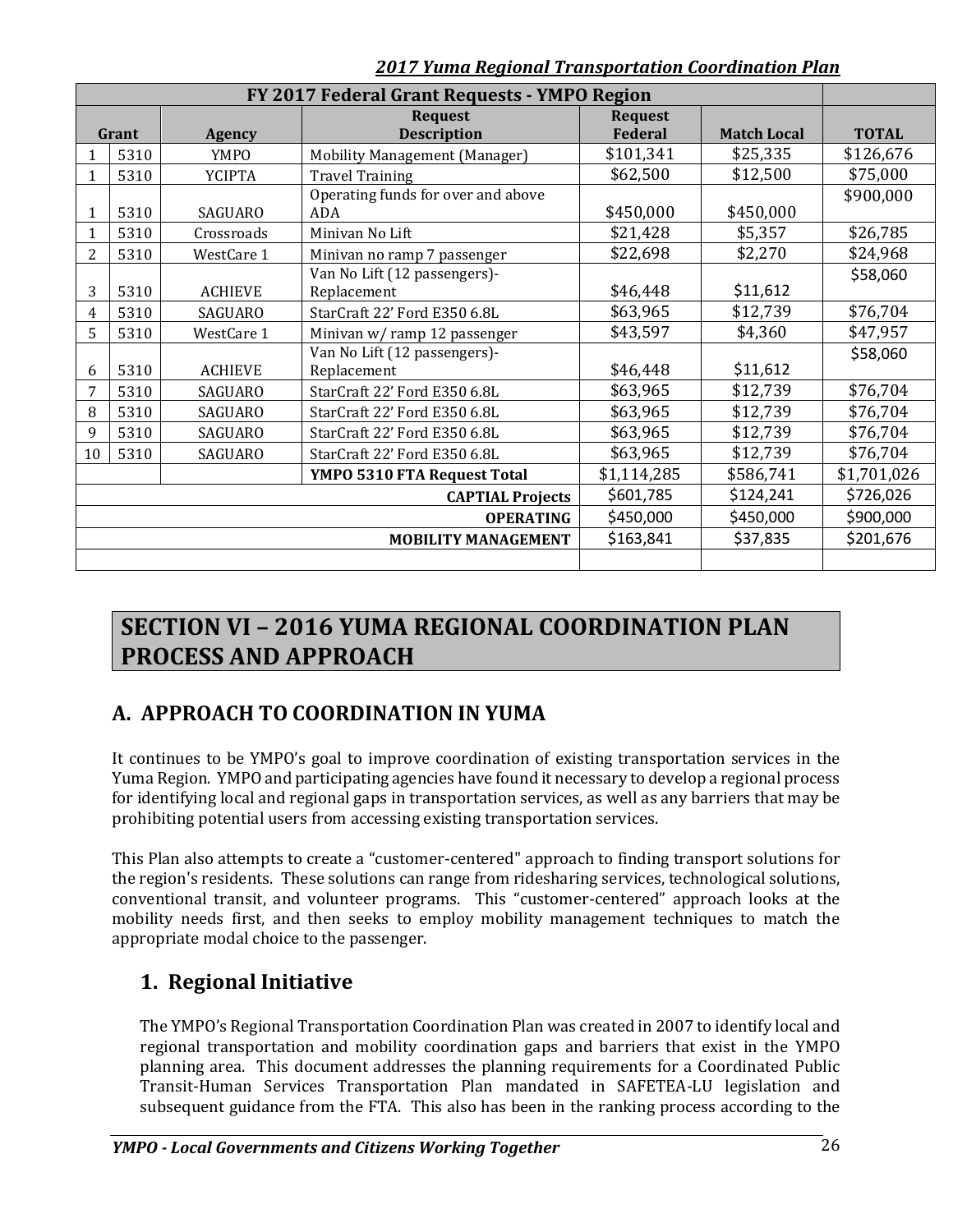new legislation in MAP21. The current FAST Act is being included and guidance is being issued this year.

# **2. Lead Agency**

YMPO was designated by ADOT as the lead agency for coordination efforts in the Greater Yuma region. YMPO is responsible for the Annual Regional Transportation Coordination Plan. In order to include active involvement of providers and funding agencies in coordination and collaboration efforts, as well as reflect the needs of its many diverse communities, YMPO created the Regional Mobility Committee to assist with implementing the coordination strategies, developing goals, and to share the community's perspectives on mobility.

# **B. PUBLIC INVOLVEMENT PROCESS**

Stakeholder involvement is the key to successful planning. Identifying and engaging the appropriate organizations and individuals in planning efforts is critical to identifying the needs of the target population(s), the needs of the community/region, the transportation services available, and the identification of new solutions. Outreach efforts are detailed below.

Quarterly Regional Mobility Committee meetings were held throughout 2015/16 (February 11, 2015, June 10, 2015, September 16, 2015, November 18, 2015, March 9, 2016, and April 13 and 18, 2016) at the Yuma Metropolitan Planning Organizations Offices.

# **SECTION VII – 2017 REGIONAL TRANSPORTATION COORDINATION PLAN GOALS AND STRATEGIES**

# **A. APPROACH TO DEVELOPING GOALS**

The following section of the Regional Transportation Coordination Plan is the Goals and Strategies Section of the Plan. The Goals and Strategies Section provides the direction to Regional Mobility Committee to deal with the mobility barriers that prevent individuals from reaching their destination. These barriers can be attributed to the inability of an individual to access transportation services or the lack of transportation services. The following Goal and Strategies were developed by the Regional Mobility Committee to improve the transit services within the Yuma County region.

# **B. GOALS AND STRATEGIES**

# **Goal 1. One Call, One Click Call Center within the Yuma County**

### **Goal:**

The already established One Call, One Click Call Center within the Yuma County will expand to coordinate with other transit providers in nearby regions seeking to save the state thousands of dollars by utilizing the already existing call center to schedule and dispatch demand response services through its automated dispatch and scheduling software system. By doing this, the state of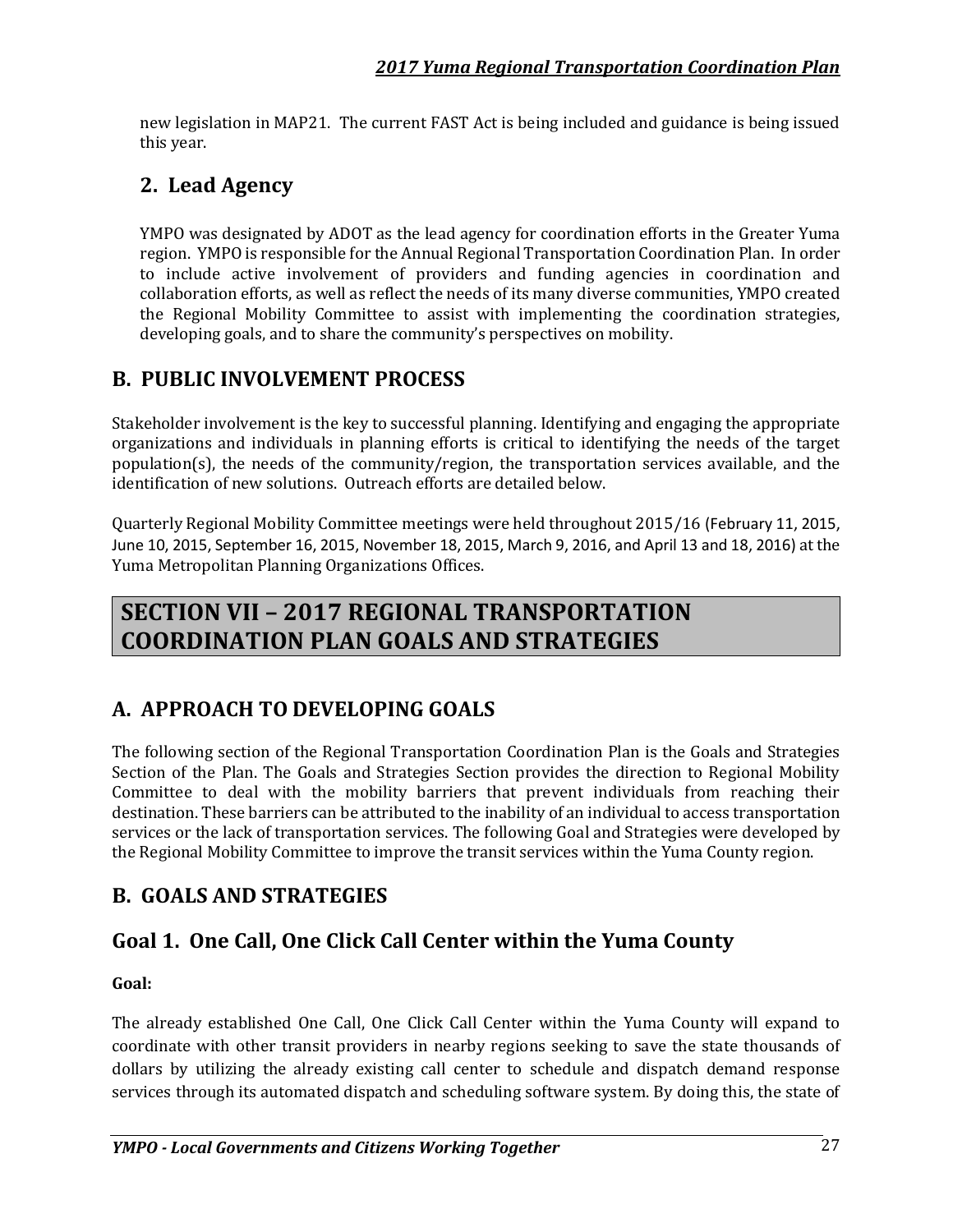Arizona will not have to duplicate one call one click call centers, thus further preventing duplication of call center services by utilizing one single software system.

Saguaro Foundation through its one call one click call center known as Safe Affordable Reliable Accessible Rides (SARA Rides, will continue to coordinate and expand existing transportation services. SARA Rides will continue to act as the region's mobility management center for Yuma County to provide information and referrals to all modes of transportation operated in Yuma County, nearby regions, and the state. In addition, Saguaro will apply for 5312 R2W Non-Emergency Medical Transportation funding (NEMT). This funding will complement SARA Rides by giving it a funding source that will enable it to provide NEMT rides to individuals with the different vehicle pools and the utilization of Uber.

### **Objectives:**

- a. To develop efficient transportation alternatives, reduce duplication of routes and overlapping of service schedules, identify and address unmet needs, and generate necessary resources for successful implementation of SARA Rides.
- b. To continue collaboration to maintain awareness of needs and revision to project.
- c. To share information and resources to support the success of a coordinated one-call/oneclick center.
- d. To establish a network of transportation providers to monitor and evaluate the success of SARA Rides.
- e. To safeguard the quality of services expected by agency administrators and customers in order to ensure that needs of customers are kept at the forefront of the project.
- f. To evaluate the effectiveness of SARA Rides project and report findings to Regional Mobility Committee members and the Arizona Department of Transportation.

### **Strategies:**

- a. Continue to develop Memorandums of Understanding (MOU) with additional social service agencies and to coordinate with other transit providers across the region and the state.
- b. Work with transit providers to sign MOU between Saguaro and the providers.
- c. Expand SARA Rides services as needed.

# **Goal 2. Involve more groups in the YMPO Regional Mobility Committee**

The regional transportation coordination provisions aim to improve transportation services for persons with disabilities, older adults, and individuals with lower incomes by ensuring that communities coordinate transportation resources provided through multiple federal programs. Coordination will enhance transportation access, minimize duplication of services, and facilitate the most appropriate cost-effective transportation possible with available resources. This goal is to involve all providers in the Regional Mobility Committee

### **Objectives:**

- Identify groups that should be participating with the Mobility Committee
- How to work with these groups to attend and participate with the Mobility Committee.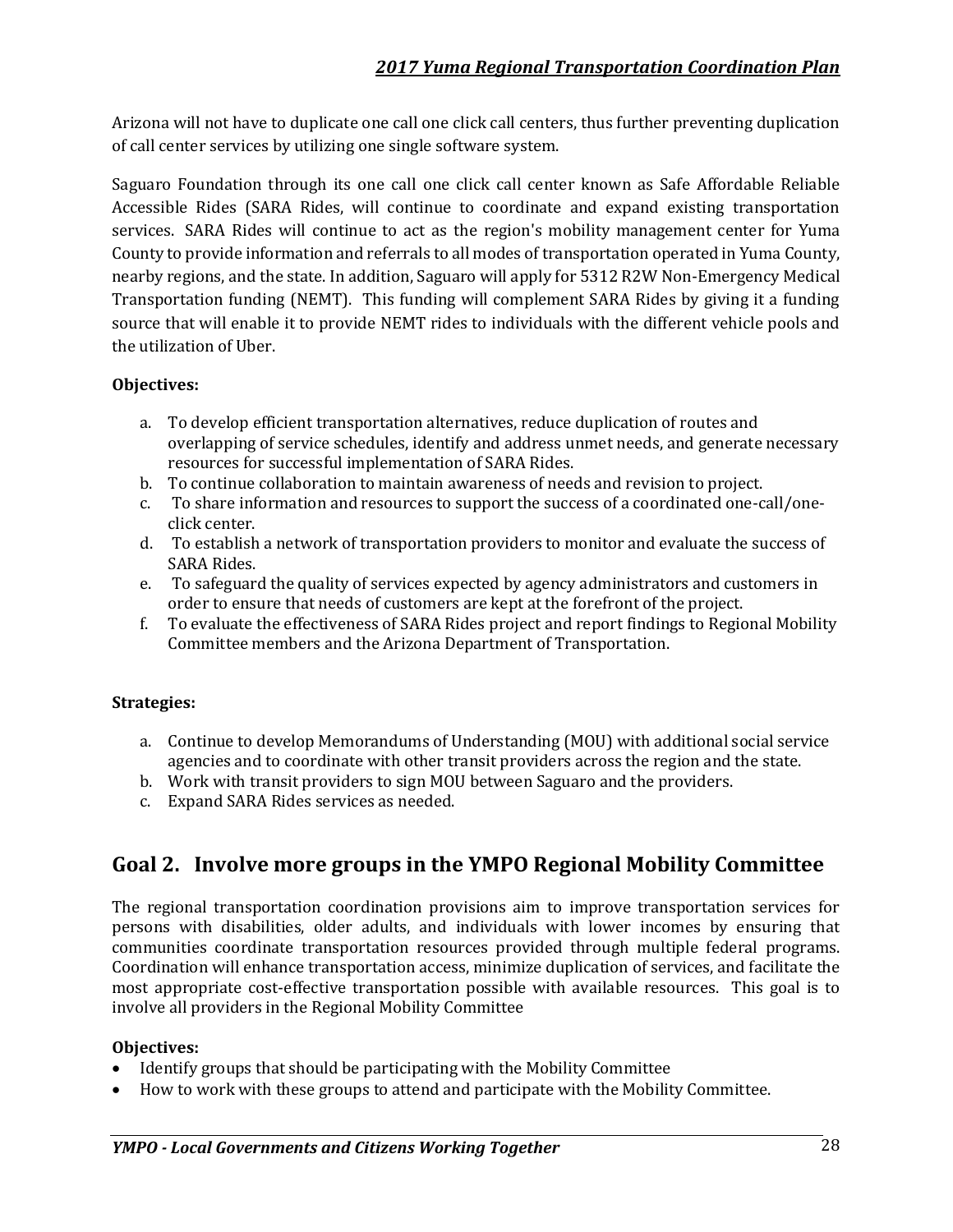### **Strategies**

- **1.** Coordinate with committee members to identify other groups to be involved with the Mobility Committee.
- **2.** Make presentation at the WACOG meeting on the 5310 program.
- **3.** Contact individual groups one on one to invite them to participate with the Mobility Committee.

# **Goal 3. Market the 5310 Program to the Public**

The education of the public about the 5310 programs will improve and provide potential users to learn about the programs. Many potential users do not know what transit opportunities that are available.

### **Objectives:**

- Market the 5310 programs to the public
- Develop marketing tools (websites, pamphlets, and other information on the 5310 service providers)
- Attend community events to provide educational opportunities for the public.

### **Strategies**

- **1.** Work the media companies to develop Public Service Announcements.
- **2.** Use YCAT travel training program to educate the public of other possible transit opportunities.
- **3.** Identify potential public events to attend and set education booth.

# **Goal 4. Fully Accessible ADA Compliance**

The Section 5310 program was established to serve the transportation needs of elderly persons and persons with disabilities. Because the program focuses on the needs of the elderly and persons with disabilities is important to make sure that all vehicles and facilities are ADA accessible compliant. The region needs to work together to develop full accessible ADA compliance.

### **Objectives:**

- Insure vehicles used for ADA and elderly persons have been properly maintained for ADA compliance for accessibility.
- Work with YCAT and Saguaro to provide improved accessibility of bus passes and smart cards for ADA and elderly passengers.
- The operators of 5310 vehicles have training to work with ADA and Elderly passengers (Pass Training). Support passenger travel training on how to use transit and other providers.
- Work with local public jurisdictions to improve ADA accessibility compliance where possible.

### **Strategies**

- **1.** Develop preventive maintenance program to review ADA equipment and function.
- **2.** YCAT and SAVVI work together on travel training for visually impaired passengers.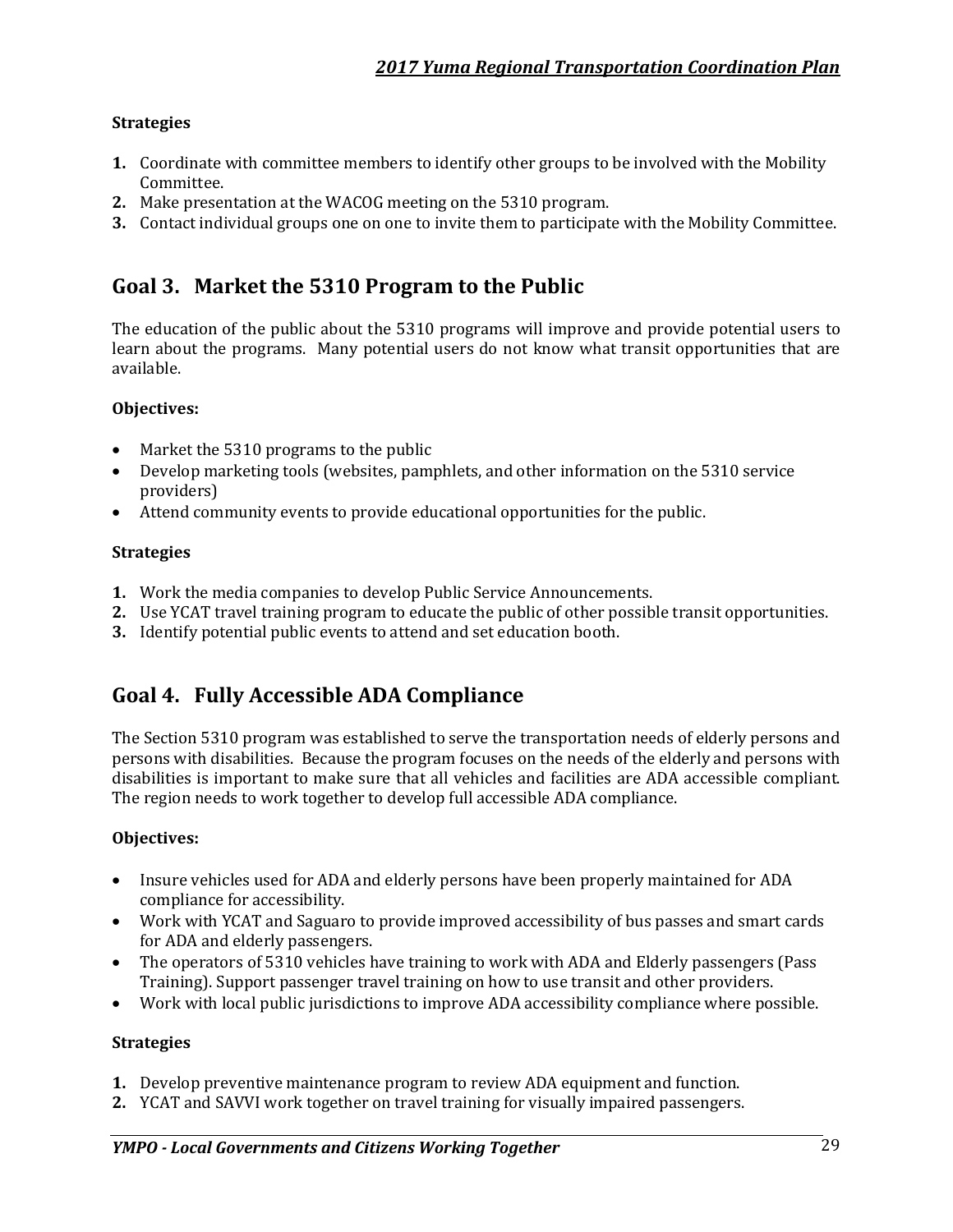- **3.** YCAT and Saguaro will work together improve bus passes and tickets accessibility.
- **4.** Work with local public jurisdictions to identify area to improve ADA access.
- **5.** Review Pass Training standards.

### **Goal 5. Develop Taxi Voucher Program**

A taxi voucher program offers taxi cab services at reduced rates for passengers needing transportation within, or outside of, fixed public transportation routes. Passengers are eligible for taxi vouchers based on their income. Taxi voucher programs are available for senior citizens, people with disabilities, low-income individuals and people living in rural areas.

#### **Objectives:**

- This is long-term multi-year goal that region needs exploring.
- This goal will provide an additional travel opportunity for 5310 programs participants.
- YCAT and Saguaro will take the lead with this program.

#### **Strategies**

- **1.** Do more research on potential program
- **2.** Identify funding option for this program

### **Goal 6. Work to Meet the Unmet Transit Needs Within Yuma County.**

YMPO's and the Regional Mobility Committee's (RMC) efforts to identified goals for the region. Unmet needs are ongoing and constant. At each RMC meeting, past Unmet Needs are considered; while any new Unmet Needs are identified. This process allows the RMC and its members to meaningfully consider the community's ever constant and changing need for effective and low-cost transportation services.

#### **Objectives:**

- Identify individual and groups with unmet transits needs.
- Provide access to transit opportunities to individuals and groups with unmet needs.
- Expand transit options to areas where transit needs are not being met.

#### **Strategies**

- **1.** Identify ongoing and new sources of transportation funding
- **2.** Maximize the use of existing transportation resources
- **3.** Meet the region's demand for afterhours transportation services
- **4.** Effectively refer users to appropriate transportation services
- **5.** Serve the remote rural areas
- **6.** Identify and/or create low-cost transportation options especially for service above ADA requirements and beyond ¾ mile of fixed route service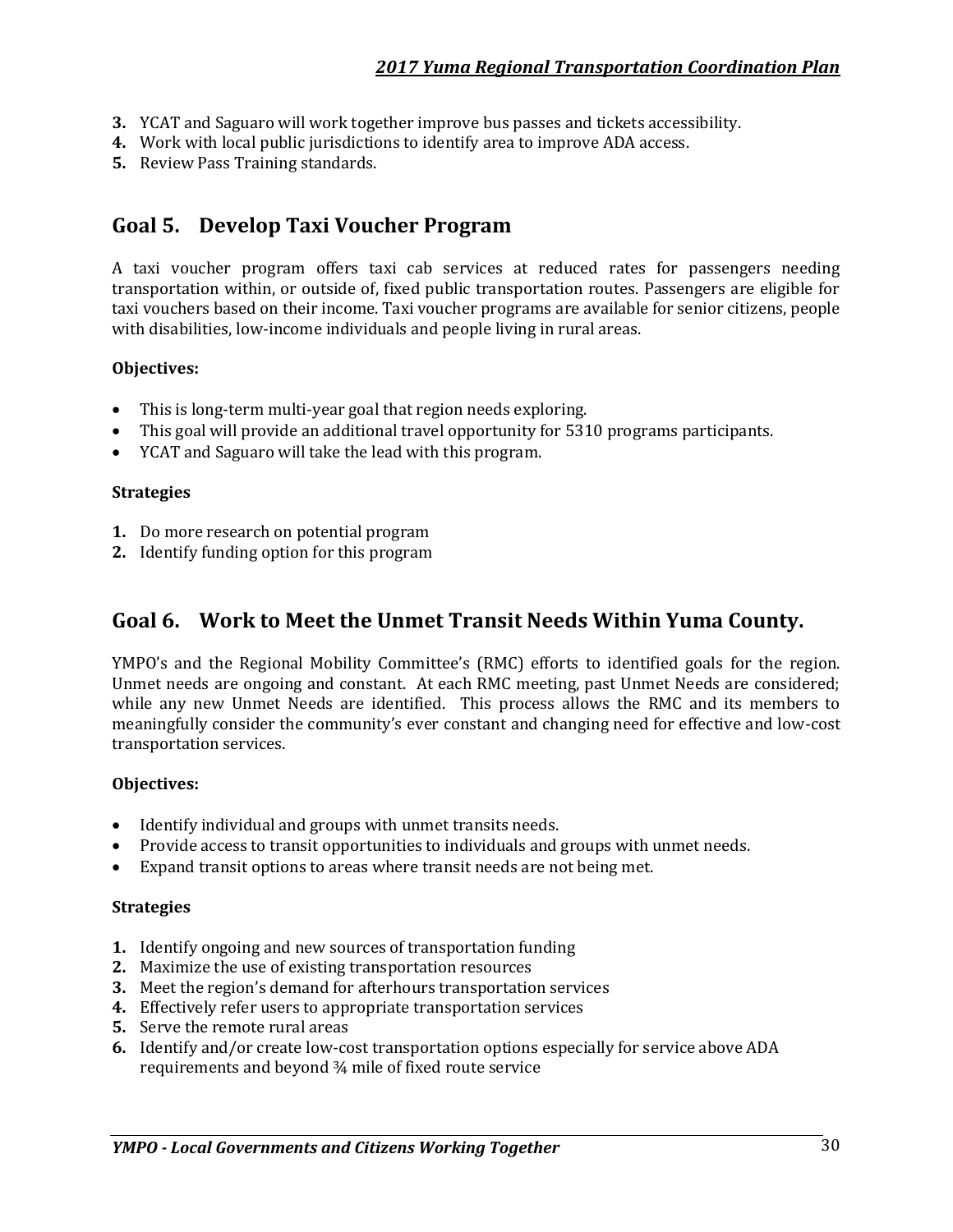# **SECTION VIII – DEFINING BASELINE LEVELS OF SERVICE**

### **A. THE YUMA REGION'S APPROACH TO DEFINING BASELINE LEVELS OF SERVICE**

Since baseline levels of services help gauge whether a community's mobility program is improving over time, different methodologies of gauging such improvement exists. These can include the number of trips provided, the amount of transportation funding invested in the community, and the number of agencies participating in a coordinated system that provided operational data on their transportation program. Data from four (4) agencies was collected (YCIPTA, Saguaro Transportation Service, Achieve and Horizon).

For the purposes of creating a baseline level of service for the Yuma Region, all three measures will be employed.

### **1. Number of Trips Provided**

By tracking the number of trips provided by participating agencies each year, YMPO can determine if their approaches and strategies to improving coordination have been successful.

# **2. Grant Funding Secured**

The amount of funding spent on transportation services within a region is often a reflection of the quantity and quality of services provided. It is anticipated that an increase in transportation funding each year will lead to more trips being provided; as well as new services to help address Yuma's Unmet Needs.

### **3. Number of Participating Agencies**

Regional Mobility Programs see increased success as the number of participating agencies increases. YMPO will continue to identify and recruit agencies in order to increase participation in the Regional Mobility Committee. While there are sixteen (16) agencies participating in the RMC process, only four (4) agencies provided operational data. It is this data that helps YMPO create these Baseline Levels of Service.

# **C. THE YUMA REGION'S BASELINE LEVELS OF SERVICE - 2011**

The table below provides quantifiable information on the three baseline measures identified above.

| YEAR | <b>NUMBER OF</b>      | <b>TRANSPORTATION</b> | <b>NUMBER OF</b>              |
|------|-----------------------|-----------------------|-------------------------------|
|      | <b>TRIPS PROVIDED</b> | <b>FUNDING</b>        | <b>PARTICIPATING AGENCIES</b> |
| 2011 | 332,259               | \$4,218,676           |                               |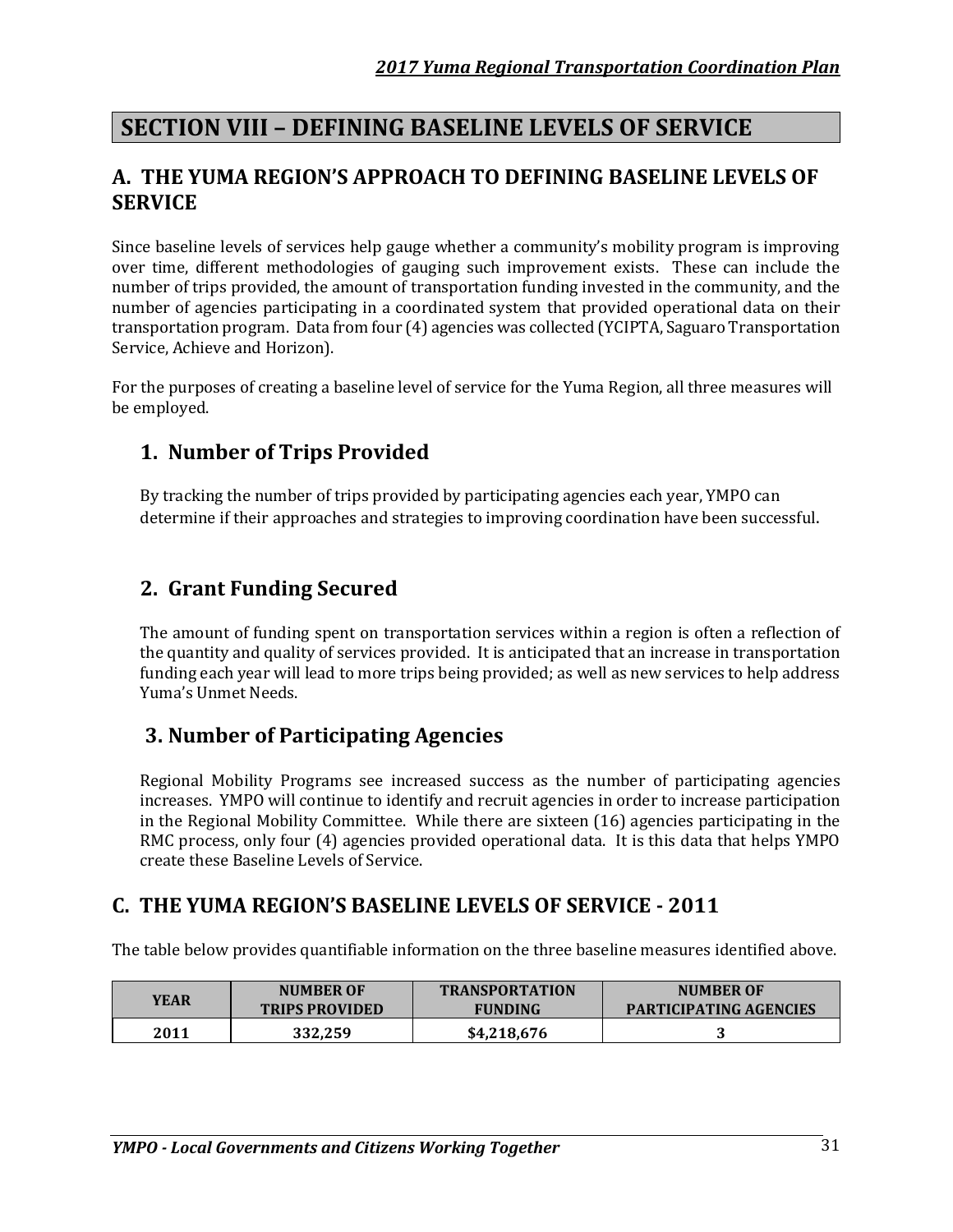# **SECTION IX – APPENDICES - VEHICLE FLEET INFORMATION**

| Name of Agency: ACHIEVE Human Services, Inc.                                                                           |                            |                                                                       |                                                                          |      |             |               |                | <b>Contact Person: Deena Fetzer</b>              |                                     |                  |                              |                    |                                           |                       |                                                         |
|------------------------------------------------------------------------------------------------------------------------|----------------------------|-----------------------------------------------------------------------|--------------------------------------------------------------------------|------|-------------|---------------|----------------|--------------------------------------------------|-------------------------------------|------------------|------------------------------|--------------------|-------------------------------------------|-----------------------|---------------------------------------------------------|
| Address: 3250 A East 40th Street                                                                                       |                            |                                                                       |                                                                          |      |             |               |                | E-Mail: dfetzer@achievehs.org                    |                                     |                  |                              |                    |                                           |                       |                                                         |
| City, State, Zip: Yuma, AZ 85365                                                                                       |                            |                                                                       |                                                                          |      |             |               |                | Phone: (928) 446-6315                            |                                     |                  |                              |                    |                                           |                       |                                                         |
| Site Location: 3220 D East 40th Street, Yuma, AZ 85365                                                                 |                            |                                                                       |                                                                          |      |             |               |                | <b>COG/MPO Region: YMPO</b>                      |                                     |                  |                              |                    |                                           |                       |                                                         |
| Vehicle<br>Identificat<br>ion<br><b>Number</b><br>(Vin)<br>(Last 4<br><b>Numbers</b><br><b>Of Vin Are</b><br>Required) | <b>Vehicle</b><br>Location | <b>Funding</b><br><b>Source</b><br>(i.e.:<br>5310.<br>local,<br>etc.) | <b>Vehicl</b><br>e Type<br><i>(enter)</i><br># from<br>list on<br>right) | Year | <b>Make</b> | Model         | <b>Mileage</b> | Date<br><b>Mileage</b><br>Was<br><b>Recorded</b> | # of<br><b>Ambulat</b><br>ory Seats | Lift or<br>Ramp? | # of<br>W/C<br>Posit<br>ions | Conditio<br>n Code | Anticipated<br><b>Replacement</b><br>Year | <b>Useful</b><br>Life | Is the<br><b>Vehicl</b><br>e On<br><b>ADOT</b><br>Lien? |
| 7896                                                                                                                   | YUMA                       | 5310                                                                  | $\overline{7}$                                                           | 2010 |             | <b>Expres</b> |                | 12/31/201<br>6                                   |                                     | No               | 0                            | $\overline{4}$     |                                           | $\overline{4}$        | No                                                      |
|                                                                                                                        | <b>KINGMA</b>              |                                                                       |                                                                          |      | Chevy       | s Van<br>Mini | 156,890        | 12/31/201                                        | 15                                  |                  |                              |                    | 2016                                      |                       |                                                         |
| 4042                                                                                                                   | N                          | 5310                                                                  | 8                                                                        | 2011 | Tovota      | van           | 74,125         | 6                                                | $\overline{7}$                      | No               | 0                            | $\overline{4}$     | 2017                                      | $\mathbf{1}$          | Yes                                                     |
|                                                                                                                        |                            |                                                                       |                                                                          |      |             | Mini          |                | 12/31/201                                        |                                     |                  |                              |                    |                                           |                       |                                                         |
| 7098                                                                                                                   | YUMA                       | 5310                                                                  | 8                                                                        | 2008 | Chevy       | van           | 209,068        | 6                                                | 8                                   | No               | 0                            | 3                  | 2015                                      | 2                     | No                                                      |
|                                                                                                                        | CASA                       |                                                                       |                                                                          |      |             | $E - 350$     |                | 12/31/201                                        |                                     |                  |                              |                    |                                           |                       |                                                         |
| 6949                                                                                                                   | <b>GRANDE</b>              | 5310                                                                  | $\overline{7}$                                                           | 2007 | Ford        | Van           | 43,086         | 6                                                | 8                                   | Yes              | $\overline{2}$               | 3                  | 2018                                      | 3                     | No                                                      |
|                                                                                                                        |                            |                                                                       |                                                                          |      |             | $E - 350$     |                | 12/31/201                                        |                                     |                  |                              |                    |                                           |                       |                                                         |
| 2362                                                                                                                   | YUMA                       | 5310                                                                  | $\overline{7}$                                                           | 2005 | Ford        | Van           | 54,913         | 6                                                | 8                                   | Yes              | $\overline{2}$               | 3                  | 2018                                      | 3                     | No                                                      |
|                                                                                                                        |                            |                                                                       | $\overline{7}$                                                           |      |             | $E - 350$     |                | 12/31/201                                        |                                     |                  |                              |                    |                                           |                       |                                                         |
| 5267                                                                                                                   | YUMA                       | Local                                                                 |                                                                          | 2002 | Ford        | Van<br>Mini   | 97,244         | 6<br>12/31/201                                   | 5                                   | No               | 0                            | 3                  | 2016                                      | 2                     | No                                                      |
| 7626                                                                                                                   | YUMA                       | 5310                                                                  | 8                                                                        | 2012 | Tovota      | van           | 119,016        | 6                                                | $\overline{z}$                      | No               | 0                            | $\overline{4}$     | 2017                                      | $\overline{4}$        | No                                                      |
|                                                                                                                        |                            |                                                                       |                                                                          |      |             | Mini          |                | 12/31/201                                        |                                     |                  |                              |                    |                                           |                       |                                                         |
| 7797                                                                                                                   | YUMA                       | 5310                                                                  | 8                                                                        | 2012 | Toyota      | van           | 79,102         | 6                                                | $\overline{7}$                      | No               | 0                            | $\overline{4}$     | 2018                                      | 3                     | Yes                                                     |
|                                                                                                                        |                            |                                                                       |                                                                          |      |             | Mini          |                | 12/31/201                                        |                                     |                  |                              |                    |                                           |                       |                                                         |
| 7667                                                                                                                   | YUMA                       | 5310                                                                  | 8                                                                        | 2012 | Tovota      | van           | 175,134        | 6                                                | $\overline{7}$                      | No               | 0                            | 4                  | 2016                                      | 1                     | Yes                                                     |
|                                                                                                                        |                            |                                                                       |                                                                          |      |             | Expres        |                | 12/31/201                                        |                                     |                  |                              |                    |                                           |                       |                                                         |
| 9432                                                                                                                   | YUMA                       | 5310                                                                  | $\overline{7}$                                                           | 2007 | Chevy       | s Van         | 190,789        | 6                                                | 15                                  | No               | 0                            | $\overline{a}$     | 2015                                      | $\overline{2}$        | No                                                      |
|                                                                                                                        |                            |                                                                       |                                                                          |      |             | Mini          |                | 12/31/201                                        |                                     |                  |                              |                    |                                           |                       |                                                         |
| 2363                                                                                                                   | YUMA                       | 5310                                                                  | 8                                                                        | 2010 | Tovota      | van           | 155,266        | 6                                                | $\overline{7}$                      | No               | 0                            | $\overline{4}$     | 2015                                      | $\mathbf{0}$          | Yes                                                     |
|                                                                                                                        |                            |                                                                       |                                                                          |      |             | Mini          |                | 12/31/201                                        |                                     |                  |                              |                    |                                           |                       |                                                         |
| 2054                                                                                                                   | YUMA                       | 5310                                                                  | 8                                                                        | 2010 | Toyota      | van           | 57,078         | 6                                                | $\overline{7}$                      | No               | 0                            | 4                  | 2018                                      | $\mathbf{1}$          | Yes                                                     |
|                                                                                                                        |                            |                                                                       |                                                                          |      |             |               |                | 12/31/201                                        |                                     |                  |                              |                    |                                           |                       |                                                         |
| 3572                                                                                                                   | YUMA                       | 5310                                                                  | $\overline{7}$                                                           | 2007 | Ford        | Van           | 104,874        | 6                                                | 8                                   | No               | 0                            | $\overline{4}$     | 2016                                      | $\mathbf{1}$          | No                                                      |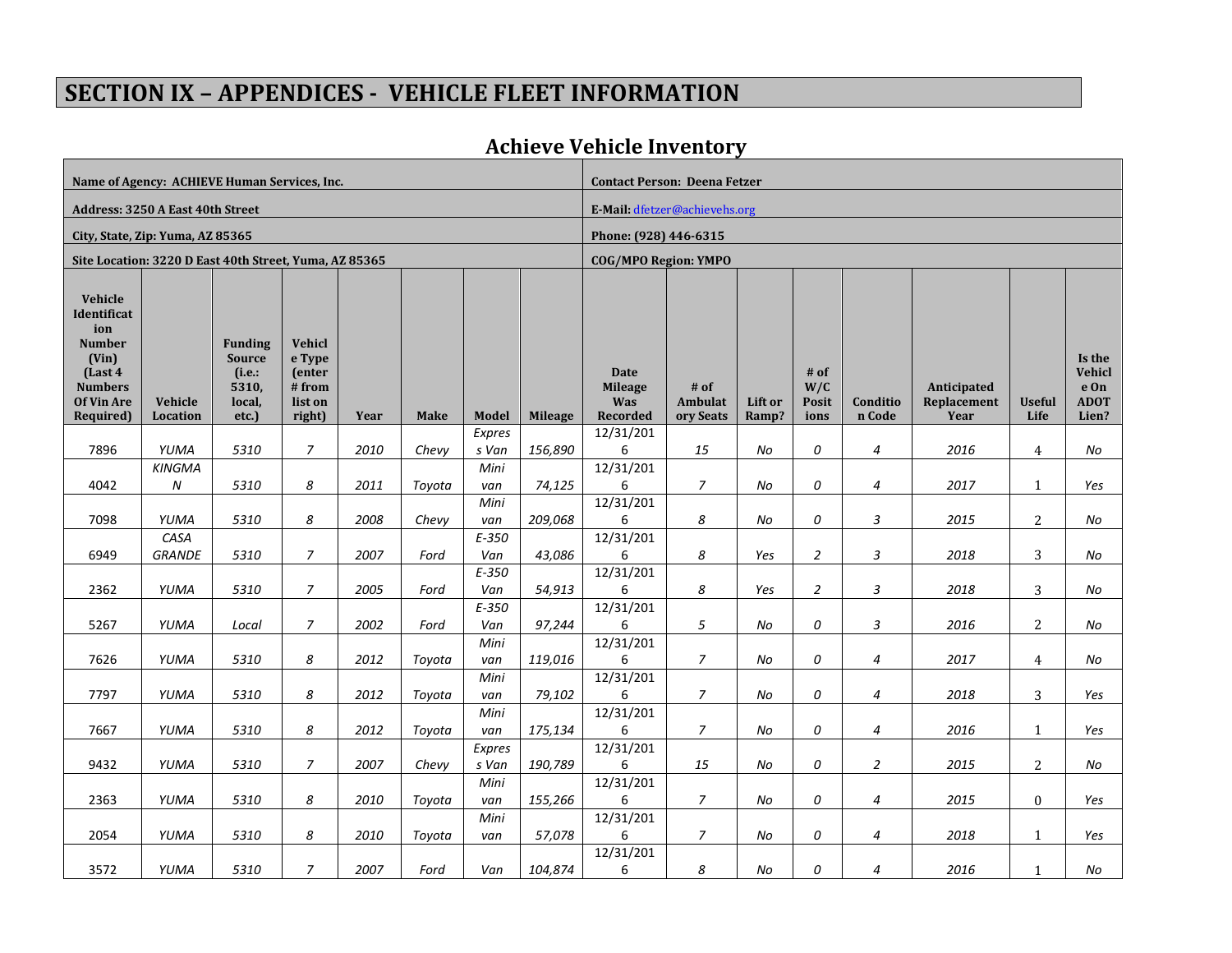*2017 Yuma Regional Transportation Coordination Plan* 

|      |               |       |                |      |              |                            |         |                |                |     |   |                | 2017 типш недилин тгинэрөгшийн соогинший |                  |            |
|------|---------------|-------|----------------|------|--------------|----------------------------|---------|----------------|----------------|-----|---|----------------|------------------------------------------|------------------|------------|
|      |               |       |                |      |              |                            |         | 12/31/201      |                |     |   |                |                                          |                  |            |
| 3569 | YUMA          | 5310  | $\overline{z}$ | 2007 | Ford         | Van                        | 142,132 | 6              | 8              | No  | 0 | 3              | 2015                                     | $\mathbf{1}$     | No         |
|      |               |       |                |      |              |                            |         | 12/31/201      |                |     |   |                |                                          |                  |            |
| 3570 | YUMA          | 5310  | 7              | 2007 | Ford         | Van                        | 133,546 | 6              | 8              | No  | 0 | 3              | 2016                                     | $\overline{c}$   | $\it No$   |
|      |               |       |                |      |              | Mini                       |         | 12/31/201      |                |     |   |                |                                          |                  |            |
| 2936 | YUMA          | 5310  | 8              | 2006 | Chevy        | van                        | 186,001 | 6              | $\overline{7}$ | No  | 0 | $\overline{a}$ | 2015                                     | 1                | No         |
|      |               |       |                |      |              |                            |         | 12/31/201      |                |     |   |                |                                          |                  |            |
| 5225 | YUMA          | 5310  | 9              | 2015 | <b>STARC</b> | VAN                        | 22,239  | 6              | $\overline{7}$ | Yes | 2 | 5              | 2015                                     | 4                | YES        |
|      | CASA          |       |                |      |              | Mini                       |         | 12/31/201      |                |     |   |                |                                          |                  |            |
| 3448 | <b>GRANDE</b> | 5310  | 8              | 2013 | Dodge        | van                        | 51,031  | 6              | $\overline{z}$ | No  | 0 | 5              | 2018                                     | $\overline{4}$   | Yes        |
|      |               |       |                |      |              |                            |         | 12/31/201      |                |     |   |                |                                          |                  |            |
| 3568 | YUMA          | 5310  | $\overline{z}$ | 2007 | Ford         | Van                        | 114,218 | 6              | 8              | No  | 0 | $\mathfrak{Z}$ | 2015                                     | $\overline{4}$   | $\it No$   |
|      | LAKE          |       |                |      |              | Mini                       |         | 12/31/201      |                |     |   |                |                                          |                  |            |
| 3446 | <b>HAVASU</b> | 5310  | 8              | 2013 | Dodge        | van                        | 49,892  | 6              | $\overline{7}$ | No  | 0 | 5              | 2018                                     | 1                | Yes        |
|      | LAKE          |       |                |      |              | Mini                       |         | 12/31/201      |                |     |   |                |                                          |                  |            |
| 3447 | <b>HAVASU</b> | 5310  | 8              | 2013 | Dodge        | van                        | 79,355  | 6              | $\overline{7}$ | No  | 0 | 5              | 2018                                     | 1                | Yes        |
|      |               |       |                |      |              | Mini                       |         | 12/31/201      |                |     |   |                |                                          |                  |            |
| 3690 | YUMA          | 5310  | 8              | 2012 | Dodge        | van                        | 69,516  | 6              | 7              | No  | 0 | $\overline{4}$ | 2018                                     | $\overline{4}$   | Yes        |
|      |               |       |                |      | Mitsubi      | Lift                       |         | 12/31/201      |                |     |   |                |                                          |                  |            |
| 5928 | YUMA          | Local | 10             | 2008 | shi          | <b>Truck</b>               | 56,881  | 6              | 3              | No  | 0 | 4              | 2018                                     | $\overline{c}$   | $\it No$   |
|      |               |       |                |      |              |                            |         | 12/31/201      |                |     |   |                |                                          |                  |            |
| 3136 | YUMA          | Local | $\overline{7}$ | 2009 | Chevy        | ${\cal {PU}}$              | 83,903  | 6              | $\overline{2}$ | No  | 0 | $\overline{a}$ | 2015                                     | $\overline{c}$   | No         |
|      |               |       |                |      |              |                            |         | 12/31/201      |                |     |   |                |                                          |                  |            |
| 2914 | YUMA          | Local | $\overline{7}$ | 1999 | Ford         | ${\cal {PU}}$              | 148,485 | 6              | 6              | No  | 0 | $\overline{a}$ | 2015                                     | $\boldsymbol{0}$ | $\it No$   |
|      |               |       |                |      |              |                            |         | 12/31/201      |                |     |   |                |                                          |                  |            |
| 3571 | YUMA          | 5310  | 7              | 2007 | Ford         | Van                        | 153,522 | 6              | 8              | No  | 0 | $\mathfrak{Z}$ | 2015                                     | 1                | $\it No$   |
|      |               |       |                |      |              | Mini                       |         | 12/31/201      |                |     |   |                |                                          |                  |            |
| 2062 | YUMA          | 5310  | 8              | 2010 | Toyota       | Van                        | 128,267 | 6              | $\overline{7}$ | No  | 0 | $\overline{4}$ | 2016                                     | $\mathbf{1}$     | $\it No$   |
|      |               |       |                |      |              |                            |         | 12/31/201      |                |     |   |                |                                          |                  |            |
| 7768 | YUMA          | Local | 12             | 2008 | Chevy        | Van                        | 204,540 | 6              | 8              | No  | 0 | 3              | 2015                                     | $\overline{4}$   | No         |
|      |               |       |                |      |              |                            |         | 12/31/201      |                |     |   |                |                                          |                  |            |
| 6948 | YUMA          | Local | 10             | 2007 | <b>FORD</b>  | 1TVN                       | 95,022  | 6              | 8              | No  | 0 | $\mathfrak{Z}$ | 2017                                     | $\mathbf{1}$     | $\it No$   |
|      | CASA          |       |                |      |              |                            |         | 12/31/201      |                |     |   |                |                                          |                  |            |
| 9898 | <b>GRANDE</b> | Local | 9              | 2002 | FORD         | Van                        | 212,262 | 6              | 12             | No  | 0 | $\overline{a}$ | 2015                                     | $\boldsymbol{0}$ | No         |
|      |               |       |                |      |              | Mini                       |         | 12/31/201      |                |     |   |                |                                          |                  |            |
| 2134 | YUMA          | Local | 8              | 2010 | Toyota       | van                        | 220,583 | 6              | $\overline{7}$ | No  | 0 | $\mathfrak{Z}$ | 2016                                     | 4                | $\it No$   |
|      |               |       |                |      |              |                            |         | 12/31/201      |                |     |   |                |                                          |                  |            |
| 5562 |               | 5310  | 8              | 2015 |              | carava                     | 64,527  | 6              | $\overline{7}$ |     | 0 |                | 2022                                     | $\boldsymbol{0}$ | <b>YES</b> |
|      | YUMA          |       |                |      | Dodae        | n                          |         |                |                | No  |   | 5              |                                          |                  |            |
| 5561 | YUMA          | 5310  | 8              | 2015 | Dodge        | carava<br>$\boldsymbol{n}$ | 66,707  | 12/31/201<br>6 | $\overline{7}$ | No  | 0 | 5              | 2022                                     |                  | Yes        |
|      |               |       |                |      |              |                            |         |                |                |     |   |                |                                          |                  |            |
|      |               |       |                |      |              | carava                     |         | 12/31/201      |                |     |   |                |                                          |                  |            |
| 3170 | YUMA          | 5310  | 8              | 2015 | Dodge        | $\boldsymbol{n}$           | 54,721  | 6              | $\overline{7}$ | No  | 0 | 5              | 2022                                     |                  | Yes        |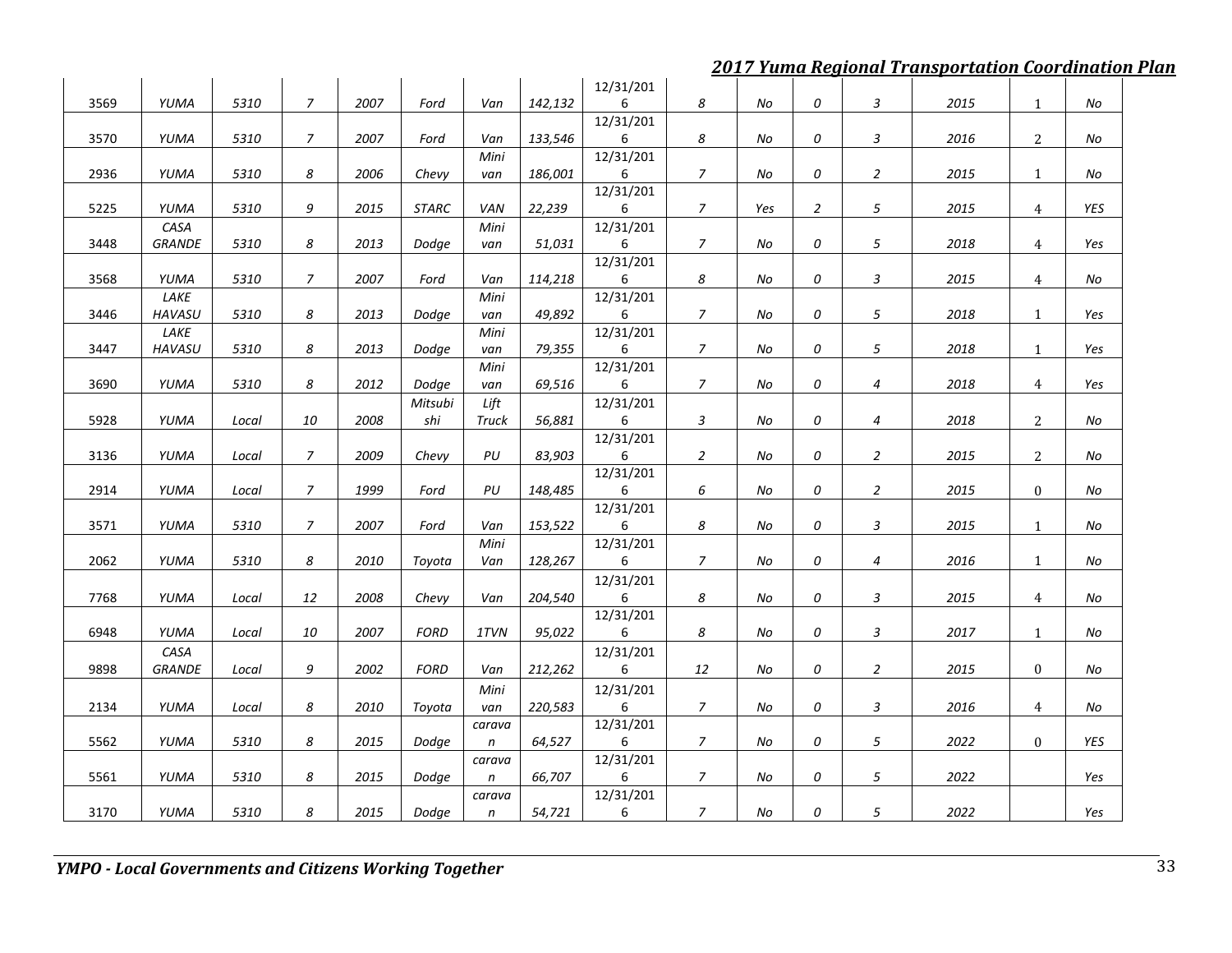*2017 Yuma Regional Transportation Coordination Plan* 

|      |               |       |                |      |         | $E-350$          |         | 12/31/201 |                |           |              |                |      |     |
|------|---------------|-------|----------------|------|---------|------------------|---------|-----------|----------------|-----------|--------------|----------------|------|-----|
| 5225 | YUMA          | 5310  | $\overline{7}$ | 2015 | ford    | Van              | 22,239  | 6         | 8              | Yes       | 2            | 5              | 2022 | Yes |
|      |               |       |                |      |         | Lift             |         | 12/31/201 |                |           |              |                |      |     |
| 5277 | YUMA          | Local | 10             | 2000 | isuzu   | <b>Truck</b>     | 105,965 | 6         | 3              | <b>No</b> | 0            | 3              | 2015 | No  |
|      | LAKE          |       |                |      |         | carava           |         | 12/31/201 |                |           |              |                |      |     |
| 8055 | <b>HAVASU</b> | 5310  | 8              | 2016 | Dodge   | $\boldsymbol{n}$ | 3,063   | 6         | $\overline{7}$ | No        | 0            | 5              | 2023 | Yes |
|      | LAKE          |       |                |      |         | carava           |         | 12/31/201 |                |           |              |                |      |     |
| 8054 | <b>HAVASU</b> | 5310  | 8              | 2016 | Dodge   | $\mathsf{n}$     | 5,421   | 6         | $\overline{7}$ | No        | 0            | 5              | 2023 | Yes |
|      | LAKE          |       |                |      |         | carava           |         | 12/31/201 |                |           |              |                |      |     |
| 5053 | <b>HAVASU</b> | 5310  | 8              | 2016 | Dodge   | n                | 4,318   | 6         | $\overline{7}$ | No        | 0            | 5              | 2023 | Yes |
|      |               |       |                |      |         | carava           |         | 12/31/201 |                |           |              |                |      |     |
| 8052 | YUMA          | 5310  | 8              | 2016 | Dodge   | n                | 8,221   | 6         | $\overline{7}$ | No        | 0            | 5              | 2023 | Yes |
|      |               |       |                |      |         | carava           |         | 12/31/201 |                |           |              |                |      |     |
| 8051 | YUMA          | 5310  | 8              | 2016 | Dodge   | $\mathsf{n}$     | 9,368   | 6         | $\overline{7}$ | No        | 0            | 5              | 2023 | Yes |
|      |               |       |                |      |         |                  |         | 12/31/201 |                |           |              |                |      |     |
| 8565 | YUMA          | 5310  | 8              | 2016 | braun   | van              | 3,549   | 6         | 8              | Yes       | $\mathbf{1}$ | 5              | 2023 | Yes |
|      |               |       |                |      |         | Lift             |         | 12/31/201 |                |           |              |                |      |     |
| 9739 | YUMA          | Local | 10             | 2001 | isuzu   | <b>Truck</b>     | 105,455 | 6         | 3              | No        | 0            | 3              | 2017 | No  |
|      |               |       |                |      |         | carava           |         | 12/31/201 |                |           |              |                |      |     |
| 3830 | YUMA          | local | 8              | 2013 | Dodge   | $\mathsf{n}$     | 45,597  | 6         | $\overline{7}$ | <b>No</b> | 0            | 5              | 2021 | No  |
|      | LAKE          |       |                |      |         | carava           |         | 12/31/201 |                |           |              |                |      |     |
| 1212 | <b>HAVASU</b> | Local | 8              | 2013 | Dodge   | n                | 46,752  | 6         | $\overline{7}$ | No        | 0            | 5              | 2021 | No  |
|      |               |       |                |      |         |                  |         | 12/31/201 |                |           |              |                |      |     |
| 2061 | YUMA          | Local | $\overline{7}$ | 2004 | nissan  | pu               | 150,971 | 6         | 4              | No        | 0            | $\overline{2}$ | 2018 | No  |
|      |               |       |                |      | Mitsubi | Lift             |         | 12/31/201 |                |           |              |                |      |     |
| 4241 | YUMA          | 5310  | 10             | 2004 | shi     | <b>Truck</b>     | 95,984  | 6         | $\overline{2}$ | No        | 0            | 4              | 2019 | No  |
|      | CASA          |       |                |      |         | Mini             |         | 12/31/201 |                |           |              |                |      |     |
| 3702 | <b>GRANDE</b> | 5310  | 8              | 2012 | Dodge   | Van              | 76,848  | 6         | $\overline{7}$ | <b>No</b> | 0            | 4              | 2019 | Yes |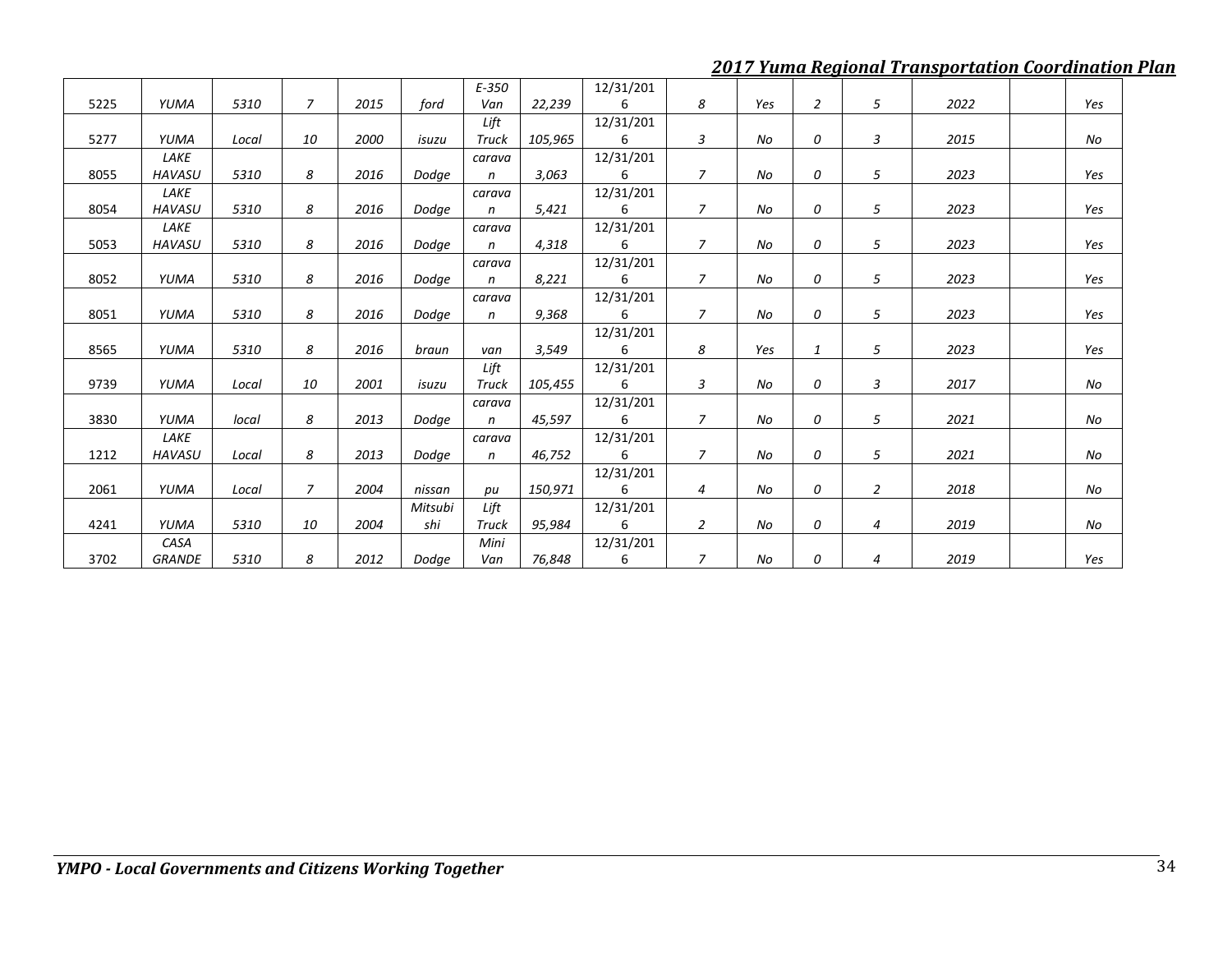### **Crossroads Mission Vehicle Inventory**

| Name of Agency: Crossroads Mission                                                                                        |                                                         |                                                                     |      |             |             | <b>Contact Person:</b> |                                                  |                                       |                                     |                                           |                               |
|---------------------------------------------------------------------------------------------------------------------------|---------------------------------------------------------|---------------------------------------------------------------------|------|-------------|-------------|------------------------|--------------------------------------------------|---------------------------------------|-------------------------------------|-------------------------------------------|-------------------------------|
| <b>Address:</b>                                                                                                           |                                                         |                                                                     |      |             |             | E-Mail:                |                                                  |                                       |                                     |                                           |                               |
| City, State, Zip: Yuma, Arizona 85364                                                                                     |                                                         |                                                                     |      |             |             | <b>Phone:</b>          |                                                  |                                       |                                     |                                           |                               |
| Site Location: , Yuma, AZ 85364                                                                                           |                                                         |                                                                     |      |             |             |                        | COG/MPO Region: YMPO                             |                                       |                                     |                                           |                               |
| Vehicle<br><b>Identification</b><br>Number (VIN)<br><b>(ONLY LAST 4)</b><br><b>NUMBERS OF VIN</b><br><b>ARE REQUIRED)</b> | <b>Funding</b><br>Source<br>(LE.: 5310,<br>Local, Etc.) | Vehicle<br><b>Type</b><br>(Enter #<br><b>From List</b><br>On Right) | Year | <b>Make</b> | Model       | <b>Mileage</b>         | Date<br><b>Mileage</b><br>Was<br><b>Recorded</b> | <b>Vehicle Asset</b><br><b>Detail</b> | Age Of<br><b>Vehicle</b><br>(Years) | <b>Useful</b><br>Life<br>(Fta)<br>(Years) | Useful Life (FTA)<br>in Miles |
| 7219                                                                                                                      | Cenpatico                                               |                                                                     | 2012 | Chevrolet   | <b>ITVN</b> | 10878                  | 3/26/2014                                        | Chevrolet Van<br>-White-7219          | 2                                   | 5                                         | 100,000                       |
| 7980                                                                                                                      | Mr. Smith<br>(Donor)                                    | 8                                                                   | 2008 | Kia         | Sedona EX   | 77801                  | 3/26/2014                                        | Kia Van                               | 6                                   | 5                                         | 100,000                       |
| 3222                                                                                                                      | State of<br><b>Arizona</b>                              |                                                                     | 2001 | Dodge       | <b>35W</b>  | 95054                  | 3/26/2014                                        | Dodge 1 Ton Van<br>$(561)$ 3222       | 14                                  | 3                                         | 100,000                       |

### **SAAVI Vehicle Inventory**

| Name of Agency: Southern Arizona Association for the Visually Impaired (SAAVI)                                                   |                                                          |                                                                |      |                  |              |                | <b>Contact Person: Mike Gordon</b>                         |                                |                  |                                |                                                           |                                    |                                                 |
|----------------------------------------------------------------------------------------------------------------------------------|----------------------------------------------------------|----------------------------------------------------------------|------|------------------|--------------|----------------|------------------------------------------------------------|--------------------------------|------------------|--------------------------------|-----------------------------------------------------------|------------------------------------|-------------------------------------------------|
| <b>Address: 3767 East Grant Road</b>                                                                                             |                                                          |                                                                |      |                  |              |                | E-Mail: mgordon@saavi.us                                   |                                |                  |                                |                                                           |                                    |                                                 |
| City, State, Zip: Tucson, Arizona 85716                                                                                          |                                                          |                                                                |      |                  |              |                | Phone: (520) 795-1331                                      |                                |                  |                                |                                                           |                                    |                                                 |
| Site Location: 3767 East Grant Road, Tucson, AZ 85716                                                                            |                                                          |                                                                |      |                  |              |                | COG/MPO Region: PAG                                        |                                |                  |                                |                                                           |                                    |                                                 |
| <b>Vehicle</b><br><b>Identification</b><br>Number (VIN)<br><b>(ONLY LAST 4)</b><br><b>NUMBERS OF VIN</b><br><b>ARE REQUIRED)</b> | <b>Funding</b><br>Source<br>(i.e.: 5310,<br>local, etc.) | Vehicle<br><b>Type</b><br>$[$ enter#<br>from list<br>on right) | Year | <b>Make</b>      | Model        | <b>Mileage</b> | Date<br><b>Mileage</b><br><b>Was</b><br>Recorded<br>6/2013 | $#$ of<br>Ambulat<br>ory Seats | Lift or<br>Ramp? | $#$ of<br>W/C<br>Posit<br>ions | Condition<br>Code<br>$[$ enter#<br>from list<br>on right) | Anticipated<br>Replacement<br>Year | Is the<br>Vehicle<br>On<br><b>ADOT</b><br>Lien? |
| 7740                                                                                                                             | Agency<br>Cash                                           |                                                                | 2011 | <b>Chevrolet</b> | Impala<br>#3 | 51,020         | June                                                       |                                | N/A              | N/A                            | good                                                      | 2018                               | no                                              |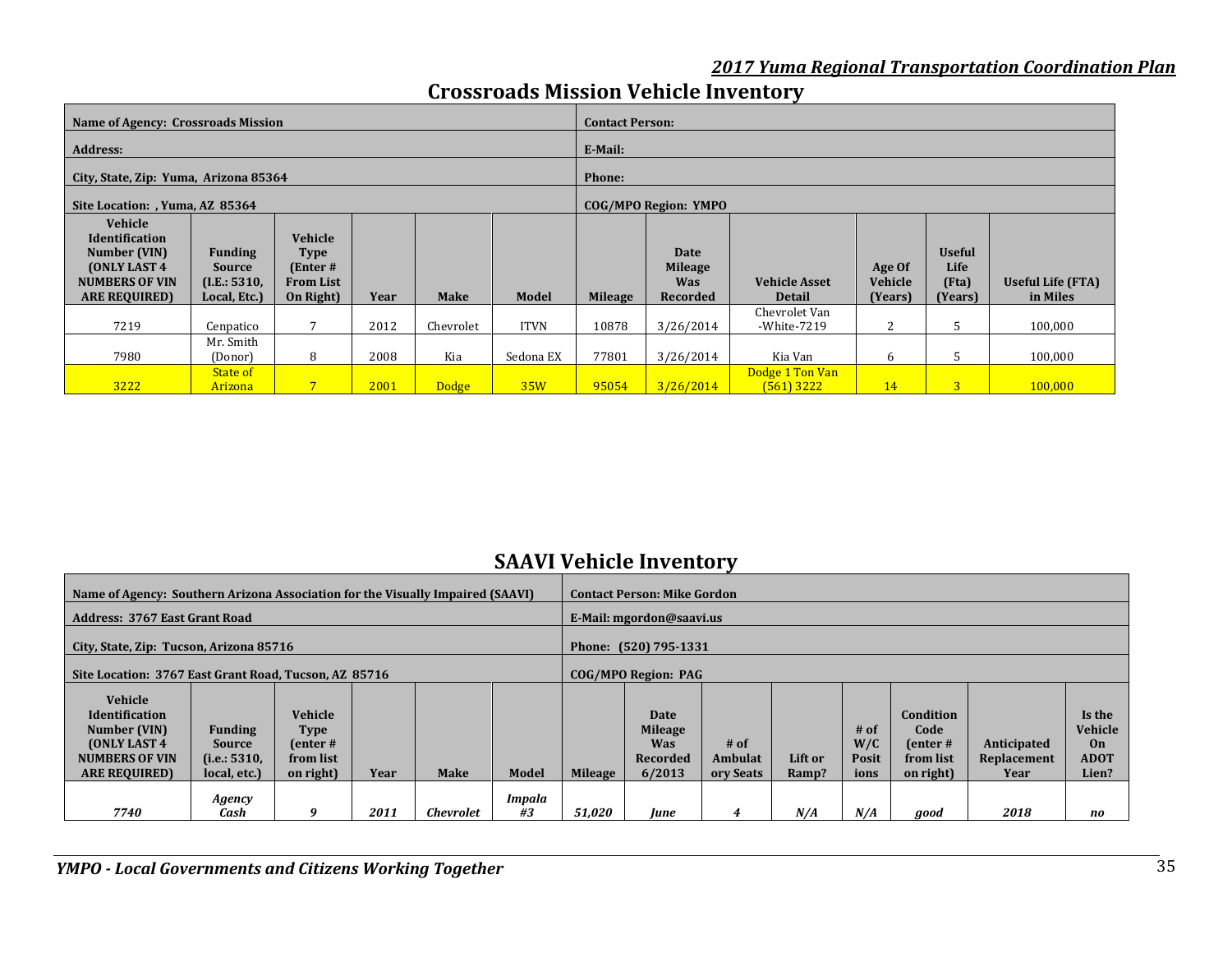| Name of Agency: Saguaro Transportation Services                                                                      |                                          |                                     |                        |      |             |               |                             | <b>Contact Person: Edwardo Castro</b>  |                                                 |                 |                                |                                                          |                                                    |                                                 |
|----------------------------------------------------------------------------------------------------------------------|------------------------------------------|-------------------------------------|------------------------|------|-------------|---------------|-----------------------------|----------------------------------------|-------------------------------------------------|-----------------|--------------------------------|----------------------------------------------------------|----------------------------------------------------|-------------------------------------------------|
| Address: 1495 S. 4th Ave.                                                                                            |                                          |                                     |                        |      |             |               |                             | E-Mail: edwardosts@yahoo.com           |                                                 |                 |                                |                                                          |                                                    |                                                 |
| City, State, Zip: Yuma, Arizona 85364                                                                                |                                          |                                     |                        |      |             |               | Phone: (928) 941-3221       |                                        |                                                 |                 |                                |                                                          |                                                    |                                                 |
| <b>Site Location: Yuma</b>                                                                                           |                                          |                                     |                        |      |             |               | <b>COG/MPO Region: YMPO</b> |                                        |                                                 |                 |                                |                                                          |                                                    |                                                 |
| Vehicle<br>Identification<br>Number (VIN)<br>(ONLY LAST 4<br><b>NUMBERS OF</b><br><b>VIN ARE</b><br><b>REQUIRED)</b> | <b>Vehicle</b><br>Locatio<br>$\mathbf n$ | <b>Fundin</b><br>g<br><b>Source</b> | Vehicle<br><b>Type</b> | Year | <b>Make</b> | Model         | <b>Mileage</b>              | <b>Date Mileage</b><br>was<br>recorded | $#$ of<br><b>Ambul</b><br>atory<br><b>Seats</b> | Lift or<br>Ramp | # of $W/C$<br><b>Positions</b> | Condition<br>Code (enter #<br>from list on<br>the right) | Antici<br>pate[a<br>ted<br>Replac<br>ement<br>Year | Is the<br>Vehicle<br>On<br><b>ADOT</b><br>Lien? |
| 7635                                                                                                                 | Yuma<br>(Veh#<br>145)                    | 5310                                | 8                      | 2015 | Ford        | Starcraf<br>t | 40,034                      | 3/31/2016                              | 10                                              | Lift            | $\overline{2}$                 | 5                                                        | 2021                                               | YES                                             |
| 5878                                                                                                                 | Yuma<br>(Veh#<br>144)                    | Local                               | 9                      | 2015 | Ford        | T350          | 56,804                      | 3/31/2016                              | $\overline{7}$                                  | N/A             | N/A                            | $\sqrt{5}$                                               | 2021                                               | No                                              |
| 3673                                                                                                                 | Yuma<br>(Veh#<br>141)                    | 5310                                | 8                      | 2014 | Ford        | Starcraf<br>t | 67,591                      | 3/31/2016                              | 10                                              | Lift            | $\overline{2}$                 | 5                                                        | 2020                                               | YES                                             |
| 7524                                                                                                                 | Yuma<br>(Veh#<br>138)                    | 5310                                | 6                      | 2013 | Ford        | EI.<br>Dorado | 79,079                      | 3/31/2016                              | 10                                              | Lift            | $\overline{2}$                 | $\sqrt{5}$                                               | 2020                                               | YES                                             |
| 7523                                                                                                                 | Yuma<br>(Veh#<br>137)                    | 5310                                | 6                      | 2013 | Ford        | EI.<br>Dorado | 72,103                      | 3/31/2016                              | 10                                              | Lift            | $\overline{2}$                 | 5                                                        | 2020                                               | YES                                             |
| 2912                                                                                                                 | Yuma<br>(Veh#<br>134)                    | 5310                                | 6                      | 2012 | Ford        | EI.<br>Dorado | 109,445                     | 3/31/2016                              | 10                                              | Lift            | $\overline{2}$                 | 5                                                        | 2019                                               | YES                                             |
| 1338                                                                                                                 | Yuma<br>(Veh#<br>133)                    | 5310                                | 8                      | 2012 | Dodge       | AmeriV<br>an  | 153,293                     | 3/31/2016                              | 6                                               | Ramp            | $\mathbf{1}$                   | 4                                                        | 2019                                               | YES                                             |
| 1337                                                                                                                 | Yuma<br>(Veh#<br>132)                    | 5310                                | 8                      | 2012 | Dodge       | AmeriV<br>an  | 129,916                     | 3/31/2016                              | 6                                               | Ramp            | $\mathbf{1}$                   | $\overline{4}$                                           | 2018                                               | YES                                             |
| 8975                                                                                                                 | Yuma<br>(Veh#<br>131)                    | 5310                                | 8                      | 2012 | Dodge       | Minvan        | 111,743                     | 3/31/2016                              | 6                                               | Ramp            | $\mathbf{1}$                   | $\sqrt{5}$                                               | 2019                                               | YES                                             |

# **Saguaro Vehicle Inventory**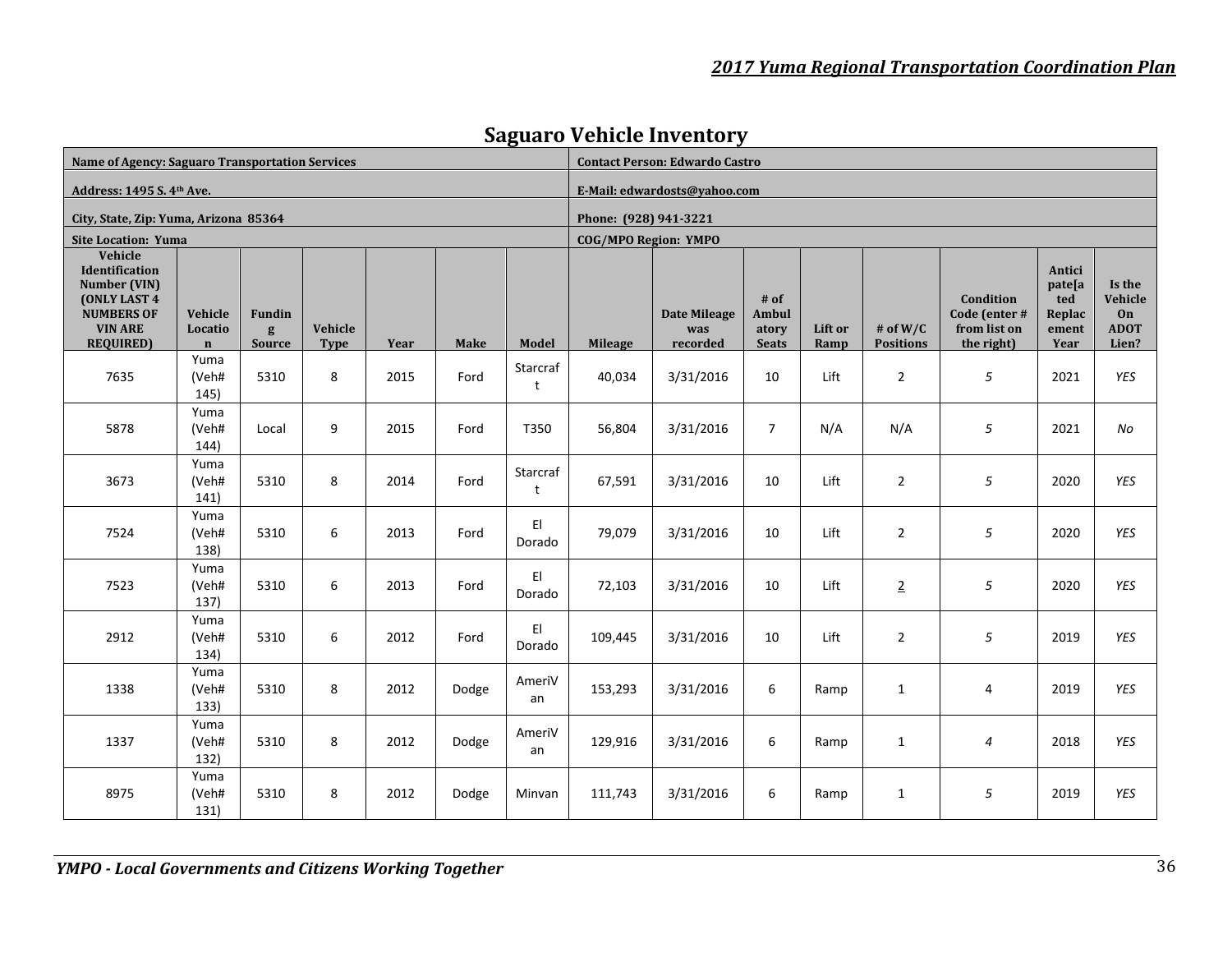| 8974 | Yuma<br>(Veh#<br>130) | 5310  | 8 | 2012 | Dodge | Minvan        | 134,939 | 3/31/2016 | 6  | Ramp | $\mathbf{1}$   | 5              | 2019 | <b>YES</b> |
|------|-----------------------|-------|---|------|-------|---------------|---------|-----------|----|------|----------------|----------------|------|------------|
| 5873 | Yuma<br>(Veh#<br>129) | 5310  | 9 | 2011 | Chevy | Silverad<br>o | 65,794  | 3/31/2016 | 4  | N/A  | N/A            | 4              | 2019 | YES        |
| 1337 | Yuma<br>(Veh#<br>132) | 5310  | 8 | 2012 | Dodge | AmeriV<br>an  | 129,916 | 3/31/2016 | 6  | Ramp | $\mathbf{1}$   | $\sqrt{4}$     | 2018 | YES        |
| 8975 | Yuma<br>(Veh#<br>131) | 5310  | 8 | 2012 | Dodge | Minvan        | 111,743 | 3/31/2016 | 6  | Ramp | $\mathbf{1}$   | 5              | 2019 | YES        |
| 8974 | Yuma<br>(Veh#<br>130) | 5310  | 8 | 2012 | Dodge | Minvan        | 134,939 | 3/31/2016 | 6  | Ramp | $\mathbf{1}$   | 5              | 2019 | YES        |
| 5873 | Yuma<br>(Veh#<br>129) | 5310  | 9 | 2011 | Chevy | Silverad<br>o | 65,794  | 3/31/2016 | 4  | N/A  | N/A            | 4              | 2019 | YES        |
| 6840 | Yuma<br>(Veh#<br>91)  | 5310  | 6 | 2006 | Ford  | EI.<br>Dorado | 226,104 | 3/31/2016 | 10 | Lift | $\overline{2}$ | $\mathfrak{Z}$ | 2015 | No         |
| 8316 | Yuma<br>(Veh#<br>87)  | 5310  | 6 | 2005 | Ford  | EI<br>Dorado  | 167,738 | 3/31/2016 | 10 | Lift | $\overline{2}$ | 3              | 2015 | No         |
| 0606 | Yuma<br>(Veh#<br>56)  | Local | 9 | 2003 | Chevy | Venture       | 237,238 | 3/31/2016 | 6  | N/A  | N/A            | $\overline{2}$ | 2015 | No         |
|      |                       |       |   |      |       |               |         |           |    |      |                |                |      |            |
|      |                       |       |   |      |       |               |         |           |    |      |                |                |      |            |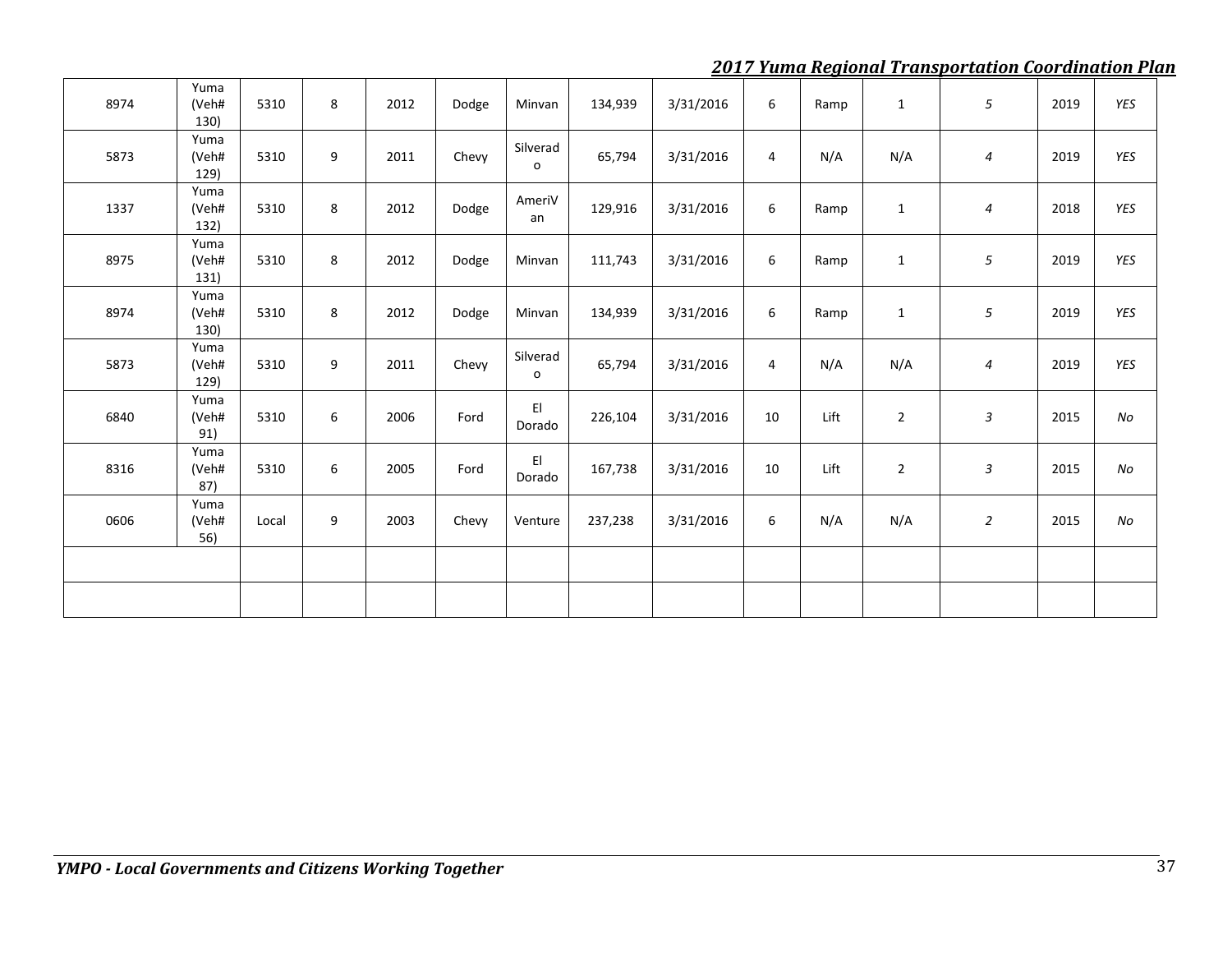| Name of Agency: Yuma County Intergovernmental Public Transportation Authority                               |                     |                                                                |                         |      |                            |                     |                |                                                  | <b>Contact Person: Shelly Kreger, Transit Director</b> |                   |                                    |                       |                                              |
|-------------------------------------------------------------------------------------------------------------|---------------------|----------------------------------------------------------------|-------------------------|------|----------------------------|---------------------|----------------|--------------------------------------------------|--------------------------------------------------------|-------------------|------------------------------------|-----------------------|----------------------------------------------|
| Address: 2715 East 14th Street                                                                              |                     |                                                                |                         |      |                            |                     |                | E-Mail: skreger@vcipta.az.gov                    |                                                        |                   |                                    |                       |                                              |
| City, State, Zip: Yuma. AZ 85365                                                                            |                     |                                                                |                         |      |                            |                     |                | Phone: (928) 539-7076 ext 101                    |                                                        |                   |                                    |                       |                                              |
| <b>Site Location: Yuma</b>                                                                                  |                     |                                                                |                         |      |                            |                     |                | <b>COG/MPO Region: YMPO</b>                      |                                                        |                   |                                    |                       |                                              |
| Vehicle<br>Identification<br>Number (Vin)<br>(Only Last 4)<br><b>Numbers Of Vin</b><br><b>Are Required)</b> | Vehicle<br>Location | <b>Funding</b><br><b>Source</b><br>(i.e. 5310)<br>local, etc.) | Vehicle<br><b>Type</b>  | Year | Make                       | Model               | <b>Mileage</b> | Date<br><b>Mileage</b><br>Was<br><b>Recorded</b> | Lift or<br>Ramp?                                       | Condition<br>Code | Anticipated<br>Replacement<br>Year | <b>Useful</b><br>Life | Is the<br>Vehicle<br><b>On ADOT</b><br>Lien? |
|                                                                                                             |                     |                                                                |                         |      |                            |                     |                |                                                  |                                                        |                   |                                    |                       |                                              |
| 4608                                                                                                        | Yuma                | <b>ARRA</b>                                                    | $\overline{c}$          | 2010 | EL<br><b>DORADO</b>        | <b>PASSPOR</b><br>Т |                |                                                  | <b>RAMP</b><br>(DSL)                                   | 4                 | 10 year                            | 350,0<br>00           |                                              |
| 4809                                                                                                        | Yuma                | <b>ARRA</b>                                                    | $\mathbf{2}$            | 2010 | <b>EL</b><br><b>DORADO</b> | <b>PASSPOR</b><br>Т |                |                                                  | RAMP<br>(DSL)                                          | 4                 | 10 year                            | 350,0<br>00           |                                              |
| 4226                                                                                                        | Yuma                | <b>ARRA</b>                                                    | $\mathbf{2}$            | 2010 | EL<br><b>DORADO</b>        | <b>PASSPOR</b><br>T |                |                                                  | <b>RAMP</b><br>(DSL)                                   | 4                 | 10 year                            | 350,0<br>00           |                                              |
| 4082                                                                                                        | Yuma                | <b>ARRA</b>                                                    | $\overline{c}$          | 2010 | EL<br><b>DORADO</b>        | <b>PASSPOR</b><br>т |                |                                                  | <b>RAMP</b><br>(DSL)                                   | 4                 | 10 year                            | 350,0<br>00           |                                              |
| 1327                                                                                                        | Yuma                | <b>ARRA</b>                                                    | $\mathbf{2}$            | 2010 | <b>EL</b><br><b>DORADO</b> | <b>PASSPOR</b>      |                |                                                  | RAMP<br>(DSL)                                          | 4                 | 10 year                            | 350,0<br>00           |                                              |
| 601                                                                                                         | Yuma                | <b>ARRA</b>                                                    | $\sqrt{2}$              | 2010 | <b>EL</b><br><b>DORADO</b> | <b>PASSPOR</b><br>т |                |                                                  | <b>RAMP</b><br>(DSL)                                   | 4                 | 10 year                            | 350,0<br>00           |                                              |
| 90                                                                                                          | Yuma                | <b>ARRA</b>                                                    | $\overline{\mathbf{c}}$ | 2010 | EL.<br><b>DORADO</b>       | <b>PASSPOR</b><br>Т |                |                                                  | RAMP<br>(DSL)                                          | 4                 | 10 year                            | 350,0<br>00           |                                              |
| 4587                                                                                                        | Yuma                | <b>ARRA</b>                                                    | $\overline{c}$          | 2010 | <b>EL</b><br><b>DORADO</b> | <b>PASSPOR</b><br>т |                |                                                  | <b>RAMP</b><br>(DSL)                                   | 4                 | 10 year                            | 350,0<br>00           |                                              |
| 4793                                                                                                        | Yuma                | <b>ARRA</b>                                                    | $\mathbf{2}$            | 2010 | <b>EL</b><br><b>DORADO</b> | <b>PASSPOR</b><br>т |                |                                                  | RAMP<br>(DSL)                                          | 4                 | 10 year                            | 350,0<br>00           |                                              |
| 7116                                                                                                        | Yuma                | 5307                                                           | $\overline{c}$          | 1997 | <b>NEW</b><br><b>FLYER</b> | D40LF               |                |                                                  | RAMP<br>(DSL)                                          | 4                 | 12 year                            | 500,0<br>00           |                                              |
| 7115                                                                                                        | Yuma                | 5307                                                           | $\overline{c}$          | 1997 | <b>NEW</b><br><b>FLYER</b> | D40LF               |                |                                                  | <b>RAMP</b><br>(DSL)                                   | 4                 | 12 year                            | 500,0<br>00           |                                              |
| 6557                                                                                                        | Yuma                | 5307                                                           | $\mathbf{2}$            | 1996 | <b>NEW</b><br><b>FLYER</b> | D40LF               |                |                                                  | <b>RAMP</b><br>(DSL)                                   | 4                 | 12 year                            | 500,0<br>00           |                                              |
| 9985                                                                                                        | Yuma                | 5307                                                           | 10                      | 2006 | Freightliner               | Trolley             |                |                                                  | LIFT<br>(DSL)                                          | 4                 | 10 year                            | 350,0<br>00           | Yes                                          |

# **Yuma County Intergovernmental Public Transportation Authority Vehicle Inventory**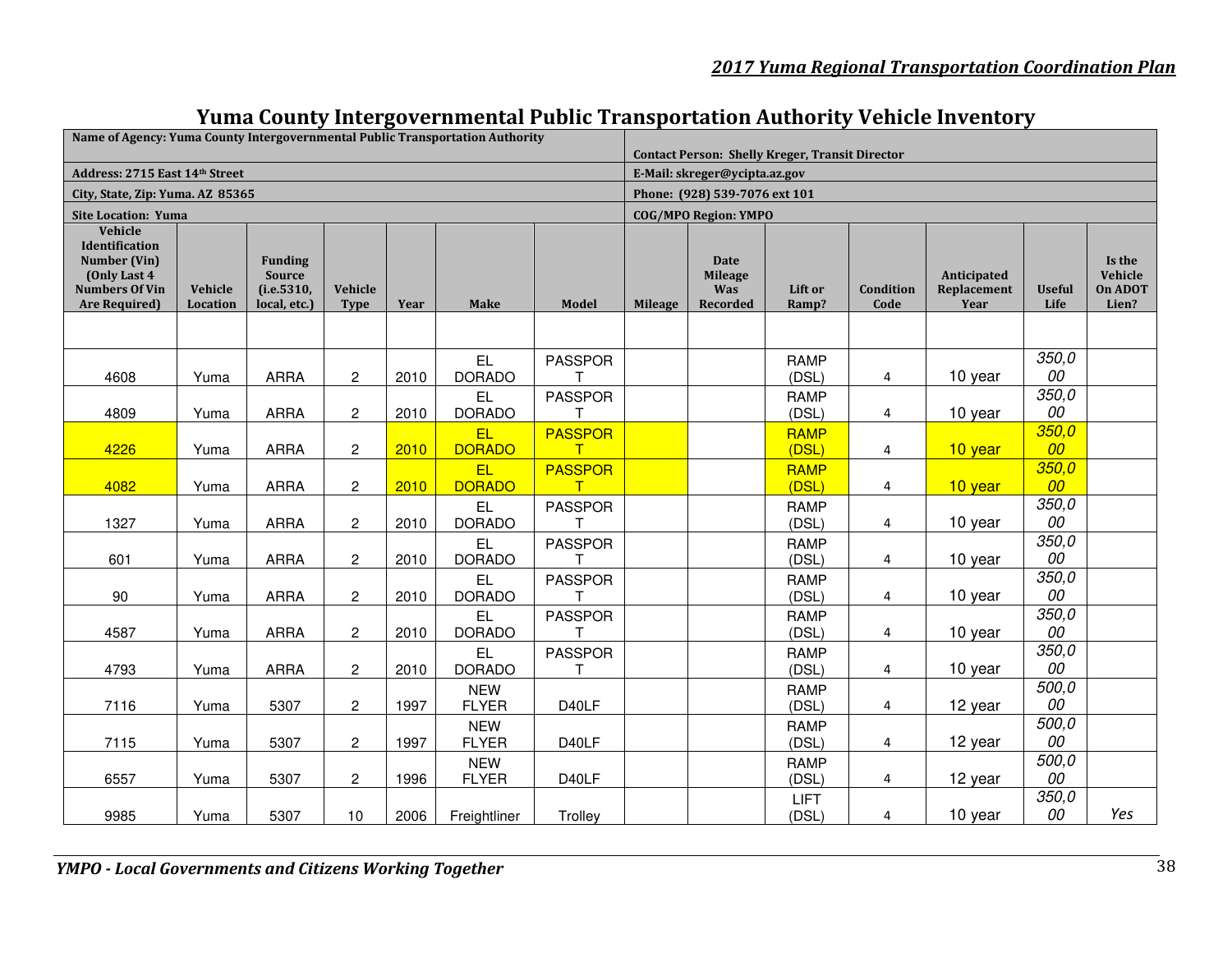|      |      |             |                |      |                      |                     | LIFT          |                |         | 350,0       |     |
|------|------|-------------|----------------|------|----------------------|---------------------|---------------|----------------|---------|-------------|-----|
| 9982 | Yuma | 5307        | 10             | 2006 | Freightliner         | Trolley             | (DSL)         | $\overline{4}$ | 10 year | 00          | Yes |
|      |      |             |                |      |                      |                     | LIFT          |                |         | 350,0       |     |
| 9983 | Yuma | 5307        | 10             | 2006 | Freightliner         | Trolley             | (DSL)         | 4              | 10 year | 00          | Yes |
|      |      |             |                |      |                      |                     | LIFT          |                |         | 350,0       |     |
| 9984 | Yuma | 5307        | 10             | 2006 | Freightliner         | Trolley             | (DSL)         | 4              | 10 year | 00          | Yes |
|      |      |             |                |      | <b>EL</b>            | <b>FORD</b>         |               |                |         | 150,0<br>00 |     |
| 1196 | Yuma | <b>ARRA</b> | $\overline{4}$ | 2010 | <b>DORADO</b>        | E350                | lift (GAS)    | 4              | 150,000 |             |     |
| 1198 |      | <b>ARRA</b> | 4              | 2010 | EL.<br><b>DORADO</b> | <b>FORD</b><br>E350 |               | 4              | 150,000 | 150,0<br>00 |     |
|      | Yuma |             |                |      | <b>EL</b>            |                     | lift (GAS)    |                |         | 150,0       |     |
| 1197 | Yuma | <b>ARRA</b> | 4              | 2010 | <b>DORADO</b>        | <b>FORD</b><br>E350 | lift (GAS)    | 4              | 150,000 | 00          |     |
|      |      |             |                |      | EL.                  | <b>FORD</b>         |               |                |         | 150,0       |     |
| 1203 | Yuma | <b>ARRA</b> | 4              | 2010 | <b>DORADO</b>        | E350                | lift (GAS)    | 4              | 150,000 | 00          |     |
|      |      |             |                |      | EL                   | <b>FORD</b>         |               |                |         | 150,0       |     |
| 1201 | Yuma | <b>ARRA</b> | 4              | 2010 | <b>DORADO</b>        | E350                | lift (GAS)    | 4              | 150,000 | 00          |     |
|      |      |             |                |      | EL                   | <b>FORD</b>         |               |                |         | 150,0       |     |
| 1202 | Yuma | <b>ARRA</b> | 4              | 2010 | <b>DORADO</b>        | E350                | lift (GAS)    | 4              | 150,000 | 00          |     |
|      |      |             |                |      |                      |                     | RAMP          |                |         | 500,0       |     |
| 5353 | Yuma | 5311        | $\overline{c}$ | 2016 | Gillig               | <b>Low Floor</b>    | (DSL)         | 5              | 12 year | 00          |     |
|      |      |             |                |      |                      |                     |               |                |         | 500,0       |     |
| 5354 | Yuma | 5311        | $\mathbf{2}$   | 2016 | Gillig               | Low Floor           | RAMP<br>(DSL) | 5              | 12 year | 00          |     |
|      |      |             |                |      |                      |                     |               |                |         | 100,0       |     |
|      |      |             |                |      |                      |                     |               |                |         | 00          |     |
| 2935 | Yuma | 5311        | 8              | 2015 | Dodge                | Grand Cara          | Ramp gas      | 4              | 4 year  |             |     |
|      |      |             |                |      |                      |                     |               |                |         | 100,0       |     |
| 3526 | Yuma | 5311        | 8              | 2015 | Dodge                | Amerivan            | Ramp gas      | 4              | 4 year  | 00          |     |
|      |      |             |                |      |                      |                     |               |                |         | 100,0       |     |
| 2222 | Yuma | 5311        | 8              | 2014 | <b>Braun</b>         | Entervan            | ramp gas      | 4              | 4 year  | 00          |     |
|      |      |             |                |      | <b>EL</b>            | <b>PASSPOR</b>      | <b>RAMP</b>   |                |         | 350,0       |     |
| 4608 | Yuma | <b>ARRA</b> | $\overline{c}$ | 2010 | <b>DORADO</b>        | т                   | (DSL)         | 4              | 10 year | 00          |     |
|      |      |             |                |      | EL.                  | <b>PASSPOR</b>      | <b>RAMP</b>   |                |         | 350,0       |     |
| 4809 | Yuma | <b>ARRA</b> | $\overline{c}$ | 2010 | <b>DORADO</b>        | T                   | (DSL)         | 4              | 10 year | 00          |     |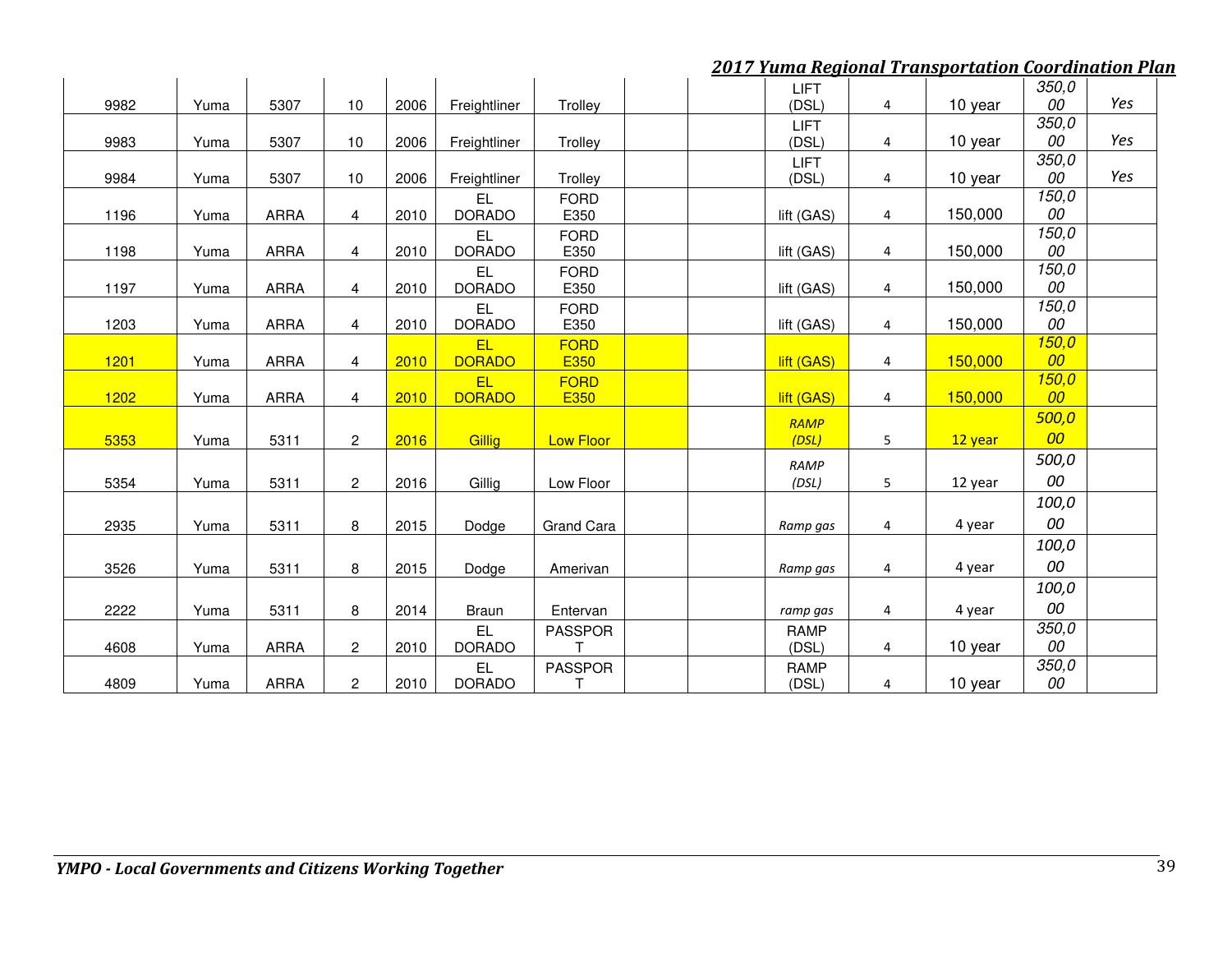### **Horizon Health and Wellness**

|                                                                                                                              | Name of Agency: Horizon Health and Wellness                                                                                                                                                                                                                                                                                                    |                                                         |                                                                 |      |       |          |                | <b>Contact Person: Marsh Ashcroft</b>                                                                                                |                                 |                  |                              |                                                         |                                                   |                                                  |
|------------------------------------------------------------------------------------------------------------------------------|------------------------------------------------------------------------------------------------------------------------------------------------------------------------------------------------------------------------------------------------------------------------------------------------------------------------------------------------|---------------------------------------------------------|-----------------------------------------------------------------|------|-------|----------|----------------|--------------------------------------------------------------------------------------------------------------------------------------|---------------------------------|------------------|------------------------------|---------------------------------------------------------|---------------------------------------------------|--------------------------------------------------|
| <b>Address: 210 E Cottonvood Lane</b>                                                                                        |                                                                                                                                                                                                                                                                                                                                                |                                                         |                                                                 |      |       |          |                | E-Mail: marsha.ashcroft@hhwaz.org                                                                                                    |                                 |                  |                              |                                                         |                                                   |                                                  |
| City, State, Zip: Casa Grande, AZ 85122                                                                                      |                                                                                                                                                                                                                                                                                                                                                |                                                         |                                                                 |      |       |          |                | Phone: (520) 836.1688                                                                                                                |                                 |                  |                              |                                                         |                                                   |                                                  |
| <b>Site Location: Yuma</b>                                                                                                   |                                                                                                                                                                                                                                                                                                                                                |                                                         |                                                                 |      |       |          |                | <b>COG/MPO Region: YMPO</b>                                                                                                          |                                 |                  |                              |                                                         |                                                   |                                                  |
|                                                                                                                              | If you have multiple sites, please indicate which site the vehicle or vehicles are located at above and complete an inventory sheet for each site. If your agency has more<br>than 25 vehicles at each site AND has an agency specific inventory tracking sheet, this inventory can be provided in lieu of completing this form AS LONG AS the |                                                         |                                                                 |      |       |          |                | Please provide an inventory of all revenue service vehicles.<br>inventors provided includes the same information as requested below. |                                 |                  |                              |                                                         |                                                   |                                                  |
| <b>Yehicle Identification</b><br><b>Number (VIN)</b><br><b>JONLY LAST 4</b><br><b>NUMBERS OF VIN ARE</b><br><b>REQUIRED)</b> | <b>Vehicle Location</b><br>(Provide the city the<br>vehicle is located in. If<br>you have multiple sites in<br>the same city, provide the<br>address and city the<br>vehicle is located in.)                                                                                                                                                   | Funding<br>Source<br>(i.e.:<br>5310.<br>local,<br>etc.) | Vehicle<br><b>Type</b><br>(enter 8<br>from<br>list on<br>right) | Year | Make  | Model    | <b>Mileage</b> | <b>Date Mileage</b><br>Was Recorded                                                                                                  | # of<br>Ambula<br>tory<br>Seats | Lift or<br>Ramp? | # of W/C<br><b>Positions</b> | Condition<br>Code<br>fenter #<br>from list<br>on right) | <b>Anticipa</b><br>ted<br>Replace<br>ment<br>Year | Is the<br>Vehicl<br>e On<br><b>ADOT</b><br>Lien? |
| 1GAHG35U371250504                                                                                                            | 3180 E. 40th Street, Yuma                                                                                                                                                                                                                                                                                                                      | Agency                                                  | 7                                                               | 2007 | Chevu | Express  | 116.309        | 2/28/2017                                                                                                                            | 12                              | NA.              | NA.                          | 3.                                                      | 2017                                              | No.                                              |
| 3FAHP07158R243107                                                                                                            | 7901 S. 4th Ave., Yuma                                                                                                                                                                                                                                                                                                                         | Agency                                                  | 9                                                               | 2008 | Ford  | Fusion   | 143,623        | 2/28/2017                                                                                                                            | 5                               | NA.              | NA.                          | 3                                                       | 2017                                              | No                                               |
| 1GNDV23WX8D201429                                                                                                            | 3180 E. 40th Street, Yuma                                                                                                                                                                                                                                                                                                                      | Agency                                                  | 8                                                               | 2008 | Chevy | Uplander | 106,990        | 2/28/2017                                                                                                                            | 7                               | NA.              | NA.                          | 3.                                                      | 2017                                              | No.                                              |
| 1FBSS31L38DA78505                                                                                                            | 3180 E. 40th Street, Yuma                                                                                                                                                                                                                                                                                                                      | Agency                                                  | 7                                                               | 2008 | Ford  | E350     | 103,340        | 2/28/2017                                                                                                                            | 12 <sup>°</sup>                 | NA.              | NA.                          | 2                                                       | 2017                                              | No                                               |
| 1FBNE31L98DB36069                                                                                                            | 3180 E. 40th Street, Yuma                                                                                                                                                                                                                                                                                                                      | Agency                                                  | 7                                                               | 2008 | Ford  | E350     | 114.528        | 2/28/2017                                                                                                                            | 12                              | NA.              | NA.                          | 3                                                       | 2017                                              | No                                               |
| 1FTDS3EL6ADB00789                                                                                                            | 791 S 4th Ave., Yuma                                                                                                                                                                                                                                                                                                                           | 5310                                                    | 7                                                               | 2010 | Ford  | Supreme  | 35,842         | 2/28/2017                                                                                                                            | 8                               | Lift             | 2                            | 4                                                       | 2020                                              | Yes                                              |
| 1GAZG1FG4B1190856                                                                                                            | 791 S 4th Ave., Yuma                                                                                                                                                                                                                                                                                                                           | 53210                                                   | 7                                                               | 2011 | Chevy | Express  | 113,897        | 2/28/2017                                                                                                                            | 12 <sup>°</sup>                 | NA.              | NA.                          | $\overline{c}$                                          | 2017                                              | Yes                                              |
| 3FAHP0HG7CR259112                                                                                                            | 791 S 4th Ave., Yuma                                                                                                                                                                                                                                                                                                                           | Agency                                                  | 9                                                               | 2012 | Ford  | Fusion   | 43,858         | 2/28/2017                                                                                                                            | 5                               | NA.              | NA.                          | 4                                                       | 2019                                              | No.                                              |
| 3FAHP0HG3CR416294                                                                                                            | 791 S 4th Ave., Yuma                                                                                                                                                                                                                                                                                                                           | Agrney                                                  | 9.                                                              | 2012 | Ford  | Fusion   | 56,376         | 2/28/2017                                                                                                                            | 5                               | NA.              | NA.                          | 4                                                       | 2019                                              | No.                                              |
| 2C4RDGCG7CR353696                                                                                                            | 791 S 4th Ave., Yuma                                                                                                                                                                                                                                                                                                                           | 5310                                                    | 8                                                               | 2012 | Dodge | Caravan  | 52.062         | 2/28/2017                                                                                                                            | 7.                              | NA.              | NA.                          | 4                                                       | 2019                                              | Yes.                                             |
| 3FA6P0H77ER177603                                                                                                            | 791 S 4th Ave., Yuma                                                                                                                                                                                                                                                                                                                           | Agency                                                  | 9                                                               | 2014 | Ford  | Fusion   | 56,707         | 2/28/2017                                                                                                                            | 5                               | NA.              | NA.                          | 4                                                       | 2019                                              | No.                                              |
| 3FA6P0H78ER357169                                                                                                            | 791 S 4th Ave., Yuma                                                                                                                                                                                                                                                                                                                           | Agency                                                  | 9                                                               | 2014 | Ford  | Fusion   | 58,602         | 2/28/2017                                                                                                                            | 5                               | NA.              | NA.                          | 4                                                       | 2019                                              | No                                               |
| 1FTEX1CM2EKG20981                                                                                                            | 791 S 4th Ave., Yuma                                                                                                                                                                                                                                                                                                                           | Agency                                                  | 9                                                               | 2014 | Ford  | F150     | 24.325         | 2/28/2017                                                                                                                            | 3                               | NA.              | NA.                          | 4                                                       | 2019                                              | No                                               |
| 1GAZG1FG8F1155713                                                                                                            | 791 S 4th Ave., Yuma                                                                                                                                                                                                                                                                                                                           | 5310                                                    | 7                                                               | 2015 | Chevy | Express  | 53,108         | 2/28/2017                                                                                                                            | 12                              | NA.              | NA.                          | 4                                                       | 2020                                              | Yes                                              |
| 3FA6P0H76FR294980                                                                                                            | 791 S 4th Ave., Yuma                                                                                                                                                                                                                                                                                                                           | Ageny                                                   | 9.                                                              | 2015 | Ford  | Fusion   | 36,124         | 2/28/2017                                                                                                                            | 5.                              | NA.              | NA.                          | 4                                                       | 2020                                              | No                                               |
| 1GBZX2CG7FKA37152                                                                                                            | 791 S 4th Ave., Yuma                                                                                                                                                                                                                                                                                                                           | Agency                                                  | 7                                                               | 2015 | Ford  | Transit  | 49,050         | 2/28/2017                                                                                                                            | 12                              | NA.              | NA.                          | 4                                                       | 2020                                              | No.                                              |
| 3FA6POH76FR183734                                                                                                            | 3180 E. 40th Street, Yuma                                                                                                                                                                                                                                                                                                                      | Agency                                                  | 9                                                               | 2015 | Ford  | Fusion   | 49,050         | 2/28/2017                                                                                                                            | 5                               | NA.              | NA.                          | 4                                                       | 2020                                              | No.                                              |
| 2FMGK5B89FBA21070                                                                                                            | 3180 E. 40th Street, Yuma                                                                                                                                                                                                                                                                                                                      | Agency                                                  | 8                                                               | 2015 | Ford  | Flex     | 11.158         | 2/28/2017                                                                                                                            | 7                               | NA.              | NA.                          | 5.                                                      | 2020                                              | No.                                              |
| 1FTMF1C85GKD78367                                                                                                            | 3180 E. 40th Street, Yuma                                                                                                                                                                                                                                                                                                                      | Agency                                                  | 9                                                               | 2016 | Ford  | F150     | 9,320          | 2/28/2017                                                                                                                            | 3                               | NA.              | NA.                          | 5                                                       | 2020                                              | No.                                              |

*YMPO - Local Governments and Citizens Working Together* 40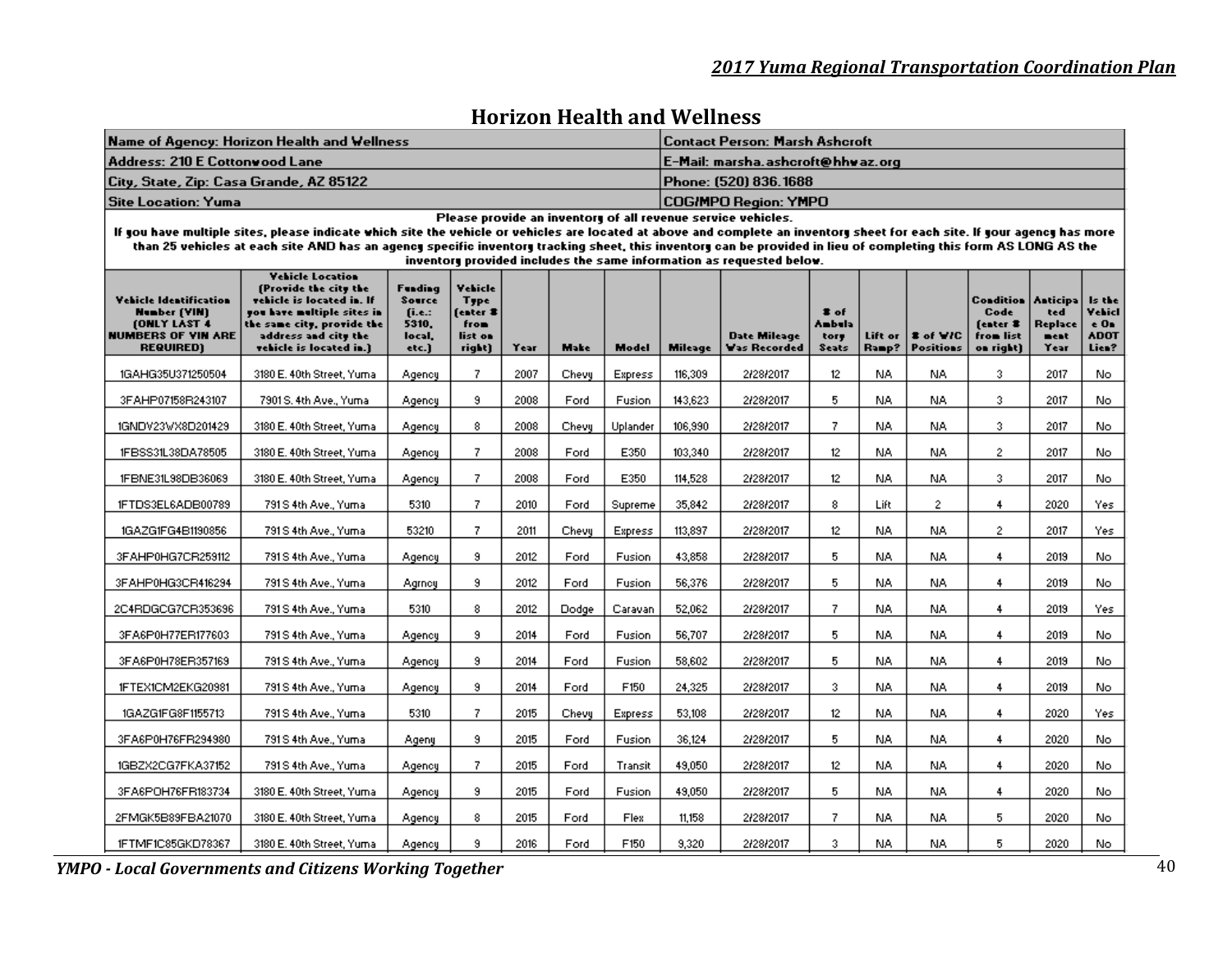# **City of San Luis**

|                                                                         | AGENCY VEHICLE INVENTORY<br>Name of Agency: City of San Luis, Arizona<br>Address: 1090 E Union Street<br>City, State, Zip Code: San Luis, Arizona 85349<br><b>Vehicle Location</b><br><b>Vehicle</b><br>(Provide the city the vehicle is<br>located in. If you have multiple<br><b>Funding</b><br><b>Type</b><br>Number (VIN)<br>sites in the same city, provide<br><b>Source</b><br>$($ enter#<br>the address and city the vehicle<br>(i.e.: 5310,<br>from list<br>Make<br>is located in.)<br>local, etc.)<br>on right)<br>Year<br>No vehicles |  |                                  |  |  |       |                      |                                                         |                              | <b>Contact Person: Chris Hagen</b> |                                |                                                                        |                      |                                                        |
|-------------------------------------------------------------------------|-------------------------------------------------------------------------------------------------------------------------------------------------------------------------------------------------------------------------------------------------------------------------------------------------------------------------------------------------------------------------------------------------------------------------------------------------------------------------------------------------------------------------------------------------|--|----------------------------------|--|--|-------|----------------------|---------------------------------------------------------|------------------------------|------------------------------------|--------------------------------|------------------------------------------------------------------------|----------------------|--------------------------------------------------------|
|                                                                         |                                                                                                                                                                                                                                                                                                                                                                                                                                                                                                                                                 |  | E-Mail: chagen@cityofsanluis.org |  |  |       |                      |                                                         |                              |                                    |                                |                                                                        |                      |                                                        |
|                                                                         |                                                                                                                                                                                                                                                                                                                                                                                                                                                                                                                                                 |  |                                  |  |  |       | Phone: 928 341-2323  |                                                         |                              |                                    |                                |                                                                        |                      |                                                        |
| <b>Site Location: Yuma County</b>                                       |                                                                                                                                                                                                                                                                                                                                                                                                                                                                                                                                                 |  |                                  |  |  |       | COG/MPO Region: YMPO |                                                         |                              |                                    |                                |                                                                        |                      |                                                        |
|                                                                         | Please provide an inventory of all revenue service vehicles.<br>If you have multiple sites, please indicate which site the vehicle or vehicles are located at above and complete an inventory sheet for each site. If your agency has more than 25 vehicles at each site AND has an agency<br>specific inventory tracking sheet, this inventory can be provided in lieu of completing this form AS LONG AS the inventory provided includes the same information as requested below.                                                             |  |                                  |  |  |       |                      |                                                         |                              |                                    |                                |                                                                        |                      |                                                        |
| Vehicle Identification<br>(ONLY LAST 4 NUMBERS)<br>OF VIN ARE REQUIRED) |                                                                                                                                                                                                                                                                                                                                                                                                                                                                                                                                                 |  |                                  |  |  | Model | Mileage              | Date<br><b>Mileage</b><br><b>Was</b><br><b>Recorded</b> | # of<br>Ambulato<br>ry Seats | Lift or<br>Ramp?                   | $#$ of W/C<br><b>Positions</b> | <b>Condition</b> Anticipate<br>Code (enter<br># from list<br>on right) | Replacem<br>ent Year | Is the<br><b>Vehicle</b><br>On<br><b>ADOT</b><br>Lien? |
|                                                                         |                                                                                                                                                                                                                                                                                                                                                                                                                                                                                                                                                 |  |                                  |  |  |       |                      |                                                         |                              |                                    |                                |                                                                        |                      |                                                        |
|                                                                         |                                                                                                                                                                                                                                                                                                                                                                                                                                                                                                                                                 |  |                                  |  |  |       |                      |                                                         |                              |                                    |                                |                                                                        |                      |                                                        |
|                                                                         |                                                                                                                                                                                                                                                                                                                                                                                                                                                                                                                                                 |  |                                  |  |  |       |                      |                                                         |                              |                                    |                                |                                                                        |                      |                                                        |
|                                                                         |                                                                                                                                                                                                                                                                                                                                                                                                                                                                                                                                                 |  |                                  |  |  |       |                      |                                                         |                              |                                    |                                |                                                                        |                      |                                                        |